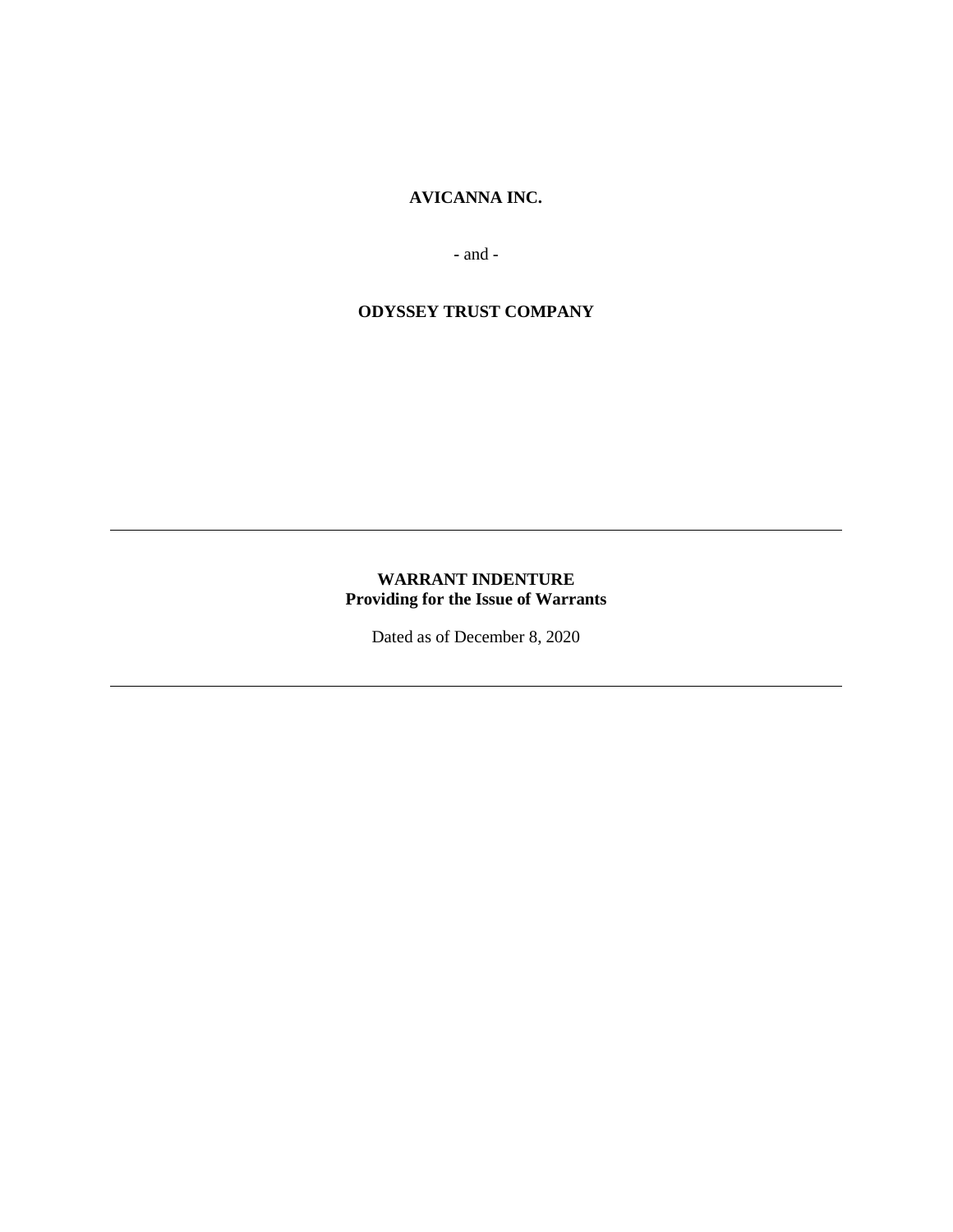# **TABLE OF CONTENTS**

# **ARTICLE 1**

# **INTERPRETATION**

| Section 1.2 |  |
|-------------|--|
| Section 1.3 |  |
| Section 1.4 |  |
| Section 1.5 |  |
| Section 1.6 |  |
| Section 1.7 |  |
|             |  |

# **ARTICLE 2**

# **ISSUE OF WARRANTS**

| Section 2.1  |  |
|--------------|--|
| Section 2.2  |  |
| Section 2.3  |  |
| Section 2.4  |  |
| Section 2.5  |  |
| Section 2.6  |  |
| Section 2.7  |  |
| Section 2.8  |  |
| Section 2.9  |  |
| Section 2.10 |  |
| Section 2.11 |  |
| Section 2.12 |  |
| Section 2.13 |  |
|              |  |

### **ARTICLE 3**

# **EXERCISE OF WARRANTS**

| Section 3.1  |  |
|--------------|--|
| Section 3.2  |  |
| Section 3.3  |  |
| Section 3.4  |  |
| Section 3.5  |  |
| Section 3.6  |  |
| Section 3.7  |  |
| Section 3.8  |  |
| Section 3.9  |  |
| Section 3.10 |  |
|              |  |

# **ARTICLE 4**

# **ADJUSTMENT OF NUMBER OF WARRANT SHARES AND EXERCISE PRICE**

| Section 4.1 |  |
|-------------|--|
| Section 4.2 |  |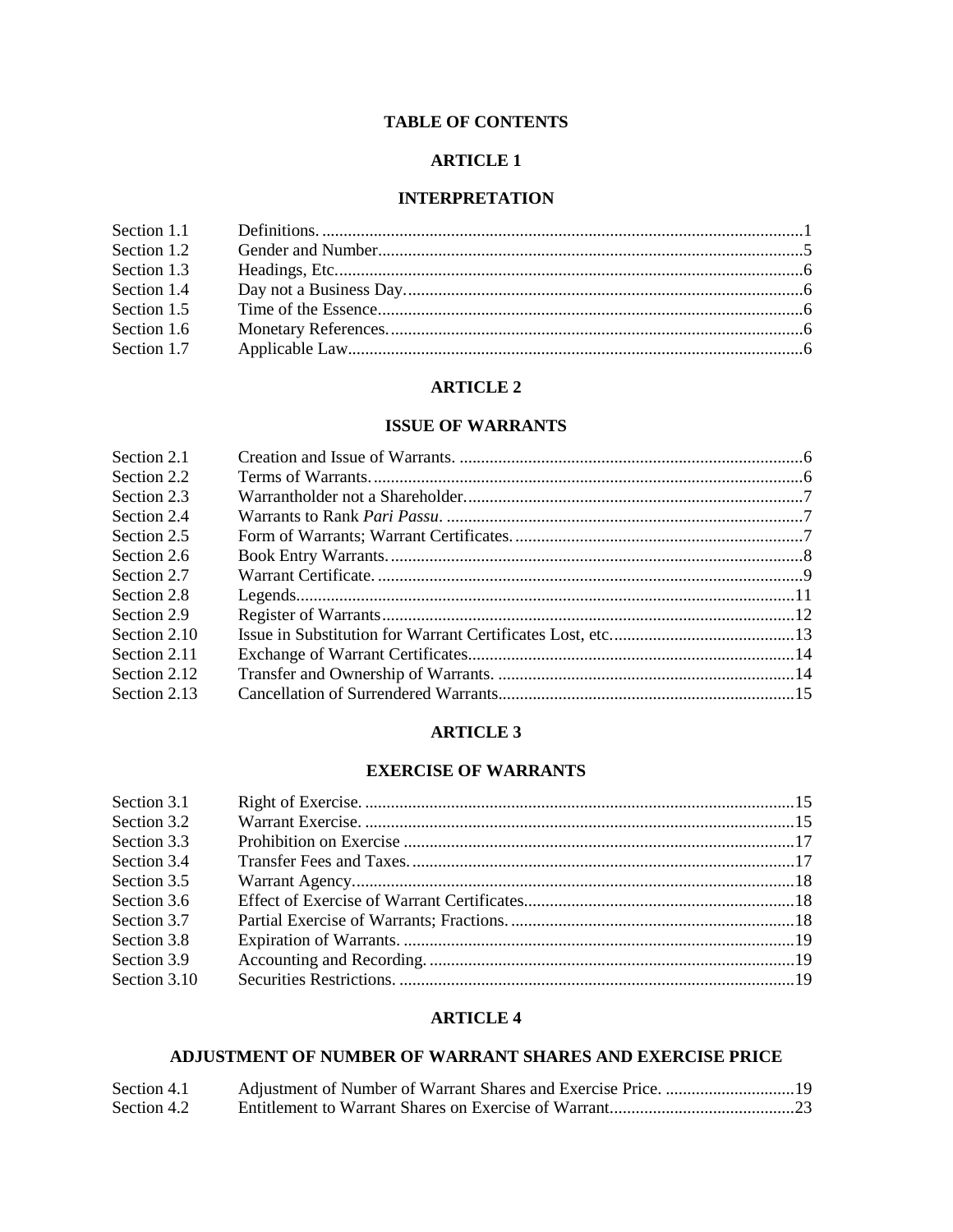| Section 4.3  |  |
|--------------|--|
| Section 4.4  |  |
| Section 4.5  |  |
| Section 4.6  |  |
| Section 4.7  |  |
| Section 4.8  |  |
| Section 4.9  |  |
| Section 4.10 |  |
| Section 4.11 |  |

# **ARTICLE 5**

# **RIGHTS OF THE CORPORATION AND COVENANTS**

| Section 5.1 |  |
|-------------|--|
| Section 5.2 |  |
| Section 5.3 |  |
| Section 5.4 |  |
| Section 5.5 |  |

# **ARTICLE 6**

# **ENFORCEMENT**

| Section 6.1 |  |
|-------------|--|
| Section 6.2 |  |
| Section 6.3 |  |
| Section 6.4 |  |

# **ARTICLE 7**

# **MEETINGS OF REGISTERED WARRANTHOLDERS**

| Section 7.1  |  |
|--------------|--|
| Section 7.2  |  |
| Section 7.3  |  |
| Section 7.4  |  |
| Section 7.5  |  |
| Section 7.6  |  |
| Section 7.7  |  |
| Section 7.8  |  |
| Section 7.9  |  |
| Section 7.10 |  |
| Section 7.11 |  |
| Section 7.12 |  |
| Section 7.13 |  |
| Section 7.14 |  |
| Section 7.15 |  |
| Section 7.16 |  |
|              |  |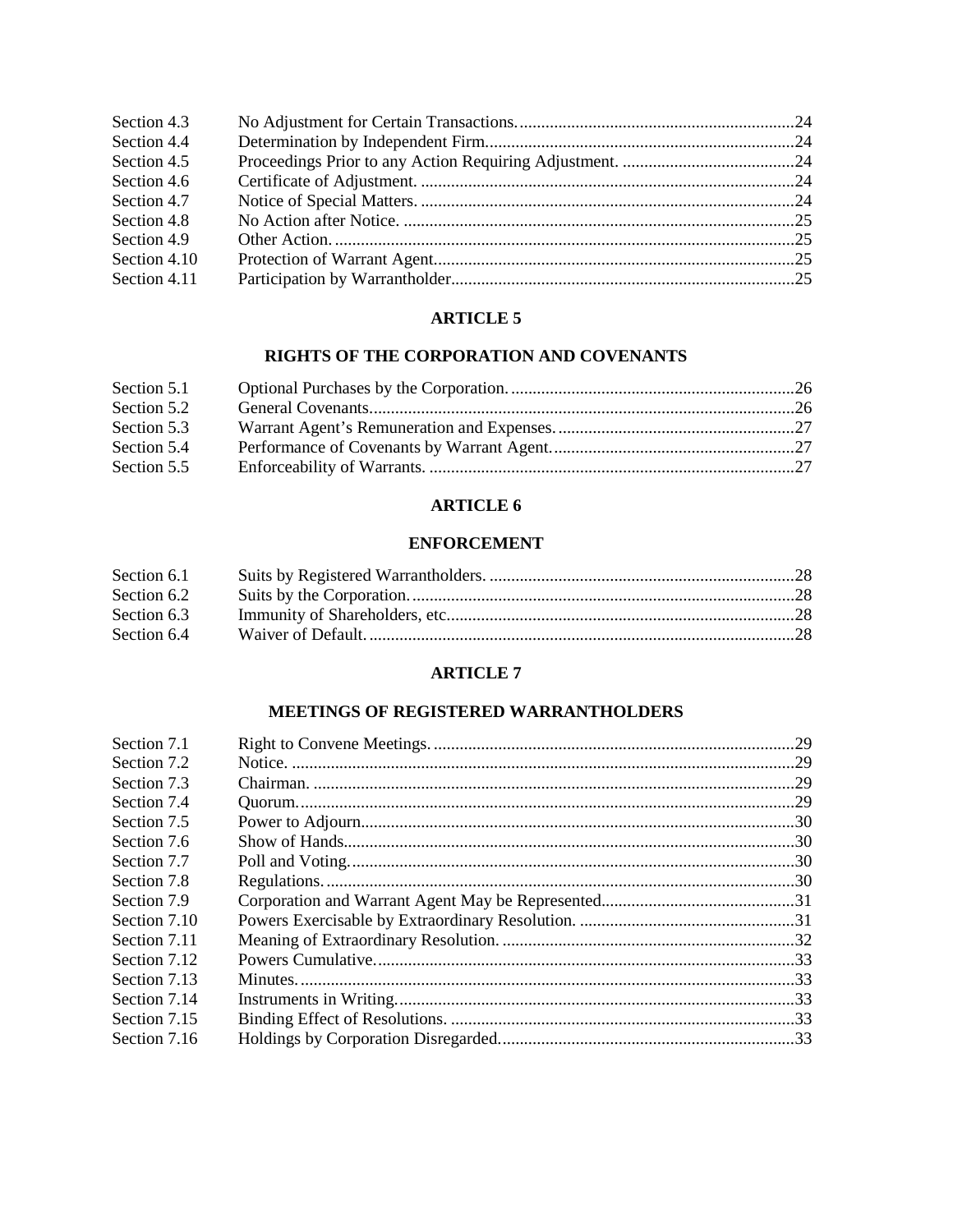# **ARTICLE 8**

# **SUPPLEMENTAL INDENTURES**

| Section 8.1 | Provision for Supplemental Indentures for Certain Purposes34 |  |
|-------------|--------------------------------------------------------------|--|
| Section 8.2 |                                                              |  |

#### **ARTICLE 9**

### **CONCERNING THE WARRANT AGENT**

| Section 9.1  |  |
|--------------|--|
| Section 9.2  |  |
| Section 9.3  |  |
| Section 9.4  |  |
| Section 9.5  |  |
| Section 9.6  |  |
| Section 9.7  |  |
| Section 9.8  |  |
| Section 9.9  |  |
| Section 9.10 |  |
| Section 9.11 |  |
| Section 9.12 |  |
| Section 9.13 |  |
| Section 9.14 |  |
| Section 9.15 |  |
| Section 9.16 |  |
|              |  |

# **ARTICLE 10**

# **GENERAL**

| Section 10.1  |                                                                                     |  |
|---------------|-------------------------------------------------------------------------------------|--|
| Section 10.2  |                                                                                     |  |
| Section 10.3  |                                                                                     |  |
| Section 10.4  |                                                                                     |  |
| Section 10.5  |                                                                                     |  |
| Section 10.6  |                                                                                     |  |
| Section 10.7  | Provisions of Indenture and Warrants for the Sole Benefit of Parties and Registered |  |
|               |                                                                                     |  |
| Section 10.8  | Common Shares or Warrants Owned by the Corporation - Certificate to be              |  |
|               |                                                                                     |  |
| Section 10.9  |                                                                                     |  |
| Section 10.10 |                                                                                     |  |
| Section 10.11 |                                                                                     |  |
| Section 10.12 |                                                                                     |  |

# **SCHEDULES**

SCHEDULE "A" – FORM OF WARRANT CERTIFICATE SCHEDULE "B" – EXERCISE FORM SCHEDULE "C" – FORM OF DECLARATION FOR REMOVAL OF LEGEND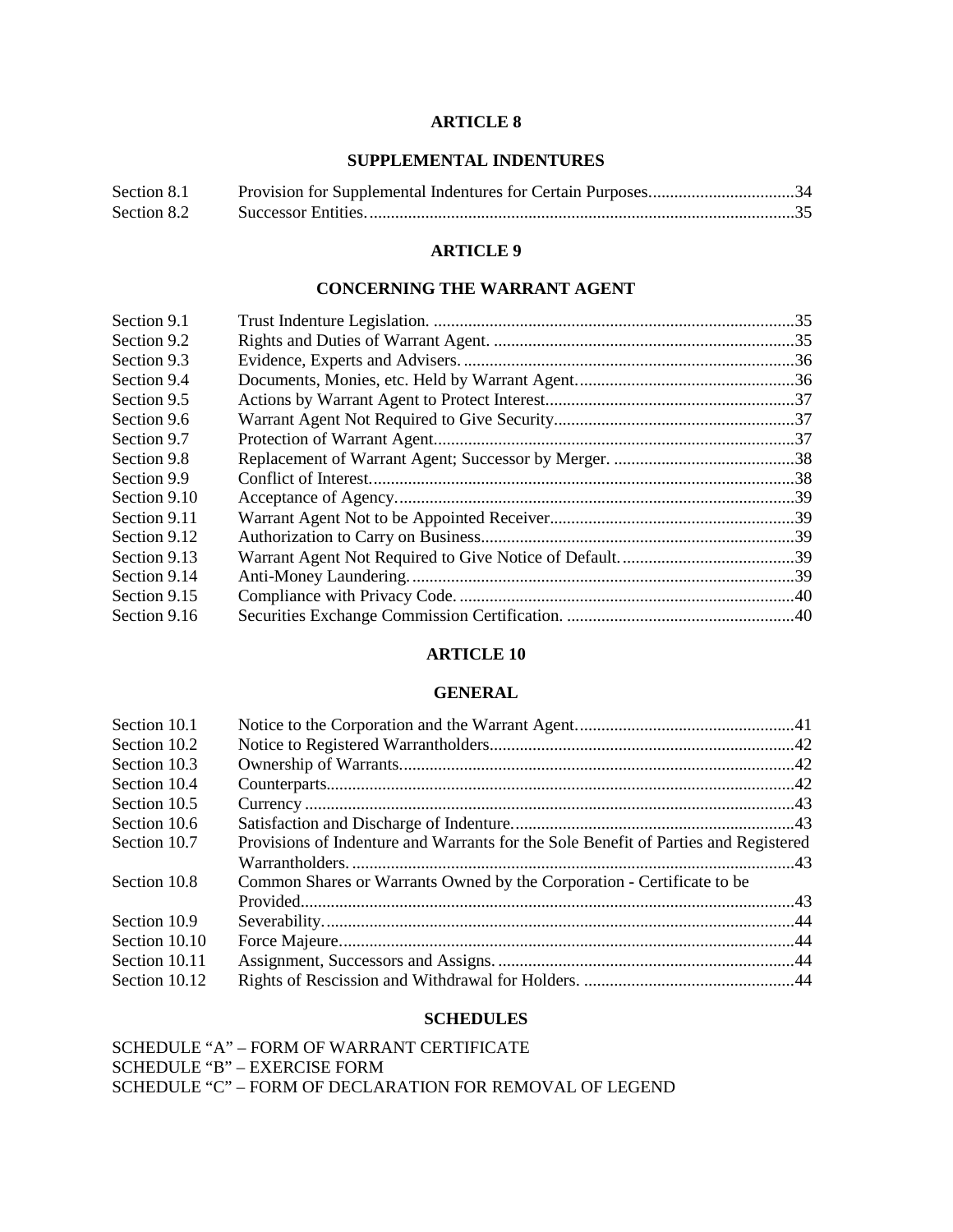#### **WARRANT INDENTURE**

#### **THIS WARRANT INDENTURE** is dated as of December 8, 2020,

#### **BETWEEN:**

**AVICANNA INC.**, a corporation existing under the laws of Ontario (the "**Corporation**"),

- and -

**ODYSSEY TRUST COMPANY**, a trust company existing under the laws of Alberta and authorized to carry on business in the provinces of British Columbia and Alberta (the "**Warrant Agent**")

**WHEREAS** in connection with a public offering by the Corporation of Units (as defined herein) pursuant to a short form prospectus dated November 27, 2020 (the "**Offering**"), the Corporation is proposing to issue up to 4,735,294 Warrants (as defined herein), including the Over-Allotment Option (as defined herein), pursuant to this Indenture on the Issue Date (as defined herein);

**AND WHEREAS** pursuant to this Indenture, each Warrant shall, subject to adjustment, entitle the holder thereof to acquire one Warrant Share (as defined herein) upon payment of the Exercise Price (as defined herein) prior to the Expiry Time (as defined herein) upon the terms and conditions herein set forth;

**AND WHEREAS** all acts and deeds necessary have been done and performed to make the Warrants, when created and issued as provided in this Indenture, legal, valid and binding upon the Corporation with the benefits and subject to the terms of this Indenture;

**AND WHEREAS** the foregoing recitals are made as representations and statements of fact by the Corporation and not by the Warrant Agent;

**NOW THEREFORE**, in consideration of the premises and mutual covenants hereinafter contained and other good and valuable consideration, the receipt and sufficiency of which is hereby acknowledged, the Corporation hereby appoints the Warrant Agent as warrant agent to hold the rights, interests and benefits contained herein for and on behalf of those persons who from time to time become the holders of Warrants issued pursuant to this Indenture and the parties hereto agree as follows:

#### **ARTICLE 1**

#### **INTERPRETATION**

## **Section 1.1 Definitions.**

In this Indenture, including the recitals and schedules hereto, and in all indentures supplemental hereto:

"**Adjustment Period**" means the period from the Effective Date up to and including the Expiry Time;

"**Agents**" means Echelon Wealth Partners Inc., Beacon Securities Limited and Canaccord Genuity Corp.;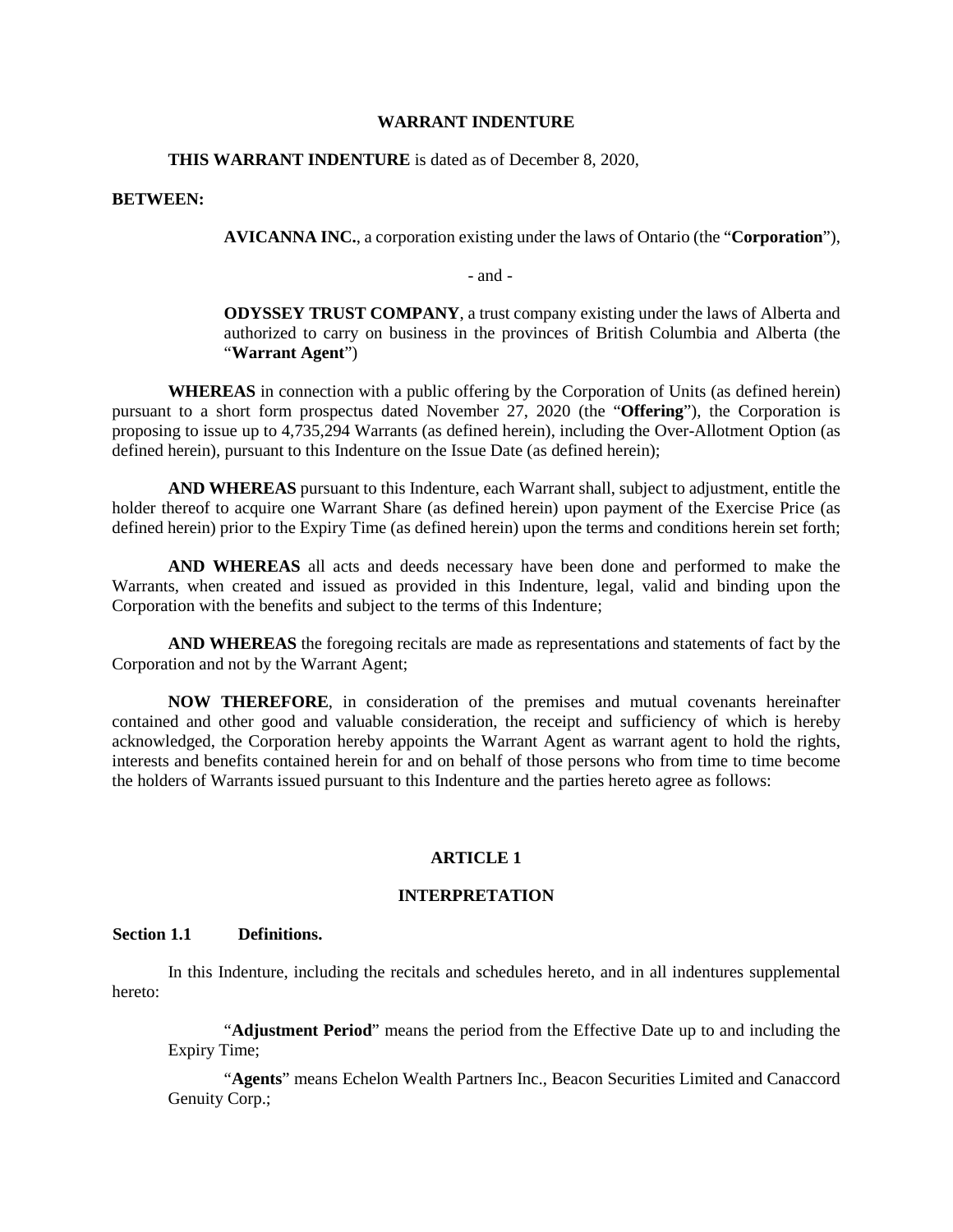"**Applicable Legislation**" means any statute of any of the Designated Jurisdictions, and the regulations under any such named or other statute, relating to warrant indentures or to the rights, duties and obligations of warrant agents under warrant indentures, to the extent that such provisions are at the time in force and applicable to this Indenture;

"**Auditor**" means MNP LLP or such other firm of chartered accountants duly appointed as auditor of the Corporation from time to time;

**"Authenticated**" means (a) with respect to the issuance of a Warrant Certificate, one which has been signed by the Corporation or on which the signatures of the Corporation have been printed, lithographed or otherwise mechanically reproduced and authenticated by signature of an authorized officer of the Warrant Agent, and (b) with respect to the issuance of an Uncertificated Warrant, one in respect of which the Warrant Agent has completed all Internal Procedures such that the particulars of such Uncertificated Warrant as required by [Section 2.7](#page-12-0) are entered in the register of holders of Warrants, "*Authenticate*" and "*Authentication*" have the appropriate correlative meanings;

"**beneficial owner**" means a person that has a beneficial interest in a Warrant;

"**Book Entry Participants**" means institutions that participate directly or indirectly in the Depository's book entry registration system for the Warrants;

"**Book Entry Warrants**" means Warrants that are to be held only by or on behalf of the Depository;

"**Business Day**" means any day other than Saturday, Sunday or a statutory or civic holiday, or any other day on which the businesses of the Warrant Agent and Canadian chartered banks are generally closed;

"**Certificated Warrant**" means a Warrant evidenced by a writing or writings substantially in the form of Schedule "A", attached hereto;

"**CDS Global Warrants"** means Warrants representing all or a portion of the aggregate number of Warrants issued in the name of the Depository and represented by an Uncertificated Warrant, or if requested by the Depository or the Corporation, by a Warrant Certificate;

"**CDSX**" means the settlement and clearing system of CDS Clearing and Depository Services Inc. for equity and debt securities in Canada;

"**Common Share Reorganization**" has the meaning set forth in [Section 4.1\(a\);](#page-22-0)

"**Common Shares**" means, subject to [Article 4,](#page-22-1) fully paid and non-assessable common shares in the capital of the Corporation as presently constituted;

"**Corporation**" has the meaning ascribed thereto in the preamble to this Indenture;

"**Counsel**" means a barrister and/or solicitor or a firm of barristers and/or solicitors retained by the Warrant Agent or retained by the Corporation, which may or may not be counsel for the Corporation;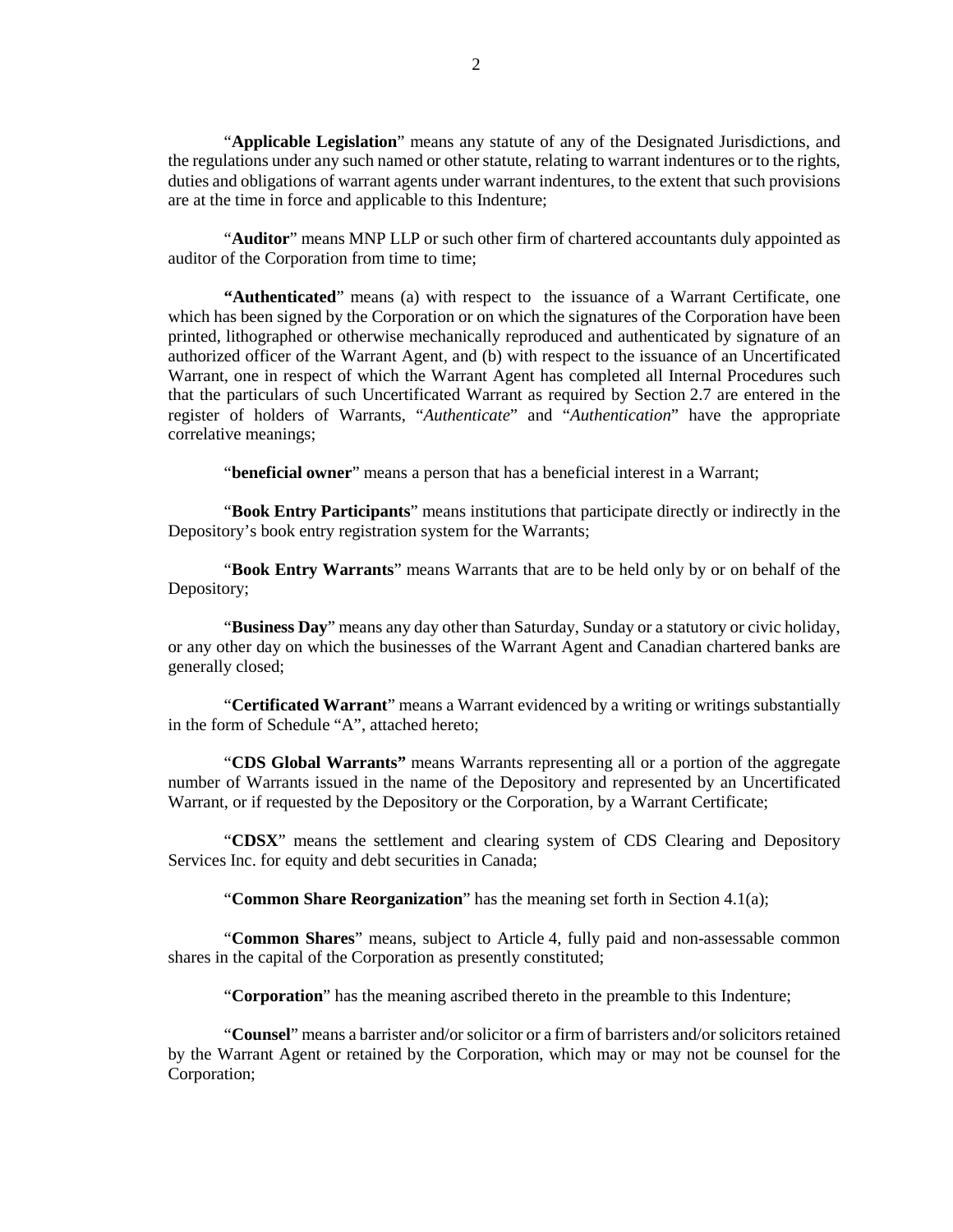"**Current Market Price**" of the Common Shares at any date means the greater of (a) the closing trading price per Common Share on the TSX on the Trading Day immediately prior to such date, and (b) the volume weighted average of the trading price per Common Share for such Common Shares for each day there was a closing price for the 20 consecutive Trading Days ending five days prior to such date on the TSX or, if on such date the Common Shares are not listed on the TSX, on such stock exchange upon which such Common Shares are listed and as selected by the directors of the Corporation or, if such Common Shares are not listed on any stock exchange then on such over-the-counter market as may be selected for such purpose by the directors of the Corporation acting reasonably, or, if not traded on any recognized market or exchange or over-thecounter market, as determined by the Corporation, acting reasonably;

"**Depository**" means CDS Clearing and Depository Services Inc. or such other person as is designated in writing by the Corporation to act as depository in respect of any of the Warrants;

"**Designated Jurisdictions**" means the provinces of British Columbia, Alberta, Saskatchewan, Manitoba and Ontario;

"**Directors**" means the board of directors of the Corporation;

"**Dividends**" means any dividends paid by the Corporation;

"**Effective Date**" means the date of this Indenture;

"**Exchange Rate**" means the number of Warrant Shares subject to the right of purchase under each Warrant;

"**Exercise Date**" means, in relation to a Warrant, the Business Day on which such Warrant is validly exercised or deemed to be validly exercised in accordance with [Article 3](#page-18-0) hereof;

"**Exercise Notice**" has the meaning set forth i[n Section 3.2\(1\);](#page-18-1)

"**Exercise Price**" at any time means the price at which a Warrant Share may be purchased by the exercise of a Warrant, which is initially \$1.20 per Warrant Share, payable in immediately available Canadian funds, subject to adjustment in accordance with the provisions of [Section 4.1;](#page-22-2)

"**Expiry Date**" means the date that is 36 months from the Effective Date;

"**Expiry Time**" means 5:00 p.m. (Toronto, Ontario time) on the Expiry Date, provided that, if the Warrants are held by the Depository, such earlier time on the Expiry Date as may be required by the Depository pursuant to the Depository's internal procedures;

"**Extraordinary Resolution**" has the meaning set forth in [Section 7.11;](#page-35-0)

"**Internal Procedures**" means in respect of the making of any one or more entries to, changes in or deletions of any one or more entries in the register at any time (including without limitation, original issuance or registration of transfer of ownership) the minimum number of the Warrant Agent's internal procedures customary at such time for the entry, change or deletion made to be complete under the operating procedures followed at the time by the Warrant Agent, it being understood that neither preparation and issuance shall constitute part of such procedures for any purpose of this definition;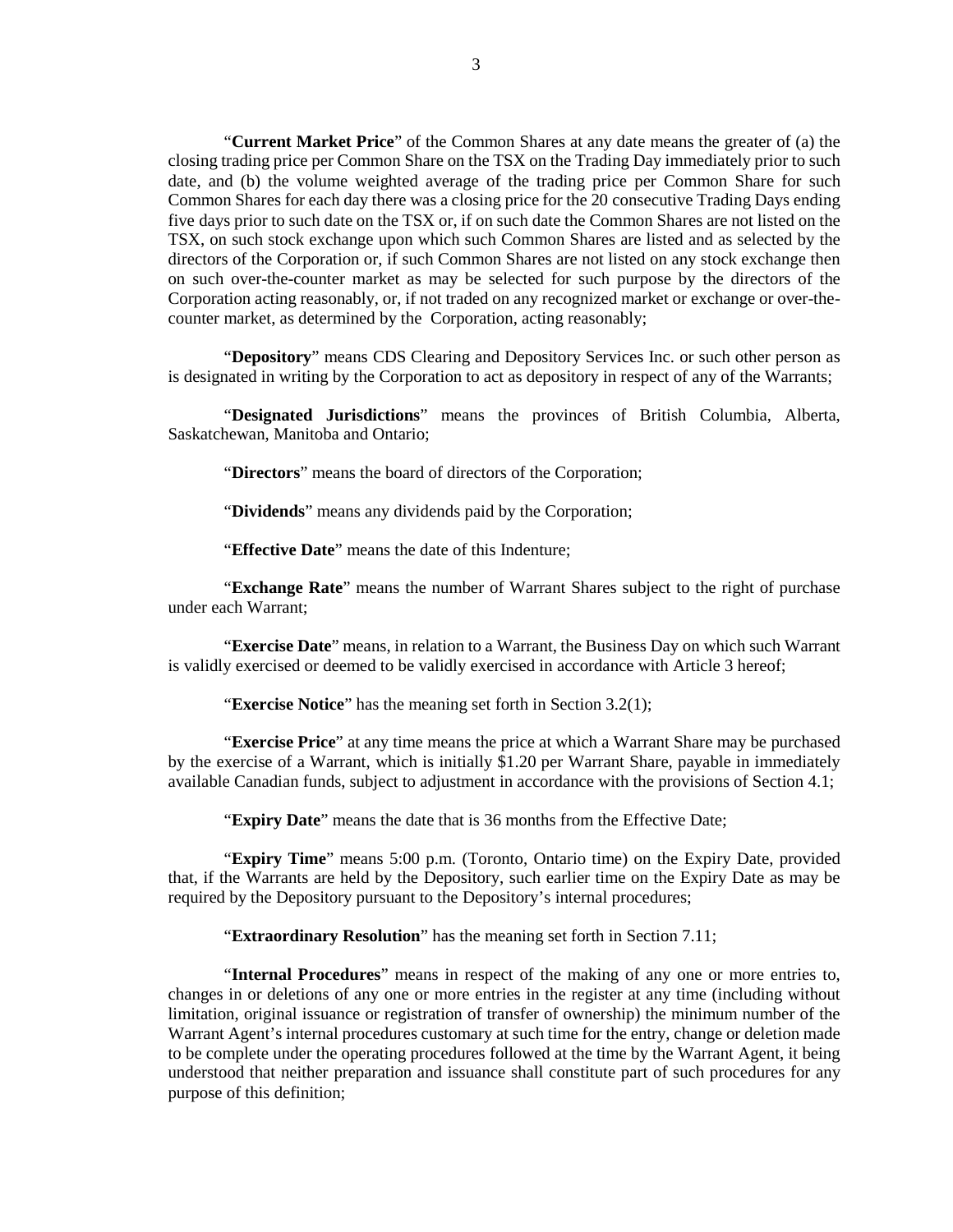"**Issue Date**" means December 8, 2020;

"**Offering**" has the meaning ascribed thereto in the recitals of this Indenture;

"**Over-Allotment Option**" means the option granted by the Corporation to the Agents, which may be exercised in whole or in part, at the sole discretion of the Agents from and including 30 days from the Effective Date, to offer and sell up to an additional 1,235,294 Units for the purpose of covering over-allotments made in connection with the Offering and for market stabilization purposes;

"**person**" means an individual, body corporate, partnership, trust, warrant agent, executor, administrator, legal representative or any unincorporated organization;

 "**register**" means the one set of records and accounts maintained by the Warrant Agent pursuant to [Section 2.9:](#page-15-0)

"**Registered Warrantholders**" means the persons who are registered owners of Warrants as such names appear on the register, and for greater certainty, shall include the Depository as well as the holders of Uncertificated Warrants appearing on the register of the Warrant Agent;

"**Regulation S**" means Regulation S as promulgated by the SEC under the U.S. Securities Act;

"**Rights Offering**" has the meaning set forth in [Section 4.1\(b\);](#page-23-0)

"**Securities Regulators**" means, collectively, the securities commissions or other applicable securities regulatory authorities of each of the Designated Jurisdictions;

"**SEC**" means the United States Securities and Exchange Commission;

"**Shareholders**" means holders of Common Shares;

"**Tax Act**" means the *Income Tax Act* (Canada) and the regulations thereunder;

"**this Warrant Indenture**", "**this Indenture**", "**hereto**" "**herein**", "**hereby**", "**hereof**" and similar expressions mean and refer to this Indenture and any indenture, deed or instrument supplemental hereto; and the expressions "**Article**", "**Section**", "**subsection**" and "**paragraph**" followed by a number, letter or both mean and refer to the specified article, section, subsection or paragraph of this Indenture;

"**Trading Day**" means a day on which the TSX is open for the transaction of business and with respect to another stock exchange or an over-the-counter market means a day on which such exchange or over-the-counter market is open for the transaction of business;

"**TSX**" means the Toronto Stock Exchange;

"**Uncertificated Warrant**" means any Warrant which is not evidenced by a Warrant Certificate;

"**United States**" means the United States of America, its territories and possessions, any state of the United States, and the District of Columbia;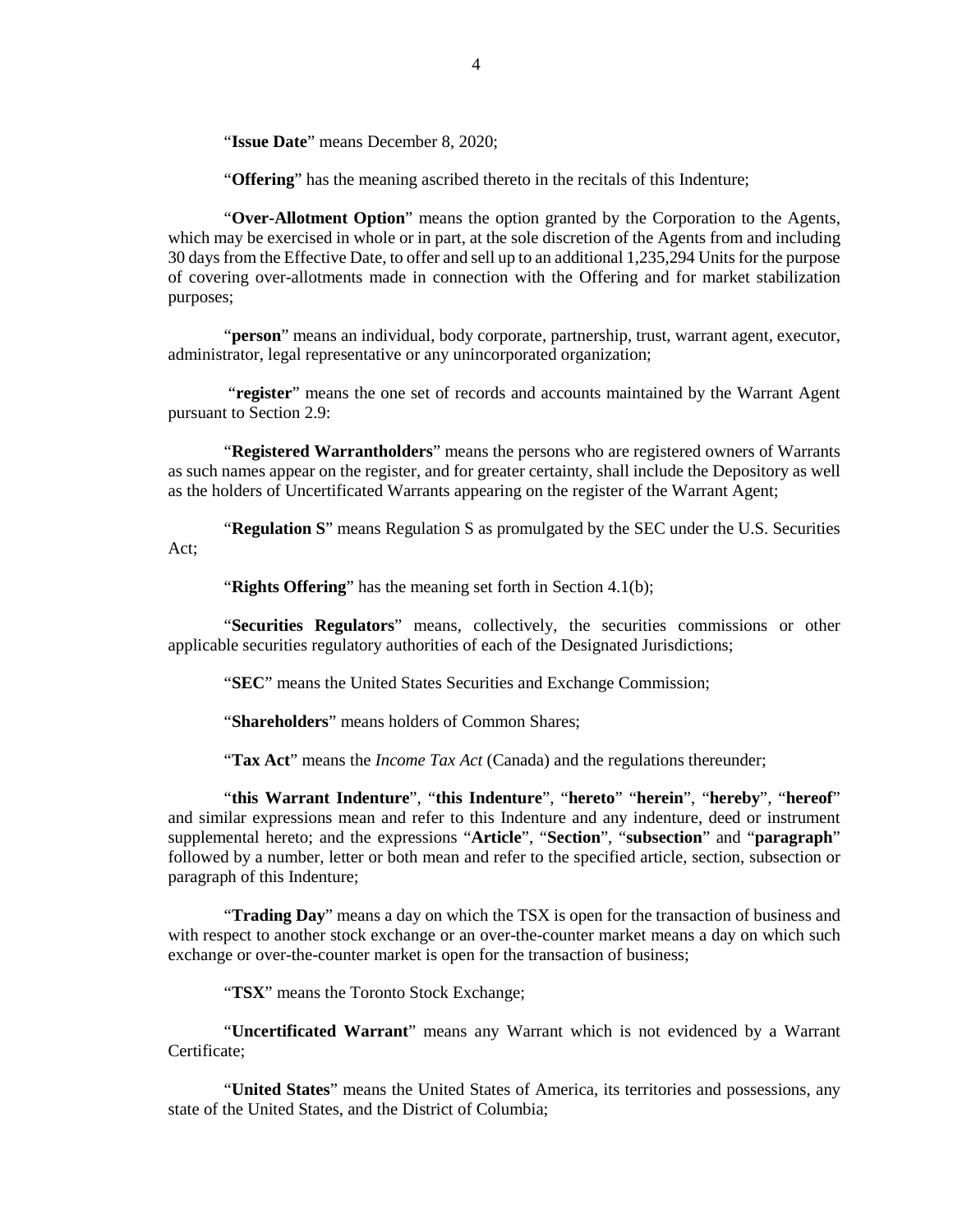"**Units**" means the units of the Corporation, each Unit entitling the holder thereof to receive one Common Share and one-half of one Warrant;

"**U.S. Exchange Act**" means the United States Securities Exchange Act of 1934, as amended;

"**U.S. Person**" has the meaning set forth in Rule 902(k) of Regulation S;

"**U.S. Securities Act**" means the United States Securities Act of 1933, as amended;

"**Warrant Agency**" means the principal office of the Warrant Agent in Vancouver, British Columbia or such other place as may be designated in accordance with [Section 3.5;](#page-21-0)

"**Warrant Agent**" means Odyssey Trust Company, in its capacity as warrant agent of the Warrants, or its successors from time to time;

"**Warrant Certificate**" means a certificate, substantially in the form set forth in Schedule "A" hereto or such other form as may be approved by the Corporation and the Warrant Agent, to evidence those Warrants that will be evidenced by a certificate;

"**Warrant Share**" means a Common Share issuable upon exercise of a whole Warrant;

"**Warrantholders**", or "**holders**" without reference to Warrants, means the warrantholders as and in respect of Warrants registered in the name of the Depository and includes owners of Warrants who beneficially hold securities entitlements in respect of the Warrants through a Book Entry Participant or means, at a particular time, the persons entered in the register hereinafter mentioned as holders of Warrants outstanding at such time;

"**Warrantholders' Request**" means an instrument signed in one or more counterparts by Registered Warrantholders entitled to acquire in the aggregate not less than 25% of the aggregate number of Warrant Shares which could be acquired pursuant to all Warrants then unexercised and outstanding, requesting the Warrant Agent to take some action or proceeding specified therein;

"**Warrants**" means the Common Share purchase warrants created and authorized by and issuable under this Indenture, to be issued and countersigned hereunder as Certificated Warrants and /or Uncertificated Warrants held through the book based registration system on a no certificate issued basis, with each whole Warrant entitling the holder or holders thereof to purchase one (1) Common Share (subject to adjustment as herein provided) at the Exercise Price and prior to the Expiry Time and, where the context so requires, also means the warrants issued and Authenticated hereunder, whether by way of Warrant Certificate or Uncertificated Warrant; and

"**written order of the Corporation**", "**written request of the Corporation**", "**written consent of the "Corporation**" and "**certificate of the Corporation**" mean, respectively, a written order, request, consent and certificate signed in the name of the Corporation by two duly authorized signatories of the Corporation and may consist of one or more instruments so executed.

### **Section 1.2 Gender and Number.**

Words importing the singular number or masculine gender shall include the plural number or the feminine or neuter genders, and vice versa.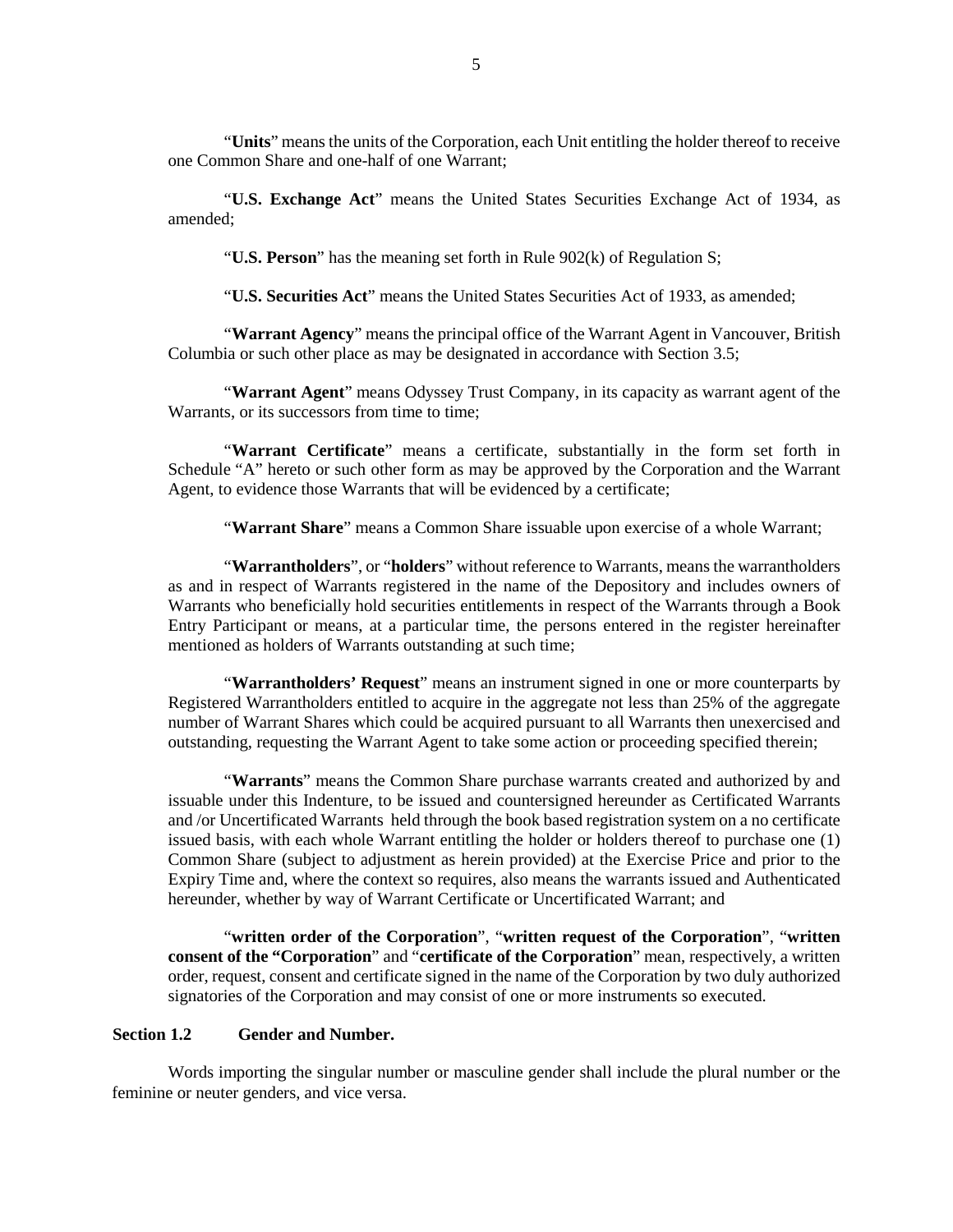# **Section 1.3 Headings, Etc.**

The division of this Indenture into Articles and Sections, the provision of a Table of Contents and the insertion of headings are for convenience of reference only and shall not affect the construction or interpretation of this Indenture or of the Warrants.

# **Section 1.4 Day not a Business Day.**

If any day on or before which any action or notice is required to be taken or given hereunder is not a Business Day, then such action or notice shall be required to be taken or given on or before the requisite time on the next succeeding day that is a Business Day.

# **Section 1.5 Time of the Essence.**

Time shall be of the essence in this Indenture and each Warrant.

# **Section 1.6 Monetary References.**

Whenever any amounts of money are referred to herein, such amounts shall be deemed to be in lawful money of Canada unless otherwise expressed.

# **Section 1.7 Applicable Law.**

This Indenture, the Warrants, the Warrant Certificates (including all documents relating thereto, which by common accord have been and will be drafted in English) shall be construed in accordance with the laws of the Province of Ontario and the federal laws of Canada applicable therein and shall be treated in all respects as Ontario contracts. Each of the parties hereto, which shall include the Warrantholders, irrevocably attorns to the exclusive jurisdiction of the courts of the Province of Ontario with respect to all matters arising out of this Indenture and the transactions contemplated herein.

# **ARTICLE 2**

# **ISSUE OF WARRANTS**

# <span id="page-9-0"></span>**Section 2.1 Creation and Issue of Warrants.**

A maximum of 4,735,294 Warrants (subject to adjustment as herein provided) are hereby created and authorized to be issued in accordance with the terms and conditions hereof. By written order of the Corporation, the Warrant Agent shall deliver Warrants in certificated or uncertificated form pursuant to [Section 2.5](#page-10-0) hereof to Registered Warrantholders and record the name of the Registered Warrantholders on the Warrants register. Registration of interests in Warrants held by the Depository may be evidenced by a position appearing on the register for Warrants of the Warrant Agent for an amount representing the aggregate number of such Warrants outstanding from time to time.

# **Section 2.2 Terms of Warrants.**

(1) Subject to the applicable conditions for exercise set out in [Article 3](#page-18-0) having been satisfied and subject to adjustment in accordance with [Section 4.1,](#page-22-2) each whole Warrant shall entitle each Warrantholder thereof, upon exercise at any time after the Issue Date and prior to the Expiry Time, to acquire one Warrant Share upon payment of the Exercise Price.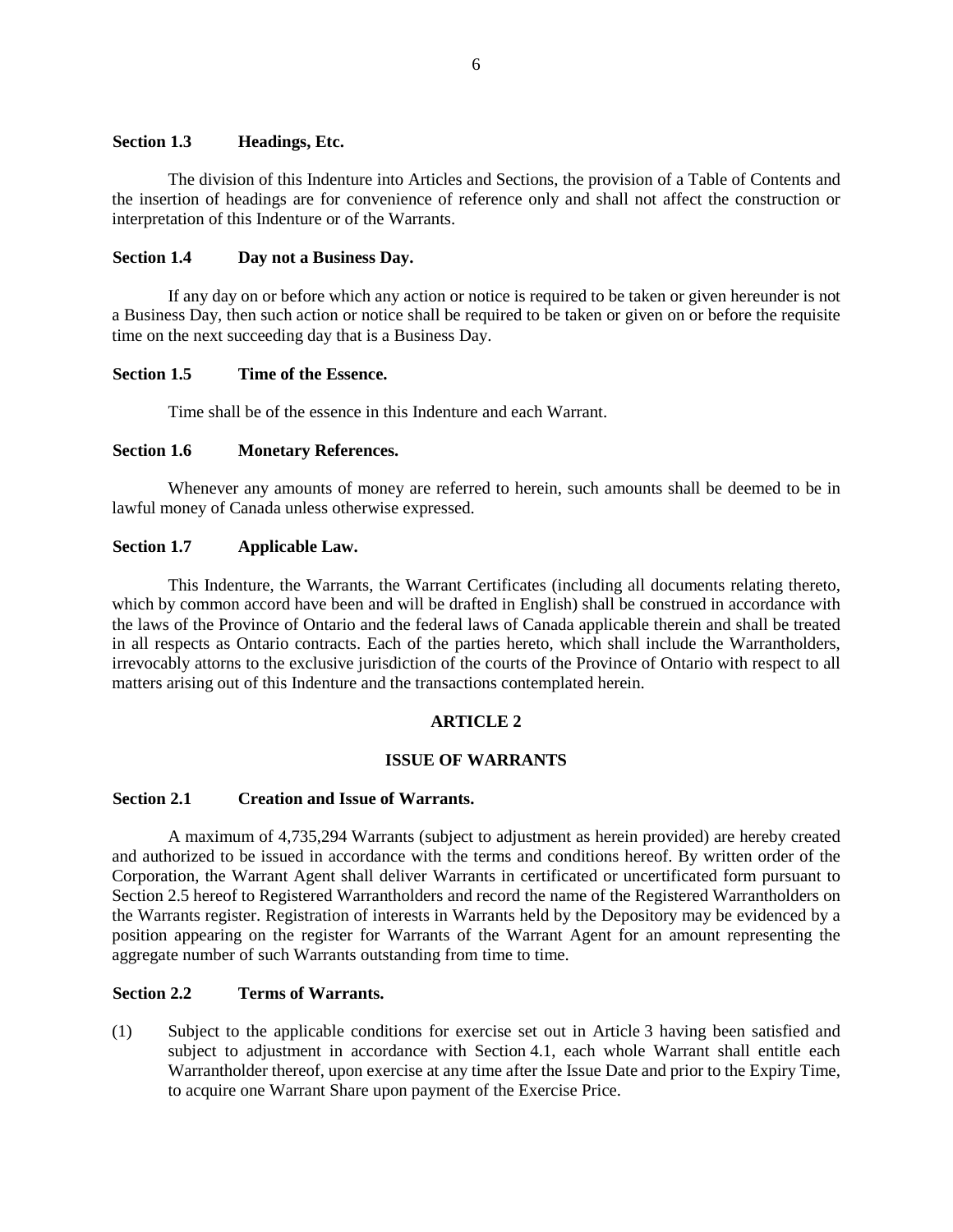- (2) No fractional Warrants shall be issued or otherwise provided for hereunder and Warrants may only be exercised in a sufficient number to acquire whole numbers of Warrant Shares. Any fractional Warrants shall be rounded down to the nearest whole number and no consideration shall be paid for any such fractional Warrant.
- (3) Each whole Warrant shall entitle the holder thereof to such other rights and privileges as are set forth in this Indenture.
- (4) The number of Warrant Shares which may be purchased pursuant to the Warrants and the Exercise Price therefor shall be adjusted upon the events and in the manner specified in [Section 4.1.](#page-22-2)
- (5) Neither the Corporation nor the Warrant Agent shall have any obligation to deliver Warrant Shares upon the exercise of any Warrant if the person to whom such shares are to be delivered is a resident of a country or political subdivision thereof in which the Warrant Shares may not lawfully be issued pursuant to applicable securities legislation. The Corporation or the Warrant Agent may, each acting reasonably and in good faith, require any person to provide proof of an applicable exemption from such securities legislation to the Corporation and Warrant Agent before Warrant Shares are delivered pursuant to the exercise of any Warrant.

## **Section 2.3 Warrantholder not a Shareholder.**

Except as may be specifically provided herein, nothing in this Indenture or in the holding of a Warrant Certificate, entitlement to a Warrant or otherwise, shall, in itself, confer or be construed as conferring upon a Warrantholder any right or interest whatsoever as a Shareholder, including, but not limited to, the right to vote at, to receive notice of, or to attend, meetings of Shareholders or any other proceedings of the Corporation, or the right to Dividends and other allocations.

#### **Section 2.4 Warrants to Rank** *Pari Passu***.**

All Warrants shall rank equally and without preference over each other, whatever may be the actual date of issue thereof.

#### <span id="page-10-0"></span>**Section 2.5 Form of Warrants; Warrant Certificates.**

- (1) The Warrants may each be issued in either certificated or uncertificated form. All Warrants issued in certificated form shall be evidenced by a Warrant Certificate (including all replacements issued in accordance with this Indenture), substantially in the form and bearing the applicable legends as set out in Schedule "A" hereto, which shall be dated as of the Issue Date, shall bear such distinguishing letters and numbers as the Corporation may, with the approval of the Warrant Agent, prescribe, and shall be issuable in any denomination excluding fractions. All Warrants issued to the Depository may be in either a certificated or uncertificated form, such uncertificated form being evidenced by a book position on the register of Warrantholders to be maintained by the Warrant Agent in accordance with [Section 2.6.](#page-11-0)
- (2) Each Warrantholder by purchasing such Warrant acknowledges and agrees that the terms and conditions set forth in the form of the Warrant Certificate set out in Schedule "A" hereto shall apply to all Warrants and Warrantholders regardless of whether such Warrants are issued in certificated or uncertificated form or whether such Warrantholders are Registered Warrantholders or owners of Warrants who beneficially hold security entitlements in respect of the Warrants through a Depository.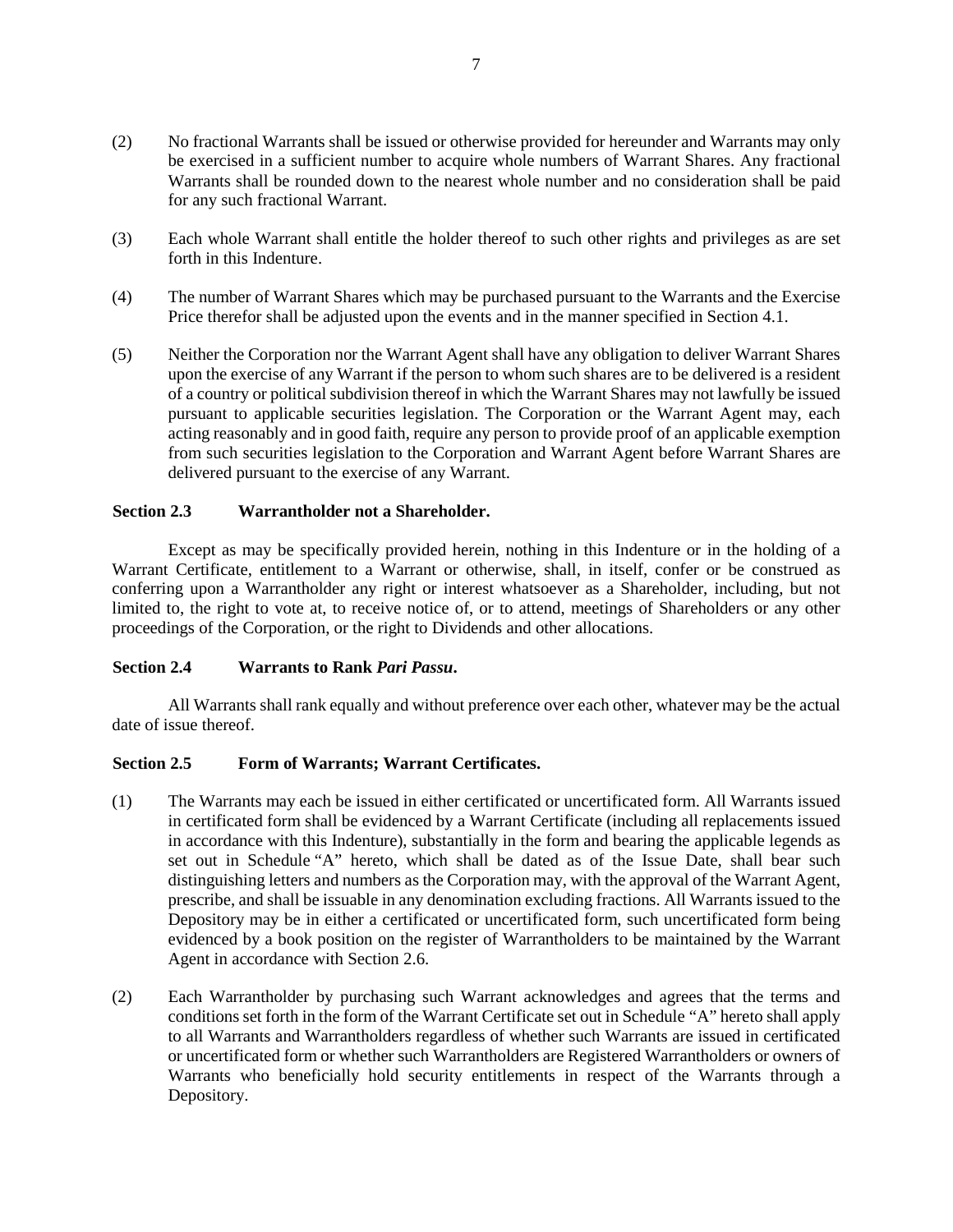# <span id="page-11-0"></span>**Section 2.6 Book Entry Warrants.**

- (1) Registration of beneficial interests in and transfers of Warrants held by the Depository shall be made only through the book entry registration system and no Warrant Certificates shall be issued in respect of such Warrants except where physical certificates evidencing ownership in such securities are required or as set out herein or as may be requested by the Depository, as determined by the Corporation, from time to time. Except as provided in this [Section 2.6,](#page-11-0) owners of beneficial interests in any CDS Global Warrants shall not be entitled to have Warrants registered in their names and shall not receive or be entitled to receive Warrants in definitive form or to have their names appear in the register referred to in [Section 2.9](#page-15-0) herein. Notwithstanding any terms set out herein, Warrants having any legend set forth in Section 2.8 herein and held in the name of the Depository may only be held in the form of Uncertificated Warrants with the prior consent of the Warrant Agent and in accordance with the Internal Procedures of the Warrant Agent.
- <span id="page-11-1"></span>(2) Notwithstanding any other provision in this Indenture, no CDS Global Warrants may be exchanged in whole or in part for Warrants registered, and no transfer of any CDS Global Warrants in whole or in part may be registered, in the name of any person other than the Depository for such CDS Global Warrants or a nominee thereof unless:
	- (a) the Depository notifies the Corporation that it is unwilling or unable to continue to act as depository in connection with the Book Entry Warrants and the Corporation is unable to locate a qualified successor;
	- (b) the Corporation determines that the Depository is no longer willing, able or qualified to discharge its responsibilities as holder of the CDS Global Warrants and the Corporation is unable to locate a qualified successor;
	- (c) the Depository ceases to be a clearing agency or otherwise ceases to be eligible to be a depository and the Corporation is unable to locate a qualified successor;
	- (d) the Corporation determines that the Warrants shall no longer be held as Book Entry Warrants through the Depository;
	- (e) such right is required by applicable law, as determined by the Corporation and the Corporation's Counsel;
	- (f) the Warrant is to be Authenticated in the United States or to or for the account or benefit of a person in the United States or a U.S. Person (in which case, the Warrant Certificate shall contain the legend set forth in Section 2.8(1), if applicable); or
	- (g) such registration is effected in accordance with the internal procedures of the Depository and the Warrant Agent,

<span id="page-11-2"></span>following which, Warrants for those holders requesting the same shall be registered and issued to the beneficial owners of such Warrants or their nominees as directed by the holder. The Corporation shall provide a certificate executed by an officer of the Corporation giving notice to the Warrant Agent of the occurrence of any event outlined in [Section 2.6\(2\)\(a\)](#page-11-1) to [\(f\).](#page-11-2)

(3) Subject to the provisions of this [Section 2.6,](#page-11-0) any exchange of CDS Global Warrants for Warrants which are not CDS Global Warrants may be made in whole or in part in accordance with the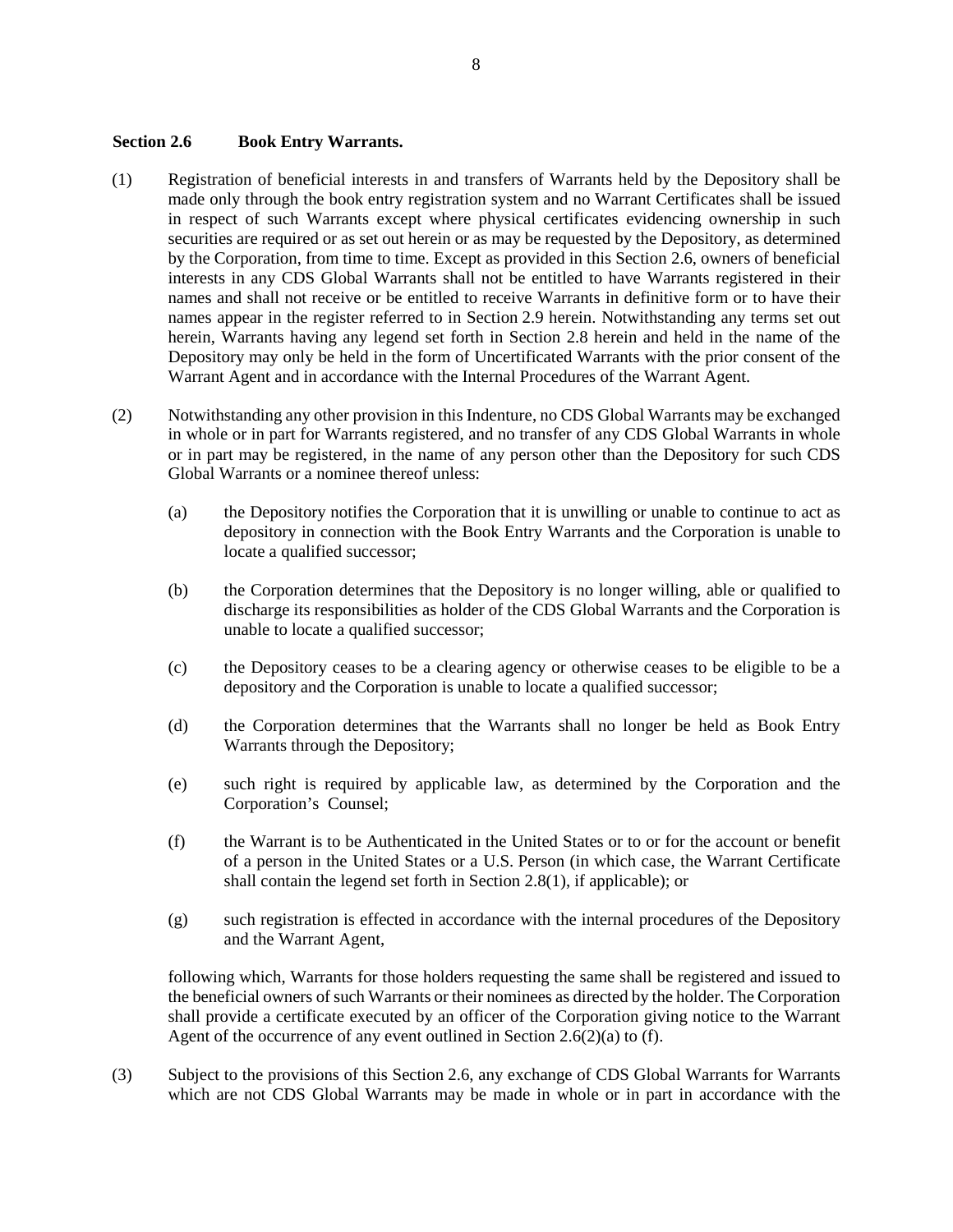provisions of [Section 2.11,](#page-17-0) mutatis mutandis. All such Warrants issued in exchange for a CDS Global Warrant or any portion thereof shall be registered in such names as the Depository for such CDS Global Warrants shall direct and shall be entitled to the same benefits and be subject to the same terms and conditions (except insofar as they relate specifically to CDS Global Warrants or to any legend required by Section 2.8 and the restrictions set out in such legend) as the CDS Global Warrants or portion thereof surrendered upon such exchange.

- (4) Every Warrant that is Authenticated upon registration or transfer of a CDS Global Warrant, or in exchange for or in lieu of a CDS Global Warrant or any portion thereof, whether pursuant to this [Section 2.6,](#page-11-0) or otherwise, shall be Authenticated in the form of, and shall be, a CDS Global Warrant, unless such Warrant is registered in the name of a person other than the Depository for such CDS Global Warrant or a nominee thereof.
- (5) Notwithstanding anything to the contrary in this Indenture, subject to applicable law, the CDS Global Warrant will be issued as an Uncertificated Warrant, unless otherwise requested in writing by the Depository or the Corporation.
- (6) The rights of beneficial owners of Warrants who hold securities entitlements in respect of the Warrants through the book entry registration system shall be limited to those established by applicable law and agreements between the Depository and the Book Entry Participants and between such Book Entry Participants and the beneficial owners of Warrants who hold securities entitlements in respect of the Warrants through the book entry registration system, and such rights must be exercised through a Book Entry Participant in accordance with the rules and procedures of the Depository.
- (7) Notwithstanding anything herein to the contrary, neither the Corporation nor the Warrant Agent nor any agent thereof shall have any responsibility or liability for:
	- (a) the electronic records maintained by the Depository relating to any ownership interests or any other interests in the Warrants or the depository system maintained by the Depository, or payments made on account of any ownership interest or any other interest of any person in any Warrant represented by an electronic position in the book entry registration system (other than the Depository or its nominee);
	- (b) maintaining, supervising or reviewing any records of the Depository or any Book Entry Participant relating to any such interest; or
	- (c) any advice or representation made or given by the Depository or those contained herein that relate to the rules and regulations of the Depository or any action to be taken by the Depository on its own direction or at the direction of any Book Entry Participant.
- (8) The Corporation may terminate the application of this [Section 2.6](#page-11-0) in its sole discretion in which case all Warrants shall be evidenced by Warrant Certificates registered in the name of a person other than the Depository.

# <span id="page-12-0"></span>**Section 2.7 Warrant Certificate.**

(1) For Warrants issued in certificated form, the form of certificate representing the Warrants shall be substantially as set out in Schedule "A" hereto or such other form as is authorized from time to time by the Warrant Agent and the Corporation. Each Warrant Certificate shall be Authenticated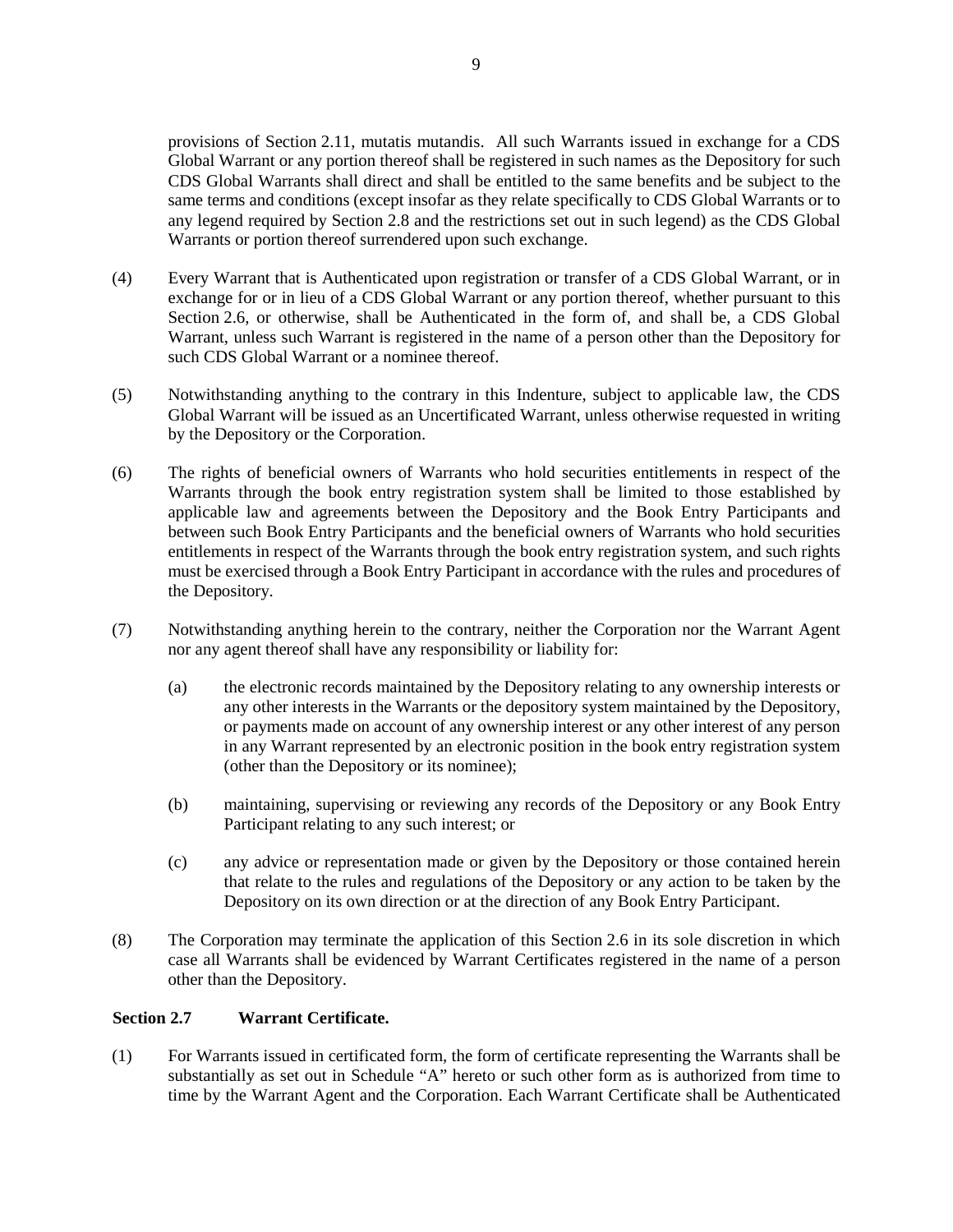on behalf of the Warrant Agent. Each Warrant Certificate shall be signed by at least one duly authorized signatory of the Corporation whose signature shall appear on the Warrant Certificate and may be printed, lithographed or otherwise mechanically reproduced thereon and, in such event, certificates so signed are as valid and binding upon the Corporation as if it had been signed manually. Any Warrant Certificate which has a signature as hereinbefore provided shall be valid notwithstanding that any person whose signature is printed, lithographed or mechanically reproduced no longer holds office at the date of issuance of such certificate. The Warrant Certificates may be engraved, printed or lithographed, or partly in one form and partly in another, as the Warrant Agent may determine.

- (2) The Warrant Agent shall Authenticate Uncertificated Warrants (whether upon original issuance, exchange, registration of transfer, partial payment, or otherwise) by completing its Internal Procedures and the Corporation shall, and hereby acknowledges that it shall, thereupon be deemed to have duly and validly issued such Uncertificated Warrants under this Indenture. Such Authentication shall be conclusive evidence that such Uncertificated Warrant has been duly issued hereunder and that the holder or holders are entitled to the benefits of this Indenture. The register shall be final and conclusive evidence as to all matters relating to Uncertificated Warrants with respect to which this Indenture requires the Warrant Agent to maintain records or accounts. In case of differences between the register at any time and any other time, the register at the later time shall be controlling, absent manifest error, and such Uncertificated Warrants are binding on the Corporation.
- (3) Any Warrant Certificate validly issued in accordance with the terms of this Indenture in effect at the time of issue of such Warrant Certificate shall, subject to the terms of this Indenture and applicable law, validly entitle the holder to acquire Warrant Shares, notwithstanding that the form of such Warrant Certificate may not be in the form currently required by this Indenture.
- (4) No Warrant shall be considered issued and shall be valid or obligatory or shall entitle the holder thereof to the benefits of this Indenture, until it has been Authenticated by the Warrant Agent. Authentication by the Warrant Agent, including by way of entry on the register, shall not be construed as a representation or warranty by the Warrant Agent as to the validity of this Indenture or of such Warrant Certificates or Uncertificated Warrants (except the due Authentication thereof) or as to the performance by the Corporation of its obligations under this Indenture and the Warrant Agent shall in no respect be liable or answerable for the use made of the Warrants or any of them or of the consideration thereof. Authentication by the Warrant Agent shall be conclusive evidence as against the Corporation that the Warrants so Authenticated have been duly issued hereunder and that the holder thereof is entitled to the benefits of this Indenture.
- (5) No Warrant Certificate shall be considered issued and Authenticated or, if Authenticated, shall be obligatory or shall entitle the holder thereof to the benefits of this Indenture, until it has been Authenticated by signature by or on behalf of the Warrant Agent substantially in the form of the Warrant set out in Schedule "A" hereto. Such Authentication on any such Warrant Certificate shall be conclusive evidence that such Warrant Certificate is duly Authenticated and is valid and a binding obligation of the Corporation and that the holder is entitled to the benefits of this Indenture.
- (6) No Uncertificated Warrant shall be considered issued and shall be obligatory or shall entitle the holder thereof to the benefits of this Indenture, until it has been Authenticated by entry on the register of the particulars of the Uncertificated Warrant. Such entry on the register of the particulars of an Uncertificated Warrant shall be conclusive evidence that such Uncertificated Warrant is a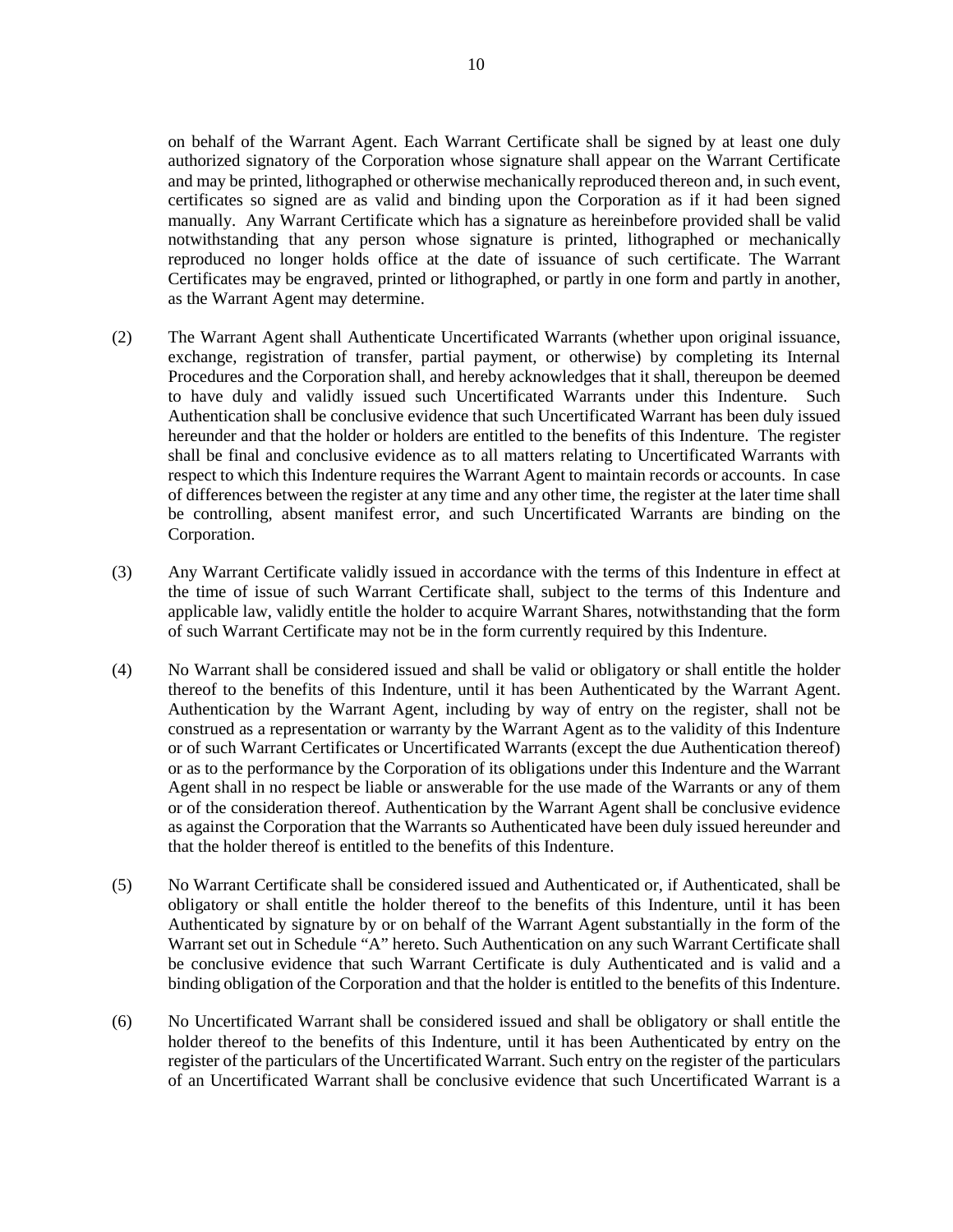valid and binding obligation of the Corporation and that the holder is entitled to the benefits of this Indenture.

#### <span id="page-14-0"></span>**Section 2.8 Legends.**

(1) Neither the Warrants nor the Warrant Shares issuable upon exercise of the Warrants have been or will be registered under the U.S. Securities Act or under any United States state securities laws, and may not be offered, sold or otherwise disposed of in the United States or to a U.S. Person, unless an exemption from the registration requirements under the U.S. Securities Act and applicable state securities laws is available, and the holder agrees not to offer, sell or otherwise dispose of the Warrants or Warrant Shares in the United States or to a U.S. Person, unless registered under the U.S. Securities Act or an exemption from registration under the U.S. Securities Act and applicable state securities laws is available. Warrant Shares issued to, or for the account or benefit of, a U.S. Warrantholder (and any certificates issued in replacement thereof or in substitution therefor) must be issued only in individually certificated form. Any certificates representing Warrants transferred in the United States or to a U.S. Person, or Warrant Shares issued on exercise of Warrants in the United States or to a U.S. Person, and any certificates issued in replacement thereof or in substitution therefor, shall, until such time as the same is no longer required under applicable requirements of the U.S. Securities Act or applicable state securities laws, bear a legend in substantially the following form:

> "THE SECURITIES REPRESENTED HEREBY [if for Warrants shall also include: AND THE SECURITIES ISSUABLE UPON EXERCISE HEREOF] HAVE NOT BEEN REGISTERED UNDER THE UNITED STATES SECURITIES ACT OF 1933, AS AMENDED (THE "U.S. SECURITIES ACT"), OR UNDER ANY STATE SECURITIES LAWS. THE HOLDER HEREOF, BY ACQUIRING SUCH SECURITIES, AGREES FOR THE BENEFIT OF AVICANNA INC. (THE "CORPORATION") THAT THE SECURITIES REPRESENTED HEREBY [if for Warrants, shall also include: AND THE SECURITIES ISSUABLE UPON EXERCISE HEREOF] MAY BE OFFERED, SOLD, PLEDGED OR OTHERWISE TRANSFERRED ONLY (A) TO THE CORPORATION, (B) OUTSIDE THE UNITED STATES IN ACCORDANCE WITH RULE 904 OF REGULATION S UNDER THE U.S. SECURITIES ACT AND IN COMPLIANCE WITH LOCAL LAWS, (C) PURSUANT TO THE EXEMPTION FROM REGISTRATION UNDER THE U.S. SECURITIES ACT PROVIDED BY RULE 144 UNDER THE U.S. SECURITIES ACT, IF AVAILABLE, AND IN COMPLIANCE WITH APPLICABLE U.S. STATE SECURITIES LAWS, OR (D) PURSUANT TO ANOTHER EXEMPTION FROM REGISTRATION UNDER THE U.S. SECURITIES ACT AND ANY APPLICABLE STATE SECURITIES LAWS, AND PROVIDED THAT, IN THE CASE OF TRANSFERS PURSUANT TO (C) OR (D) ABOVE, THE HOLDER OF THE SECURITIES HAS FURNISHED TO THE CORPORATION AN OPINION OF COUNSEL OF RECOGNIZED STANDING OR OTHER EVIDENCE IN FORM AND SUBSTANCE SATISFACTORY TO THE CORPORATION TO SUCH EFFECT. DELIVERY OF THIS CERTIFICATE MAY NOT CONSTITUTE "GOOD DELIVERY" IN SETTLEMENT OF TRANSACTIONS ON A STOCK EXCHANGE IN CANADA."

provided that, if any such Warrants and any such Warrant Shares issued on exercise of such Warrants are being sold outside the United States in accordance with Rule 904 of Regulation S, if available, and in compliance with applicable local securities laws and regulations, the legend set forth above may be removed by the transferor providing a declaration to the Corporation and its registrar and transfer agent for such securities in the form set forth in Schedule "C" hereto or as the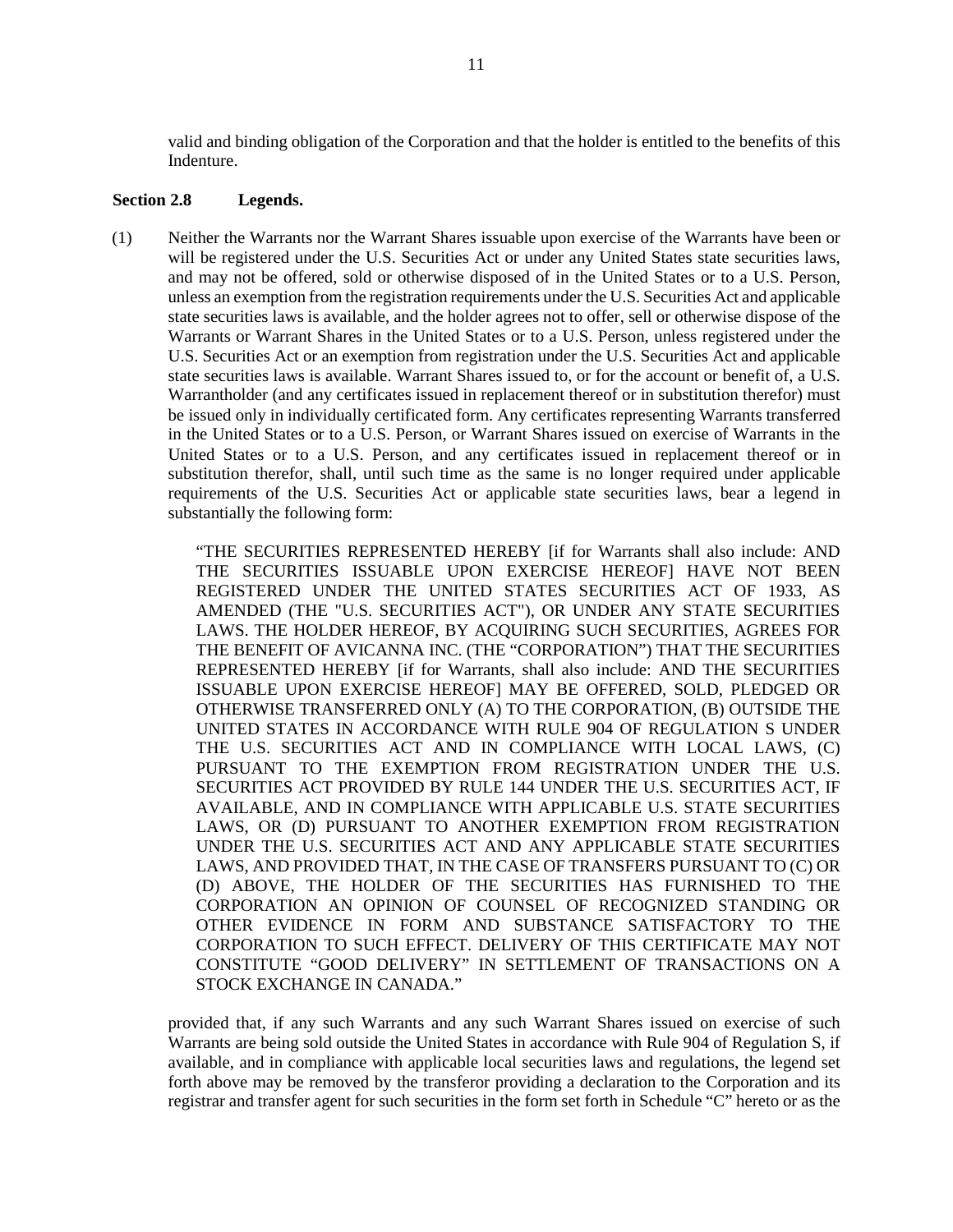Corporation may prescribe from time to time, together with such documentation as the Corporation may reasonably request, including an opinion of counsel; provided further that, if any such securities are being sold pursuant to Rule 144 under the U.S. Securities Act, if available, or with the prior written consent of the Corporation pursuant to another exemption from registration under the U.S. Securities Act and applicable state securities laws, the legend may be removed by delivery to the Corporation and to the transfer agent for the securities of an opinion of counsel of recognized standing, satisfactory in form and substance to the Corporation and to the transfer agent for the securities, to the effect that such legend is no longer required under applicable requirements of the U.S. Securities Act or state securities laws.

The Warrant Agent shall be entitled to request any other documents that it may require in accordance with its internal policies for the removal of the legend set forth above.

(2) Each CDS Global Warrant originally issued in Canada and held by the Depository, and each Certificated Warrant that is a CDS Global Warrant issued in exchange therefor or in substitution thereof shall bear or be deemed to bear the following legend or such variations thereof as the Corporation may prescribe from time to time:

> "UNLESS THIS CERTIFICATE IS PRESENTED BY AN AUTHORIZED REPRESENTATIVE OF CDS CLEARING AND DEPOSITORY SERVICES INC. ("CDS") TO AVICANNA INC. (THE "ISSUER") OR ITS AGENT FOR REGISTRATION OF TRANSFER, EXCHANGE OR PAYMENT, AND ANY CERTIFICATE ISSUED IN RESPECT THEREOF IS REGISTERED IN THE NAME OF CDS & CO., OR IN SUCH OTHER NAME AS IS REQUESTED BY AN AUTHORIZED REPRESENTATIVE OF CDS (AND ANY PAYMENT IS MADE TO CDS & CO. OR TO SUCH OTHER ENTITY AS IS REQUESTED BY AN AUTHORIZED REPRESENTATIVE OF CDS), ANY TRANSFER, PLEDGE OR OTHER USE HEREOF FOR VALUE OR OTHERWISE BY OR TO ANY PERSON IS WRONGFUL SINCE THE REGISTERED HOLDER HEREOF, CDS & CO., HAS A PROPERTY INTEREST IN THE SECURITIES REPRESENTED BY THIS CERTIFICATE HEREIN AND IT IS A VIOLATION OF ITS RIGHTS FOR ANOTHER PERSON TO HOLD, TRANSFER OR DEAL WITH THIS CERTIFICATE."

#### <span id="page-15-0"></span>**Section 2.9 Register of Warrants**

- (1) The Warrant Agent shall maintain records and accounts concerning the Warrants, whether certificated or uncertificated, which shall contain the information called for below with respect to each Warrant, together with such other information as may be required by law or as the Warrant Agent may elect to record. All such information shall be kept in one set of accounts and records which the Warrant Agent shall designate (in such manner as shall permit it to be so identified as such by an unaffiliated party) as the register of the holders of Warrants. The information to be entered for each account in the register of Warrants at any time shall include (without limitation):
	- (a) the name and address of the Registered Warrantholder, the date of Authentication thereof and the number of Warrants;
	- (b) whether such Warrant is a Warrant Certificate or an Uncertificated Warrant and, if a Warrant Certificate, the unique number or code assigned to and imprinted thereupon and, if an Uncertificated Warrant, the unique number or code assigned thereto if any;
	- (c) whether such Warrant has been cancelled; and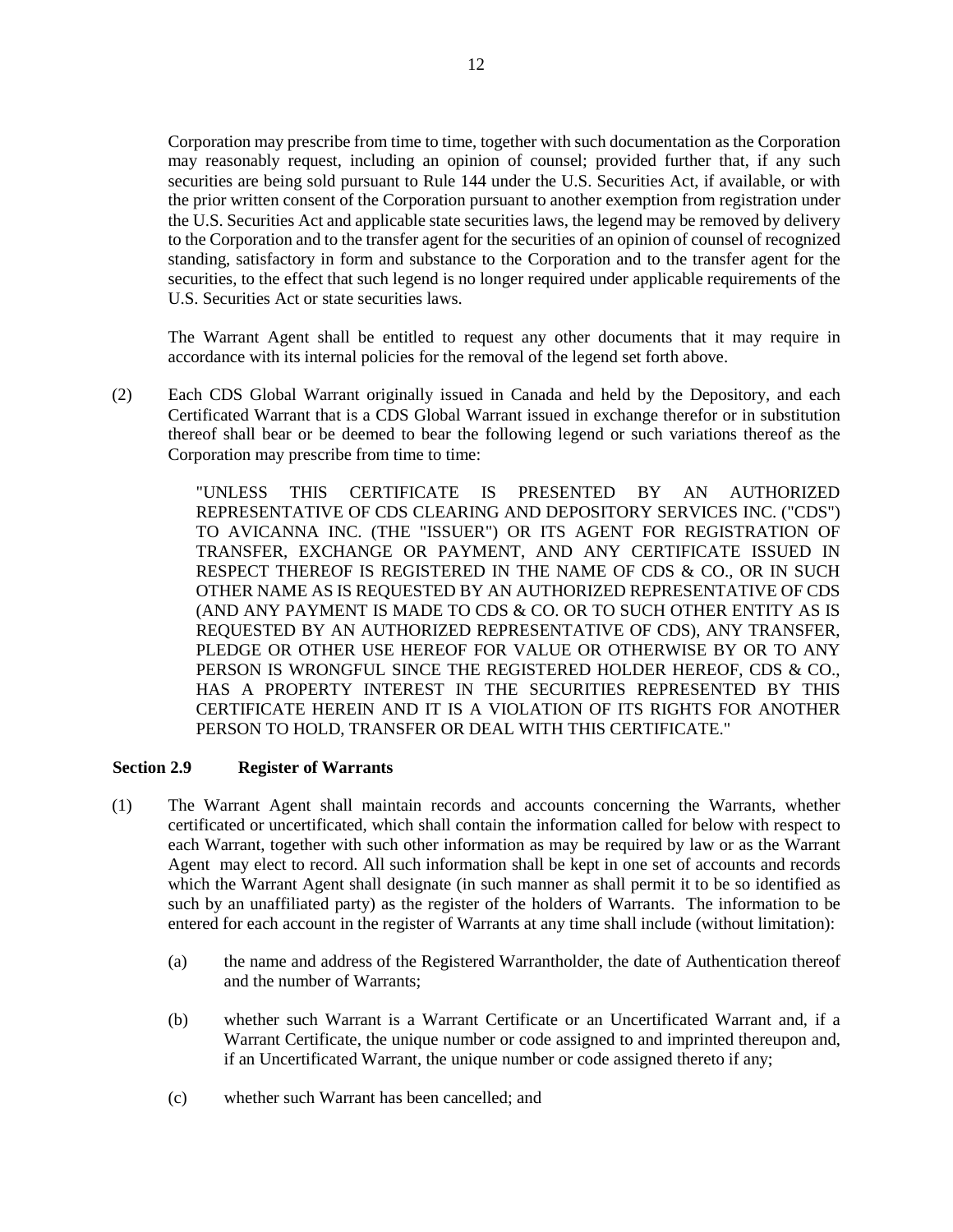(d) a register of transfers in which all transfers of Warrants and the date and other particulars of each transfer shall be entered.

The register shall be available for inspection by the Corporation and any Warrantholder during the Warrant Agent's regular business hours on a Business Day and upon payment to the Warrant Agent of its reasonable fees. Any Warrantholder exercising such right of inspection shall first provide an affidavit in form satisfactory to the Corporation and the Warrant Agent stating the name and address of the Warrantholder and agreeing not to use the information therein except in connection with an effort to call a meeting of Warrantholders or to influence the voting of Warrantholders at any meeting of Warrantholders.

(2) Once an Uncertificated Warrant has been Authenticated, the information set forth in the register with respect thereto at the time of Authentication may be altered, modified, amended, supplemented or otherwise changed only to reflect exercise or proper instructions to the Warrant Agent from the holder as provided herein, except that the Warrant Agent may act unilaterally to make purely administrative changes internal to the Warrant Agent and changes to correct errors. Each person who becomes a holder of an Uncertificated Warrant, by his, her or its acquisition thereof shall be deemed to have irrevocably (i) consented to the foregoing authority of the Warrant Agent to make such minor error corrections and (ii) agreed to pay to the Warrant Agent, promptly upon written demand, the full amount of all loss and expense (including without limitation reasonable legal fees of the Corporation and the Warrant Agent plus interest, at an appropriate then prevailing rate of interest to the Warrant Agent) sustained by the Corporation or the Warrant Agent as a proximate result of such error if but only if and only to the extent that such present or former holder realized any benefit as a result of such error and could reasonably have prevented, forestalled or minimized such loss and expense by prompt reporting of the error or avoidance of accepting benefits thereof whether or not such error is or should have been timely detected and corrected by the Warrant Agent; provided, that no person who is a bona fide purchaser shall have any such obligation to the Corporation or to the Warrant Agent.

# <span id="page-16-1"></span>**Section 2.10 Issue in Substitution for Warrant Certificates Lost, etc.**

- (1) If any Warrant Certificate becomes mutilated or is lost, destroyed or stolen, the Corporation, subject to applicable law, and subsectio[n Section 2.10\(2\)](#page-16-0) shall issue and thereupon the Warrant Agent shall certify and deliver, a new Warrant Certificate of like tenor, and bearing the same legend, if applicable, as the one mutilated, lost, destroyed or stolen in exchange for and in place of and upon cancellation of such mutilated Warrant Certificate, or in lieu of and in substitution for such lost, destroyed or stolen Warrant Certificate, and the substituted Warrant Certificate shall be in a form approved by the Warrant Agent and the Warrants evidenced thereby shall be entitled to the benefits hereof and shall rank equally in accordance with its terms with all other Warrants issued or to be issued hereunder.
- <span id="page-16-0"></span>(2) The applicant for the issue of a new Warrant Certificate pursuant to this [Section 2.10](#page-16-1) shall bear the cost of the issue thereof and in case of loss, destruction or theft shall, as a condition precedent to the issuance thereof, furnish to the Corporation and to the Warrant Agent such evidence of ownership and of the loss, destruction or theft of the Warrant Certificate so lost, destroyed or stolen as shall be satisfactory to the Corporation and to the Warrant Agent, in their sole discretion, acting reasonably, and such applicant shall also be required to furnish an indemnity and surety bond in amount and form satisfactory to the Corporation and the Warrant Agent, in their sole discretion, and shall pay the reasonable charges of the Corporation and the Warrant Agent in connection therewith.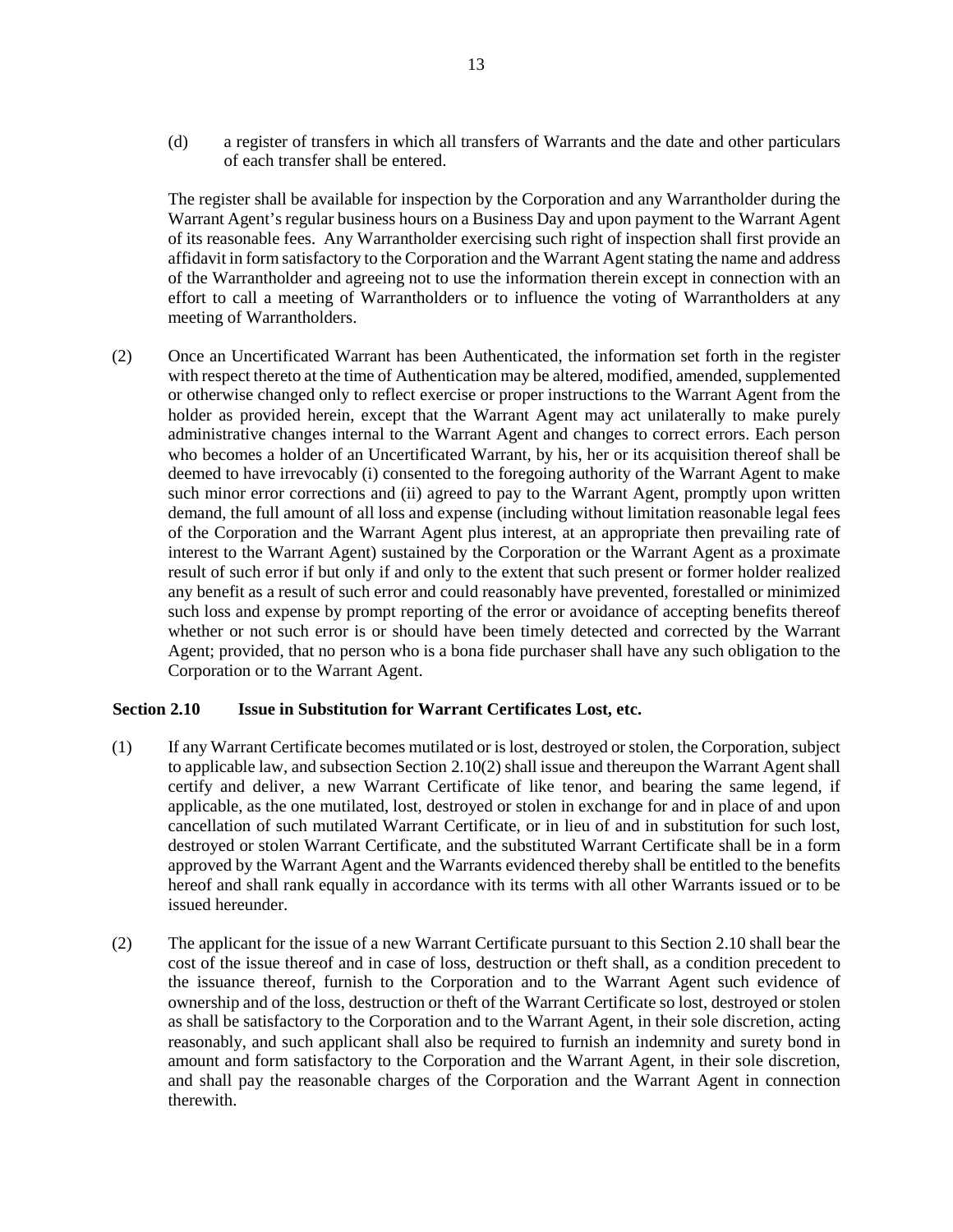# <span id="page-17-0"></span>**Section 2.11 Exchange of Warrant Certificates.**

- (1) Any one or more Warrant Certificates representing any number of Warrants may, upon compliance with the reasonable requirements of the Warrant Agent (including compliance with applicable securities legislation), be exchanged for one or more other Warrant Certificates representing the same aggregate number of Warrants, and bearing the same legend, if applicable, as represented by the Warrant Certificate or Warrant Certificates so exchanged.
- <span id="page-17-2"></span>(2) Warrant Certificates may be exchanged only at the Warrant Agency or at any other place that is designated by the Corporation with the approval of the Warrant Agent. Any Warrant Certificate from the holder (or such other instructions, in form satisfactory to the Warrant Agent), tendered for exchange shall be surrendered to the Warrant Agency and cancelled by the Warrant Agent.
- (3) Warrant Certificates exchanged for Warrant Certificates that bear a legend set forth in [Section 2.8](#page-14-0) shall bear the same legend, unless the Warrant Agent is otherwise instructed by counsel to the Corporation or the Corporation.

# <span id="page-17-1"></span>**Section 2.12 Transfer and Ownership of Warrants.**

- <span id="page-17-3"></span>(1) The Warrants may only be transferred on the register kept by the Warrant Agent at the Warrant Agency by the holder or its legal representatives or its attorney duly appointed by an instrument in writing in form and execution satisfactory to the Warrant Agent only upon (a) in the case of a Warrant Certificate, surrendering to the Warrant Agent at the Warrant Agency the Warrant Certificates representing the Warrants to be transferred together with a duly executed transfer form as set forth in Schedule "A" attached hereto, and (b) in the case of Book Entry Warrants, in accordance with procedures prescribed by the Depository under the book entry registration system, and (c) upon compliance with:
	- (i) the conditions herein;
	- (ii) such reasonable requirements as the Warrant Agent may prescribe; and
	- (iii) all applicable securities legislation and requirements of regulatory authorities;

and such transfer shall be duly noted in such register by the Warrant Agent. Upon compliance with such requirements, the Warrant Agent shall issue a Warrant Certificate to the transferee of a Warrant Certificate and shall issue an Uncertificated Warrant to the transferee of an Uncertificated Warrant, or the Warrant Agent shall Authenticate and deliver a Warrant Certificate upon request that part of the CDS Global Warrant be certificated. Transfers within the systems of the Depository are not the responsibility of the Warrant Agent and will not be noted on the register maintained by the Warrant Agent.

(2) Subject to the provisions of this Indenture and applicable law, the Warrantholder shall be entitled to the rights and privileges attaching to the Warrants, and the issue of Warrant Shares by the Corporation upon the exercise of Warrants in accordance with the terms and conditions herein contained shall discharge all responsibilities of the Corporation and the Warrant Agent with respect to such Warrants and neither the Corporation nor the Warrant Agent shall be bound to inquire into the title of any such holder.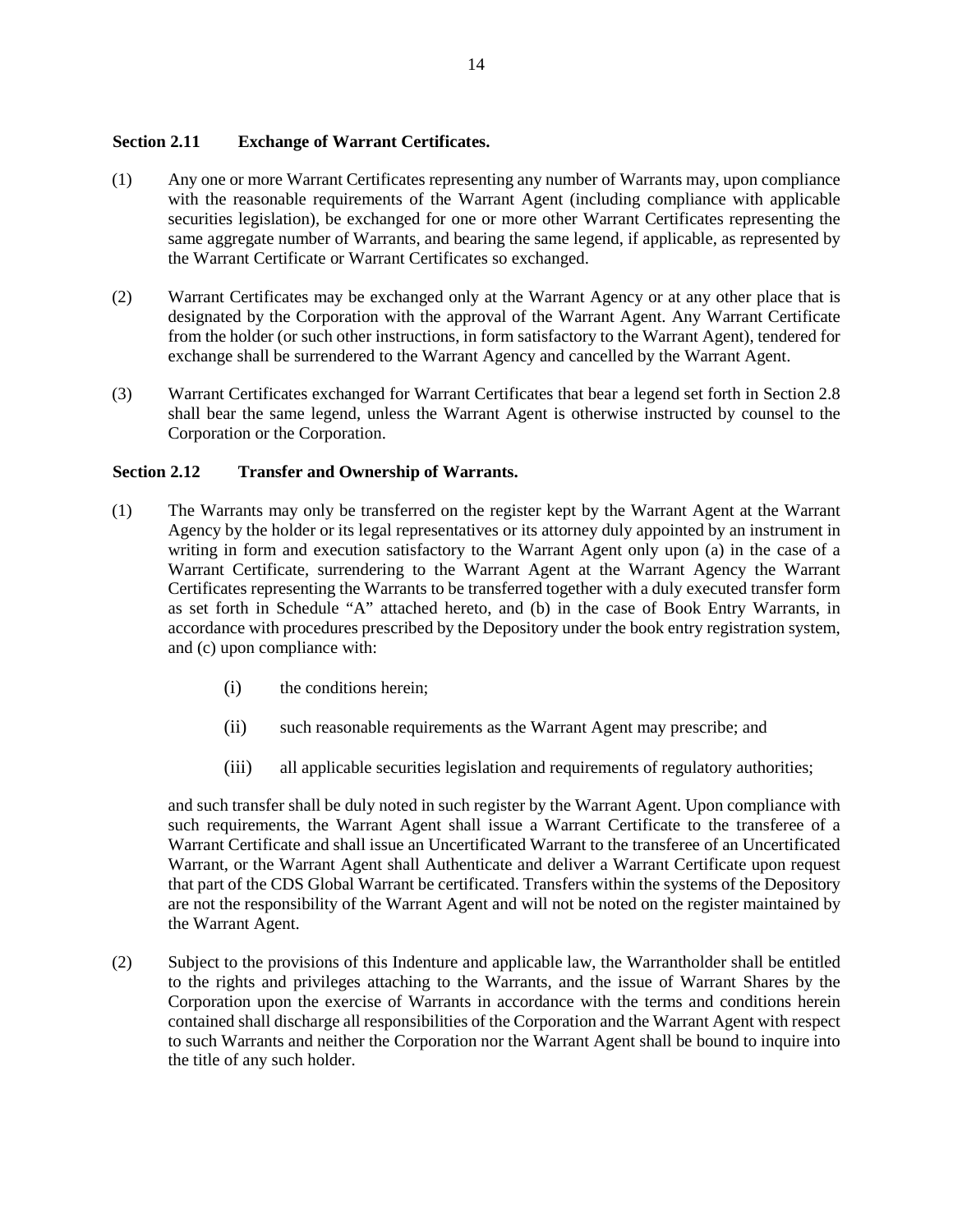- (3) The Corporation will be entitled, and may direct the Warrant Agent, to refuse to recognize any transfer, or enter the name of any transferee, of any Warrant on the register kept by the Warrant Agent, if such transfer would constitute a violation of applicable securities laws or the rules, regulations or policies of any regulatory authority having jurisdiction.
- (4) Any Warrant Certificate issued to a transferee upon transfers contemplated by this [Section 2.12](#page-17-1) shall bear the appropriate legends, as required by applicable securities laws, as set forth in [Section 2.8.](#page-14-0)

### **Section 2.13 Cancellation of Surrendered Warrants.**

All Warrant Certificates surrendered pursuant t[o Section 2.11\(2\),](#page-17-2) [Section 2.12\(1\)](#page-17-3) o[r Section 3.2\(1\)](#page-18-1) shall be cancelled by the Warrant Agent and upon such circumstances all such Uncertificated Warrants shall be deemed cancelled and so noted on the register by the Warrant Agent. Upon request by the Corporation, the Warrant Agent shall furnish to the Corporation a cancellation certificate identifying the Warrant Certificates so cancelled, the number of Warrants evidenced thereby, the number of Warrant Shares, if any, issued pursuant to such Warrants and the details of any Warrant Certificates issued in substitution or exchange for such Warrant Certificates cancelled.

#### **ARTICLE 3**

#### **EXERCISE OF WARRANTS**

#### <span id="page-18-0"></span>**Section 3.1 Right of Exercise.**

Subject to the provisions of this Indenture, each Registered Warrantholder may exercise the right conferred on such holder to subscribe for and purchase one Warrant Share for each Warrant on or after the Issue Date and prior to the Expiry Time and in accordance with the conditions herein.

#### <span id="page-18-2"></span>**Section 3.2 Warrant Exercise.**

<span id="page-18-1"></span>(1) Other than Warrants held by the Depository, Registered Warrantholders of Warrant Certificates who wish to exercise the Warrants held by them in order to acquire Warrant Shares must, if permitted pursuant to the terms and conditions hereunder and as set forth in any applicable legend, complete the exercise form (the "**Exercise Notice**") attached to the Warrant Certificate(s), which may be amended by the Corporation with the consent of the Warrant Agent, if such amendment does not, in the reasonable opinion of the Corporation and the Warrant Agent, which may be based on the advice of Counsel, materially and adversely affect the rights, entitlements and interests of the Warrantholders, and deliver such certificate(s), the executed Exercise Notice and a certified cheque, bank draft or money order payable to or to the order of the Corporation for the aggregate Exercise Price to the Warrant Agent at the Warrant Agency. The Warrants represented by a Warrant Certificate shall be deemed to be surrendered upon personal delivery of such certificate, Exercise Notice and aggregate Exercise Price or, if such documents are sent by mail or other means of transmission, upon actual receipt thereof by the Warrant Agent at the office referred to above. If the Warrants are exercised pursuant to Box (B) or (C) of the Exercise Notice, the Warrant Agent will promptly forward the Exercise Notice and related materials to the Corporation together with the request for the Corporation to confirm (a) whether the exercise is approved, and (b) whether a U.S. Securities Act legend should be imposed on the Warrant Shares. The Warrant Agent agrees not to issue any Warrant Shares upon exercise pursuant to Box (B) or (C) of the Exercise Notice without the approval of the Corporation.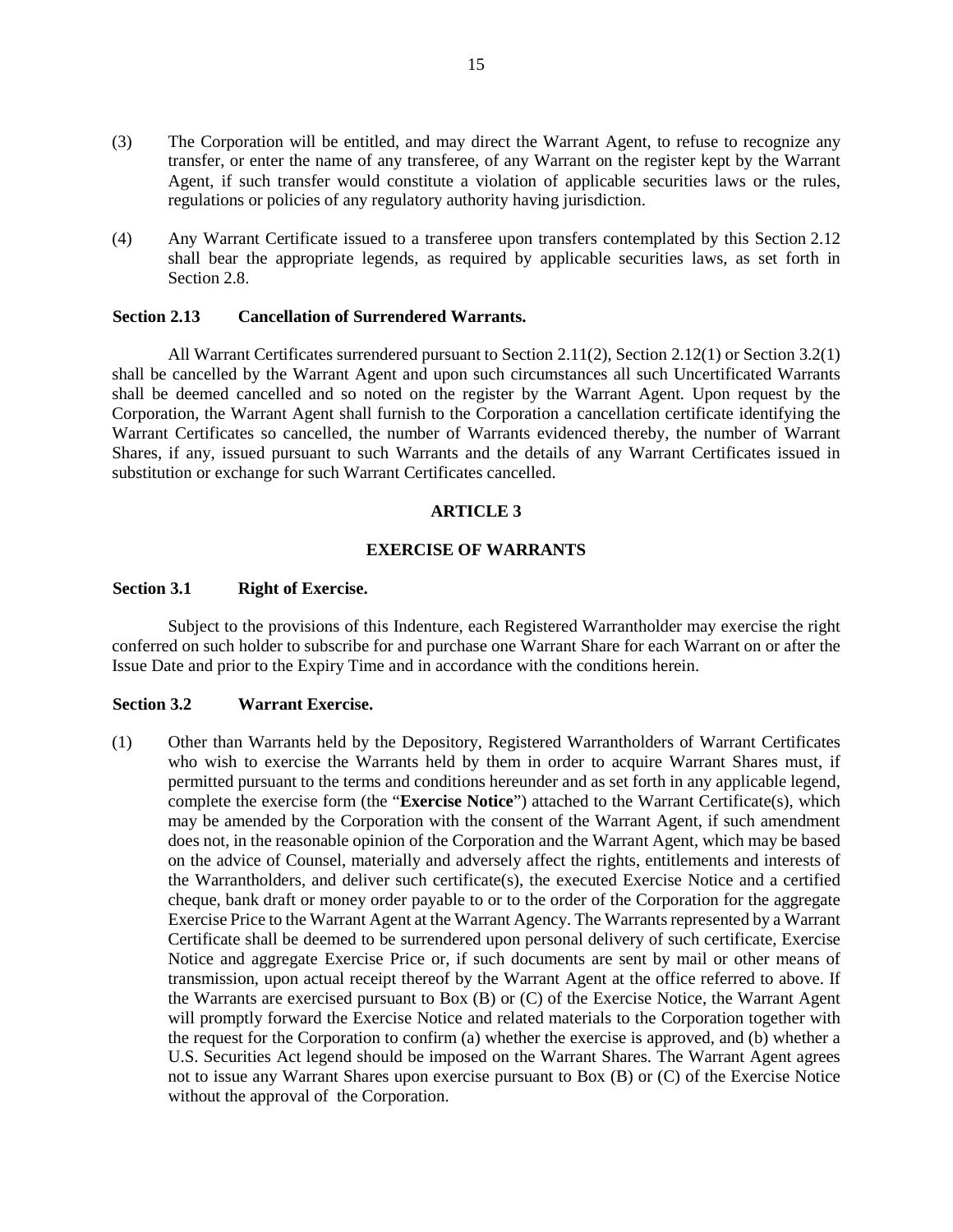- (2) A Registered Warrantholder of Uncertificated Warrants evidenced by a security entitlement in respect of Warrants must complete the Exercise Notice and deliver the executed Exercise Notice and a certified cheque, bank draft or money order payable to or to the order of the Corporation for the aggregate Exercise Price to the Warrant Agent at the Warrant Agency. The Uncertificated Warrants shall be deemed to be surrendered upon receipt of the Exercise Notice and aggregate Exercise Price or, if such documents are sent by mail or other means of transmission, upon actual receipt thereof by the Warrant Agent at the office referred to above.
- (3) A beneficial owner of Uncertificated Warrants by a security entitlement in respect of Warrants in the book entry registration system who desires to exercise his or her Warrants must do so by causing a Book Entry Participant to deliver to the Depository on behalf of the entitlement holder, notice of the owner's intention to exercise Warrants in a manner acceptable to the Depository. Forthwith upon receipt by the Depository of such notice, as well as payment for the aggregate Exercise Price, the Depository shall deliver to the Warrant Agent confirmation of its intention to exercise Warrants (a "**Confirmation**") in a manner acceptable to the Warrant Agent, including by electronic means through a book based registration system, including CDSX. An electronic exercise of the Warrants initiated by the Book Entry Participant through a book based registration system, including CDSX, shall constitute a representation to both the Corporation and the Warrant Agent that the beneficial owner at the time of exercise of such Warrants (a) is an "accredited investor" as such term is defined in Rule 501(a) of Regulation D under the U.S. Securities Act, or (b) is not in the United States; is not a U.S. Person and is not exercising such Warrants on behalf of a U.S. Person or a person in the United States; and did not execute or deliver the notice of the owner's intention to exercise such Warrants in the United States. If the Book Entry Participant is not able to make or deliver the foregoing representations by initiating the electronic exercise of the Warrants, then such Warrants shall be withdrawn from the book based registration system, including CDSX by the Book Entry Participant and an individually registered Warrant Certificate shall be issued by the Warrant Agent to such beneficial owner or Book Entry Participant and the exercise procedures set forth in [Section 3.2\(1\)](#page-18-1) shall be followed.
- (4) Payment representing the aggregate Exercise Price must be provided to the appropriate office of the Book Entry Participant in a manner acceptable to it. A notice in form acceptable to the Book Entry Participant and payment from such beneficial holder should be provided to the Book Entry Participant sufficiently in advance so as to permit the Book Entry Participant to deliver notice and payment to the Depository and for the Depository in turn to deliver notice and payment to the Warrant Agent prior to the Expiry Time. The Depository will initiate the exercise by way of the Confirmation and forward the aggregate Exercise Price electronically to the Warrant Agent and the Warrant Agent will execute the exercise by issuing to the Depository through the book entry registration system the Warrant Shares to which the exercising Warrantholder is entitled pursuant to the exercise. Any expense associated with the exercise process will be for the account of the entitlement holder exercising the Warrants and/or the Book Entry Participant exercising the Warrants on its behalf.
- (5) By causing a Book Entry Participant to deliver notice to the Depository, a Warrantholder shall be deemed to have irrevocably surrendered his or her Warrants so exercised and appointed such Book Entry Participant to act as his or her exclusive settlement agent with respect to the exercise and the receipt of Warrant Shares in connection with the obligations arising from such exercise.
- (6) Any notice which the Depository determines to be incomplete, not in proper form or not duly executed shall for all purposes be void and of no force and effect and the exercise to which it relates shall be considered for all purposes not to have been exercised thereby. A failure by a Book Entry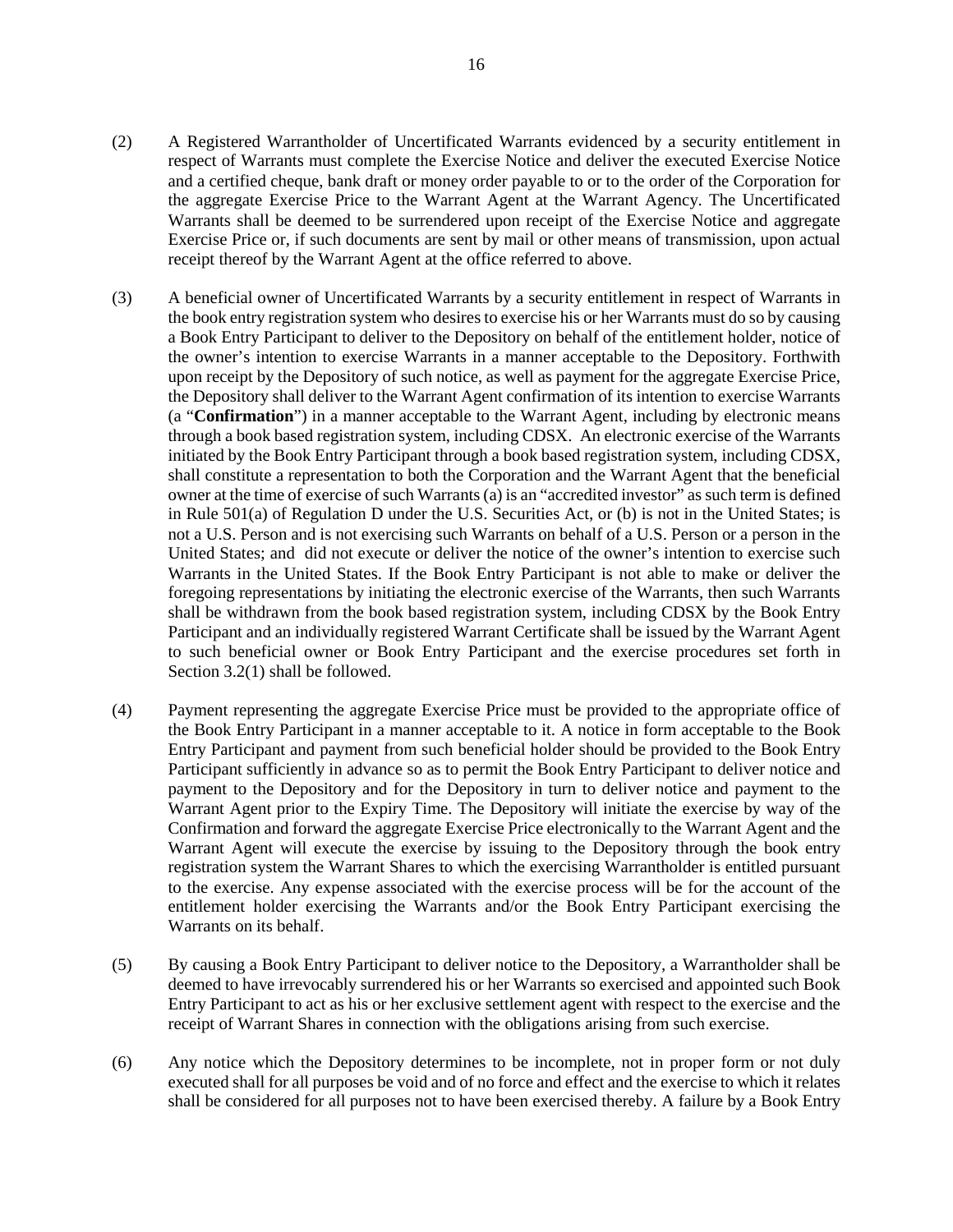Participant to exercise or to give effect to the settlement thereof in accordance with the Warrantholder's instructions will not give rise to any obligations or liability on the part of the Corporation or Warrant Agent to the Book Entry Participant or the Warrantholder.

- (7) The Exercise Notice referred to in this [Section 3.2](#page-18-2) shall be signed by the Registered Warrantholder, or its executors or administrators or other legal representatives or an attorney of the Registered Warrantholder, duly appointed by an instrument in writing satisfactory to the Warrant Agent but such Exercise Notice need not be executed by the Depository.
- (8) Any exercise referred to in this [Section 3.2](#page-18-2) shall require that the entire Exercise Price for Warrant Shares subscribed must be paid at the time of subscription and such Exercise Price and original Exercise Notice executed by the Registered Warrantholder or the Confirmation from the Depository must be received by the Warrant Agent prior to the Expiry Time.
- (9) Warrants may only be exercised pursuant to this [Section 3.2](#page-18-2) by or on behalf of a Registered Warrantholder, as applicable, who makes the certifications set forth on the Exercise Notice set out in the Warrant Certificate and delivers, if applicable, any opinion or other evidence as required by the Corporation.
- (10) If the form of Exercise Notice set forth in the Warrant Certificate shall have been amended, the Corporation shall cause the amended Exercise Notice to be forwarded to all Registered Warrantholders.
- (11) Exercise Notices and Confirmations must be delivered to the Warrant Agent at any time during the Warrant Agent's actual business hours on any Business Day prior to the Expiry Time. Any Exercise Notice or Confirmations received by the Warrant Agent after business hours on any Business Day other than the Expiry Date will be deemed to have been received by the Warrant Agent on the next following Business Day.
- (12) Any Warrant with respect to which a Confirmation or Exercise Notice is not received by the Warrant Agent before the Expiry Time shall be deemed to have expired and become void and all rights with respect to such Warrants shall terminate and be cancelled.
- (13) Fractional Warrant Shares shall not be issued or otherwise provided for, and no cash or other consideration will be paid in lieu of fractional Warrant Shares.

# <span id="page-20-0"></span>**Section 3.3 Prohibition on Exercise**

Other than as provided herein, Warrants may not be exercised within the United States or by or for the account or benefit of any U.S. Person or any person in the United States, and no Warrant Shares issued upon exercise of Warrants may be delivered to any address in the United States.

# <span id="page-20-1"></span>**Section 3.4 Transfer Fees and Taxes.**

If any of the Warrant Shares subscribed for are to be issued to a person or persons other than the Registered Warrantholder, the Registered Warrantholder shall execute the form of transfer attached hereto and will comply with such reasonable requirements as the Warrant Agent may stipulate and will pay to the Corporation or the Warrant Agent on behalf of the Corporation, all applicable transfer or similar taxes and the Corporation will not be required to issue or deliver certificates evidencing Warrant Shares unless or until such Warrantholder shall have paid to the Corporation or the Warrant Agent on behalf of the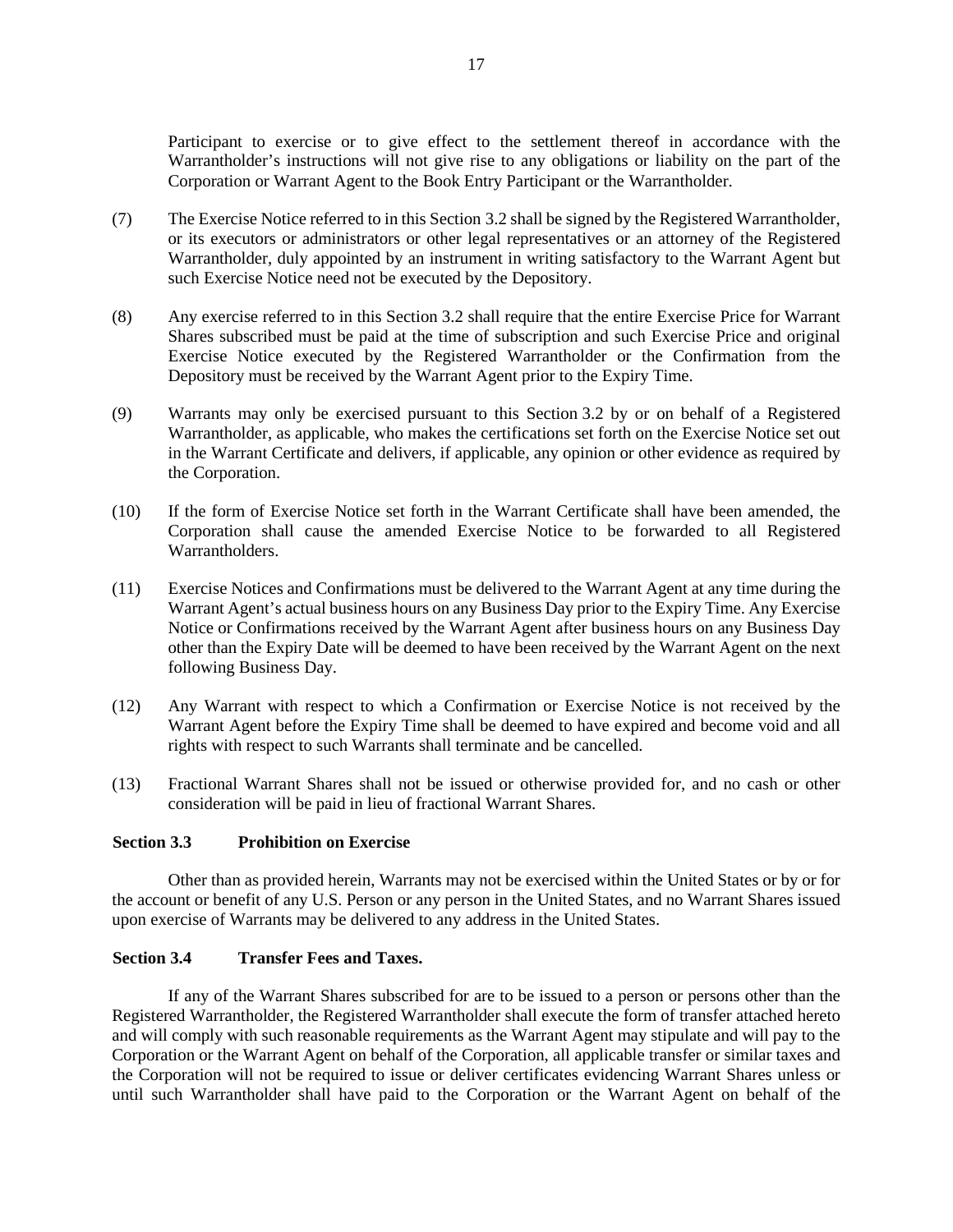Corporation, the amount of such tax or shall have established to the satisfaction of the Corporation and the Warrant Agent that such tax has been paid or that no tax is due.

# <span id="page-21-0"></span>**Section 3.5 Warrant Agency.**

To facilitate the exchange, transfer or exercise of Warrants and compliance with such other terms and conditions hereof as may be required, the Corporation has appointed the Warrant Agency, as the agency at which Warrants may be surrendered for exchange or transfer or at which Warrants may be exercised and the Warrant Agent has accepted such appointment. The Corporation may from time to time designate alternate or additional places as the Warrant Agency (subject to the Warrant Agent's prior approval) and will give notice to the Warrant Agent of any proposed change of the Warrant Agency. Branch registers shall also be kept at such other place or places, if any, as the Corporation, with the approval of the Warrant Agent, may designate. The Warrant Agent will from time to time when requested to do so by the Corporation or any Registered Warrantholder, upon payment of the Warrant Agent's reasonable charges, furnish a list of the names and addresses of Registered Warrantholders showing the number of Warrants held by each such Registered Warrantholder.

# **Section 3.6 Effect of Exercise of Warrant Certificates.**

- (1) Upon the exercise of Warrant Certificates pursuant to and in compliance with [Section 3.2](#page-18-2) and subject to [Section 3.3](#page-20-0) and [Section 3.4,](#page-20-1) the Warrant Shares to be issued pursuant to the Warrants exercised shall be deemed to have been issued and the person or persons to whom such Warrant Shares are to be issued shall be deemed to have become the holder or holders of such Warrant Shares on the Exercise Date, unless the register shall be closed on such date, in which case the Warrant Shares subscribed for shall be deemed to have been issued and such person or persons deemed to have become the holder or holders of record of such Warrant Shares, on the date on which such register is reopened.
- (2) Within five Business Days after the Exercise Date with respect to a Warrant, the Warrant Agent shall cause to be delivered or mailed to the person or persons in whose name or names the Warrant is registered or, if so specified in writing by the holder, cause to be delivered to such person or persons at the Warrant Agency where the Warrant Certificate was surrendered, a certificate or certificates for the appropriate number of Warrant Shares subscribed for, or any other appropriate evidence of the issuance of Warrant Shares to such person or persons in respect of Warrant Shares issued under the book entry registration system.

#### **Section 3.7 Partial Exercise of Warrants; Fractions.**

- (1) The holder of any Warrants may exercise his or her right to acquire a number of whole Warrant Shares less than the aggregate number which the holder is entitled to acquire. In the event of any exercise of a number of Warrants less than the number which the holder is entitled to exercise, the holder of Warrants upon such exercise shall, in addition, be entitled to receive, without charge therefor, a new Warrant Certificate(s), bearing the same legend, if applicable, or other appropriate evidence of Warrants, in respect of the balance of the Warrants held by such holder and which were not then exercised.
- (2) Notwithstanding anything herein contained including any adjustment provided for in [Section 4.1,](#page-22-2)  the Corporation shall not be required, upon the exercise of any Warrants, to issue fractions of Warrant Shares. Warrants may only be exercised in a sufficient number to acquire whole numbers of Warrant Shares. Any fractional Warrant Shares shall be rounded down to the nearest whole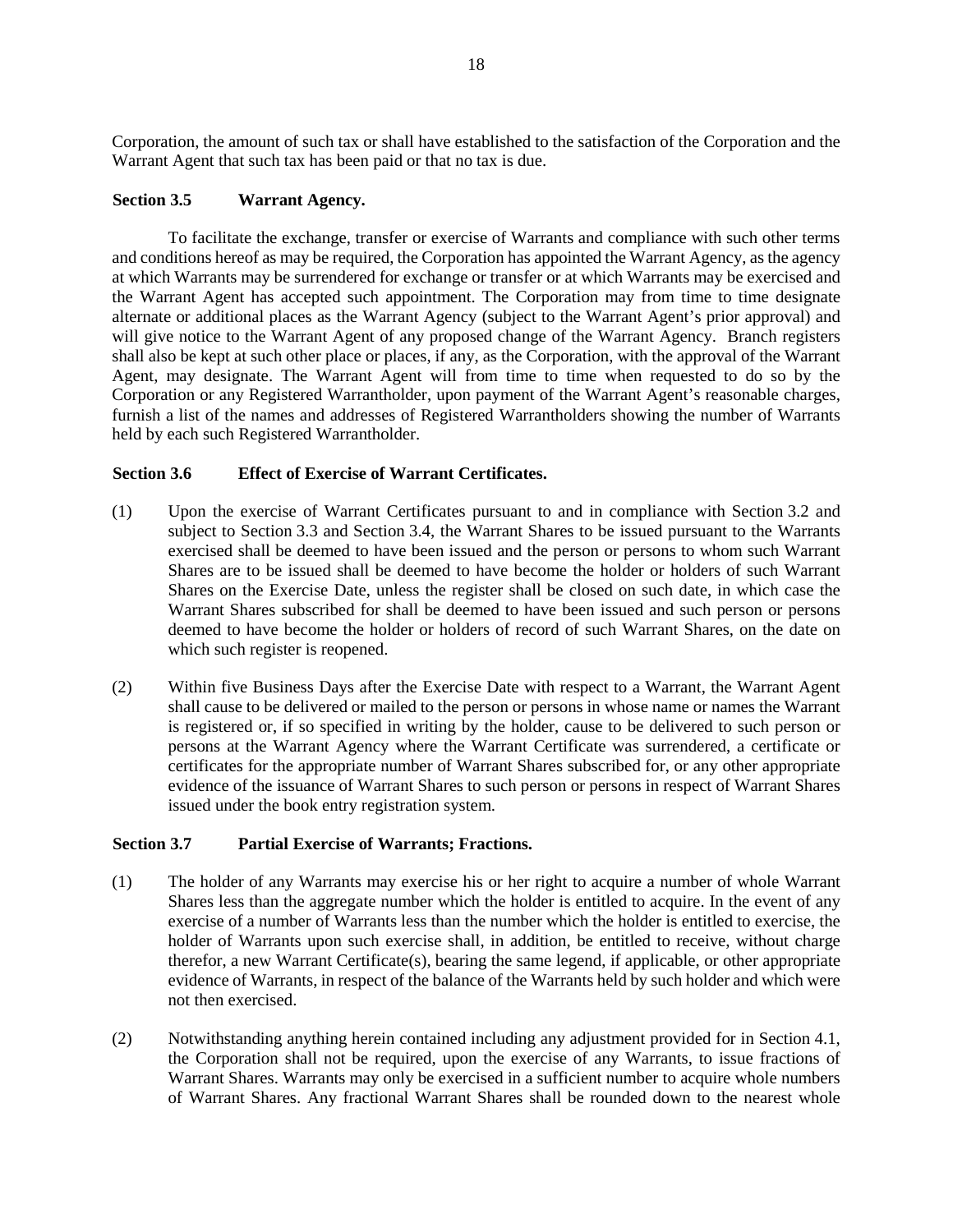number and the holder of such Warrants shall not be entitled to any compensation in respect of any fractional Warrant Shares which is not issued.

# **Section 3.8 Expiration of Warrants.**

Immediately after the Expiry Time, all rights under any Warrant in respect of which the right of acquisition provided for herein shall not have been exercised shall cease and terminate and each Warrant shall be void and of no further force or effect.

# **Section 3.9 Accounting and Recording.**

- (1) The Warrant Agent shall promptly account to the Corporation with respect to Warrants exercised, and shall promptly forward to the Corporation (or into an account or accounts of the Corporation with the bank or trust company designated by the Corporation for that purpose), all monies received by the Warrant Agent on the subscription of Warrant Shares through the exercise of Warrants. All such monies and any securities or other instruments, from time to time received by the Warrant Agent shall be received in trust for, and shall be segregated and kept apart by the Warrant Agent, the Warrantholders and the Corporation as their interests may appear.
- (2) The Warrant Agent shall record the particulars of Warrants exercised, which particulars shall include the names and addresses of the persons who become holders of Warrant Shares on exercise and the Exercise Date, in respect thereof. The Warrant Agent shall provide such particulars in writing to the Corporation within three Business Days of any request by the Corporation therefor.

## **Section 3.10 Securities Restrictions.**

Notwithstanding anything herein contained, Warrant Shares will be issued upon exercise of a Warrant only in compliance with the securities laws of any applicable jurisdiction, and, without limiting the generality of the foregoing, the Corporation will legend the certificates representing the Warrant Shares if, in the opinion of counsel to the Corporation, such legend is necessary in order to avoid a violation of any securities laws of any applicable jurisdiction.

#### **ARTICLE 4**

# <span id="page-22-1"></span>**ADJUSTMENT OF NUMBER OF WARRANT SHARES AND EXERCISE PRICE**

#### <span id="page-22-2"></span>**Section 4.1 Adjustment of Number of Warrant Shares and Exercise Price.**

<span id="page-22-0"></span>The subscription rights in effect under the Warrants for Warrant Shares issuable upon the exercise of the Warrants shall be subject to adjustment from time to time as follows:

- <span id="page-22-4"></span><span id="page-22-3"></span>(a) if, at any time during the Adjustment Period, the Corporation shall:
	- (i) subdivide, re-divide or change its outstanding Common Shares into a greater number of Common Shares;
	- (ii) reduce, combine or consolidate its outstanding Common Shares into a lesser number of Common Shares; or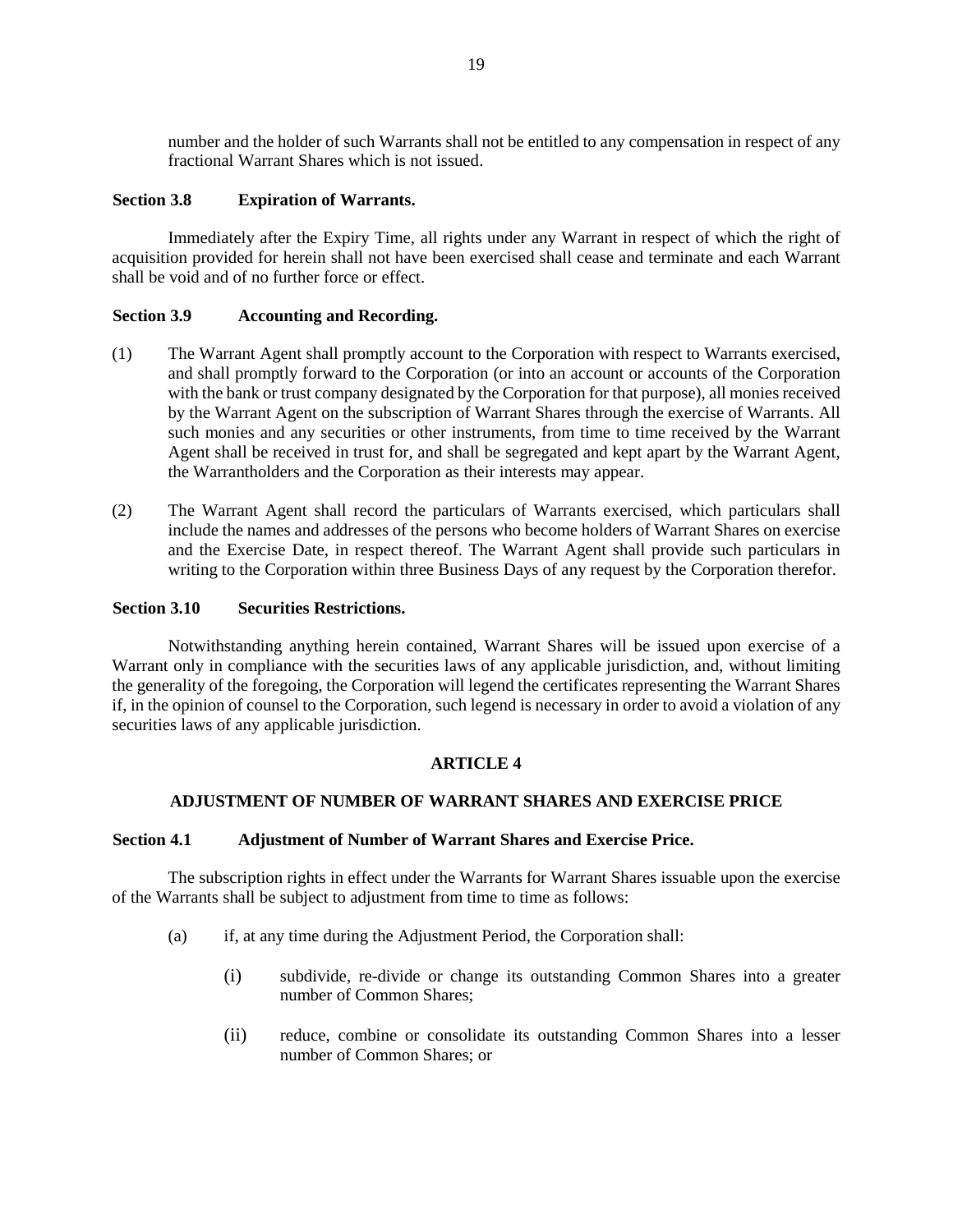<span id="page-23-1"></span>(iii) issue Common Shares or securities exchangeable for, or convertible into, Common Shares to all or substantially all of the holders of Common Shares by way of stock dividend or other distribution (other than a distribution of Common Shares upon the exercise of Warrants or any outstanding options);

(any of such events in Section  $4.1(a)(i)$ , [\(ii\)](#page-22-4) or [\(iii\)](#page-23-1) being called a "**Common Share Reorganization**") then the Exercise Price shall be adjusted as of the effective date or record date of such subdivision, re-division, change, reduction, combination, consolidation or distribution, as the case may be, shall in the case of the events referred to in [\(i\)](#page-22-3) or [\(iii\)](#page-23-1) above be decreased in proportion to the number of outstanding Common Shares resulting from such subdivision, redivision, change or distribution, or shall, in the case of the events referred to in [\(ii\)](#page-22-4) above, be increased in proportion to the number of outstanding Common Shares resulting from such reduction, combination or consolidation by multiplying the Exercise Price in effect immediately prior to such effective date or record date by a fraction, the numerator of which shall be the number of Common Shares outstanding on such effective date or record date before giving effect to such Common Share Reorganization and the denominator of which shall be the number of Common Shares outstanding as of the effective date or record date after giving effect to such Common Share Reorganization (including, in the case where securities exchangeable for or convertible into Common Shares are distributed, the number of Common Share that would have been outstanding had such securities been exchanged for or converted into Common Shares on such record date or effective date). Such adjustment shall be made successively whenever any event referred to in this [Section 4.1\(a\)](#page-22-0) shall occur. Upon any adjustment of the Exercise Price pursuant to [Section 4.1\(a\),](#page-22-0)  the Exchange Rate shall be contemporaneously adjusted by multiplying the number of Common Shares theretofore obtainable on the exercise thereof by a fraction of which the numerator shall be the Exercise Price in effect immediately prior to such adjustment and the denominator shall be the Exercise Price resulting from such adjustment;

<span id="page-23-0"></span>(b) if and whenever at any time during the Adjustment Period, the Corporation shall fix a record date for the issuance of rights, options or warrants to all or substantially all the holders of its outstanding Common Shares entitling them, for a period expiring not more than 45 days after the record date for such issuance, to subscribe for or purchase Common Shares (or securities convertible or exchangeable into Common Shares) at a price per Common Share (or having a conversion or exchange price per Common Share) less than 95% of the Current Market Price on such record date (a "**Rights Offering**"), the Exercise Price shall be adjusted immediately after such record date so that it shall equal the amount determined by multiplying the Exercise Price in effect on such record date by a fraction, of which the numerator shall be the total number of Common Shares outstanding on such record date plus a number of Common Shares equal to the number arrived at by dividing the aggregate price of the total number of additional Common Shares offered for subscription or purchase (or the aggregate conversion or exchange price of the convertible or exchangeable securities so offered) by the Current Market Price, and of which the denominator shall be the total number of Common Shares outstanding on such record date plus the total number of additional Common Shares offered for subscription or purchase or into which the convertible or exchangeable securities so offered are convertible or exchangeable; any Common Shares owned by or held for the account of the Corporation shall be deemed not to be outstanding for the purpose of any such computation; such adjustment shall be made successively whenever such a record date is fixed; to the extent that no such rights or warrants are exercised prior to the expiration thereof, the Exercise Price shall be readjusted to the Exercise Price which would then be in effect if such record date had not been fixed or, if any such rights or warrants are exercised, to the Exercise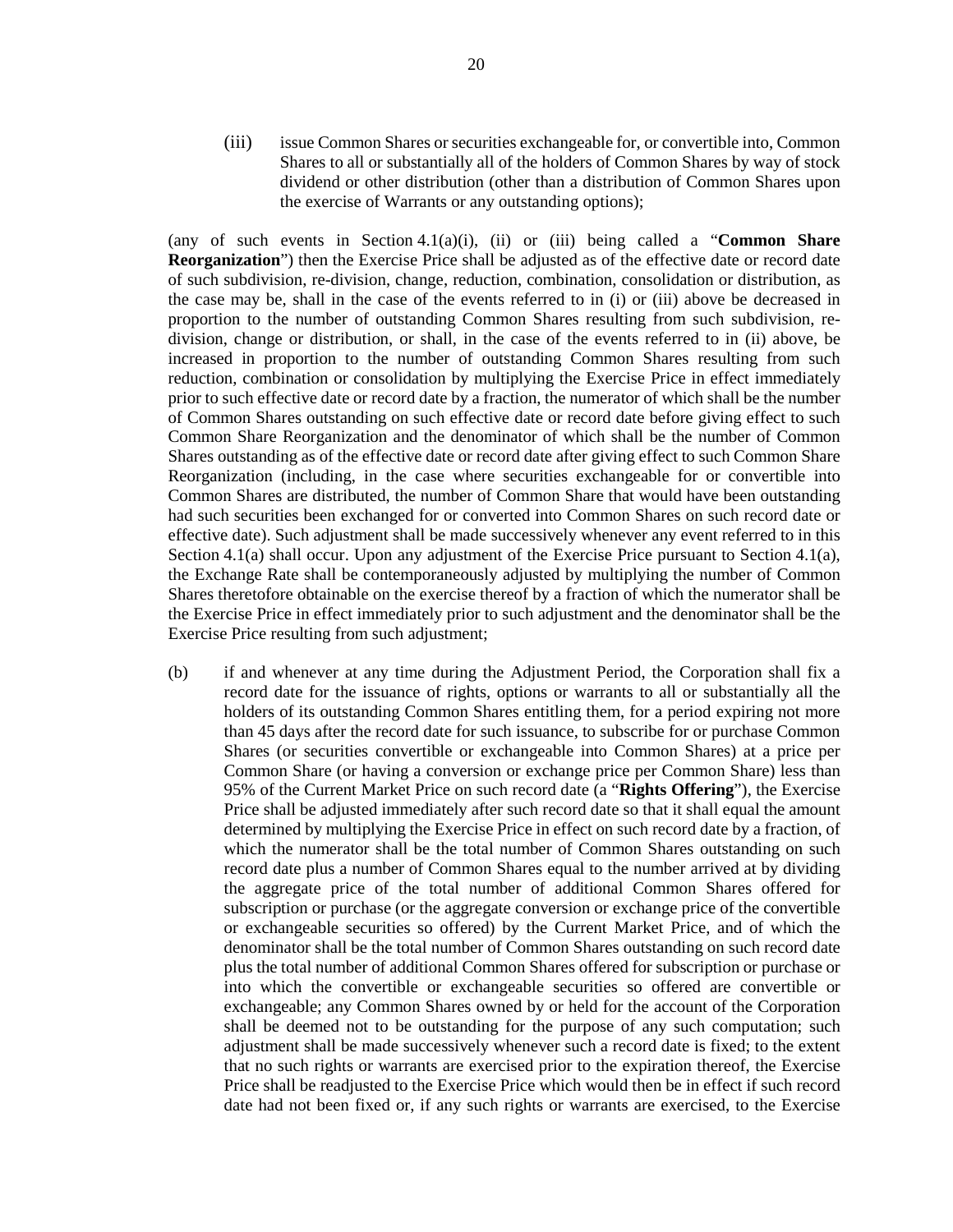Price which would then be in effect based upon the number of Common Shares (or securities convertible or exchangeable into Common Shares) actually issued upon the exercise of such rights or warrants, as the case may be. Upon any adjustment of the Exercise Price pursuant to this [Section 4.1\(b\),](#page-23-0) the Exchange Rate will be adjusted immediately after such record date so that it will equal the rate determined by multiplying the Exchange Rate in effect on such record date by a fraction, of which the numerator shall be the Exercise Price in effect immediately prior to such adjustment and the denominator shall be the Exercise Price resulting from such adjustment. Such adjustment will be made successively whenever such a record date is fixed, provided that if two or more such record dates or record dates referred to in thi[s Section 4.1\(b\)](#page-23-0) are fixed within a period of 25 Trading Days, such adjustment will be made successively as if each of such record dates occurred on the earliest of such record dates;

- <span id="page-24-0"></span>(c) if and whenever at any time during the Adjustment Period the Corporation shall fix a record date for the making of a distribution to all or substantially all the holders of its outstanding Common Shares of (i) securities of any class, whether of the Corporation or any other entity (other than Common Shares), (ii) rights, options or warrants to subscribe for or purchase Common Shares (or other securities convertible into or exchangeable for Common Shares), other than pursuant to a Rights Offering; (iii) evidences of its indebtedness or (iv) any property or other assets then, in each such case, the Exercise Price shall be adjusted immediately after such record date so that it shall equal the price determined by multiplying the Exercise Price in effect on such record date by a fraction, of which the numerator shall be the total number of Common Shares outstanding on such record date multiplied by the Current Market Price on such record date, less the excess, if any, of the fair market value on such record date, as determined by the Corporation acting reasonably and in good faith, subject to the prior approval of the TSX, of such securities or other assets so issued or distributed over the fair market value of any consideration received therefor by the Corporation from the holders of the Common Shares, and of which the denominator shall be the total number of Common Shares outstanding on such record date multiplied by the Current Market Price; and Common Shares owned by or held for the account of the Corporation shall be deemed not to be outstanding for the purpose of any such computation; such adjustment shall be made successively whenever such a record date is fixed; to the extent that such distribution is not so made, the Exercise Price shall be readjusted to the Exercise Price which would then be in effect if such record date had not been fixed. Upon any adjustment of the Exercise Price pursuant to this [Section 4.1\(c\),](#page-24-0) the Exchange Rate will be adjusted immediately after such record date so that it will equal the rate determined by multiplying the Exchange Rate in effect on such record date by a fraction, of which the numerator shall be the Exercise Price in effect immediately prior to such adjustment and the denominator shall be the Exercise Price resulting from such adjustment;
- <span id="page-24-1"></span>(d) if and whenever at any time during the Adjustment Period, there is a reclassification of the Common Shares or a capital reorganization of the Corporation other than as described in [Section 4.1\(a\)](#page-22-0) or a consolidation, amalgamation, arrangement or merger of the Corporation with or into any other body corporate, trust, partnership or other entity, or a sale or conveyance of the property and assets of the Corporation as an entirety or substantially as an entirety to any other body corporate, trust, partnership or other entity, any Registered Warrantholder who has not exercised its right of acquisition prior to the effective date of such reclassification, capital reorganization, consolidation, amalgamation, arrangement or merger, sale or conveyance, upon the exercise of such right thereafter, shall be entitled to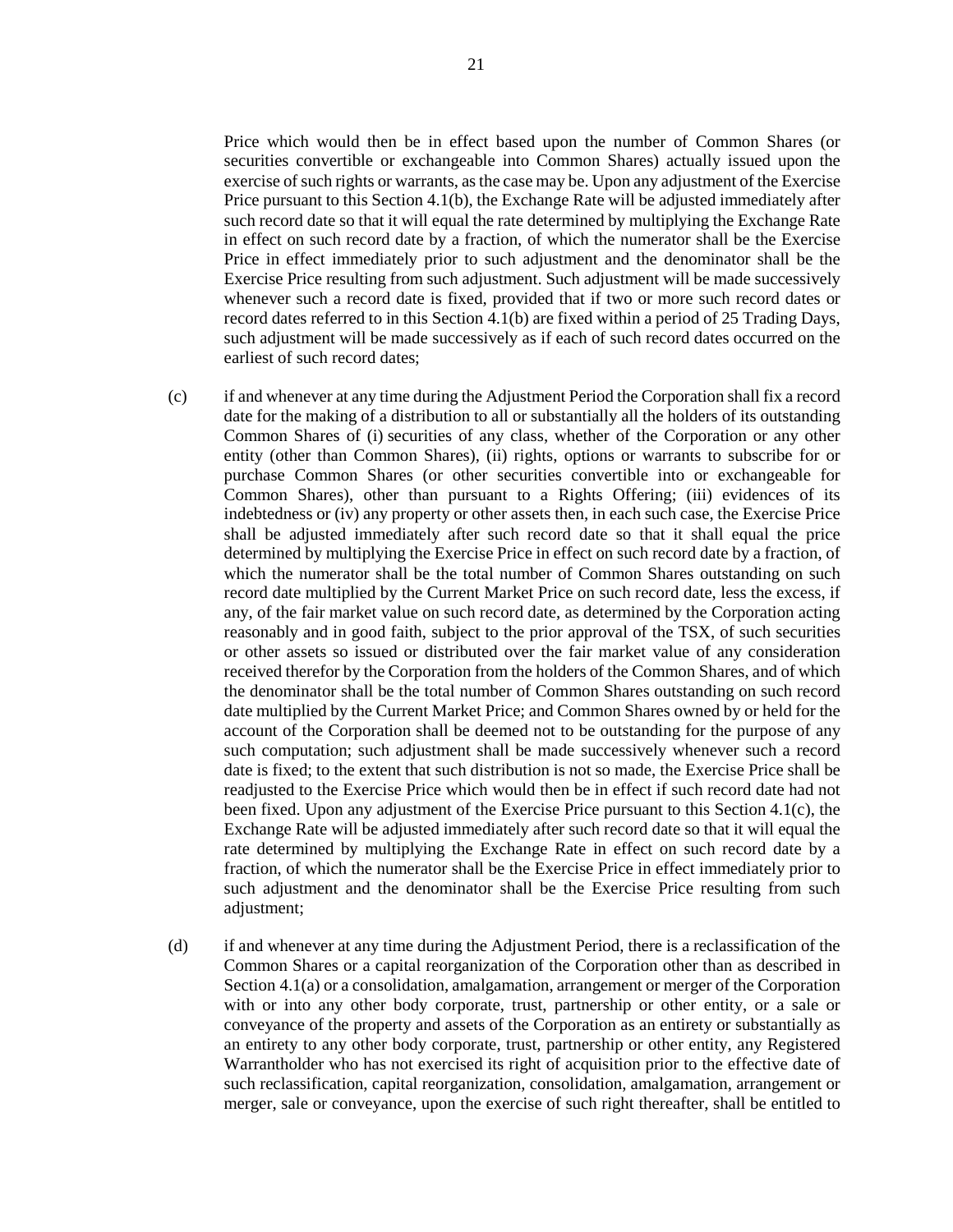receive upon payment of the Exercise Price and shall accept, in lieu of the number of Warrant Shares that prior to such effective date the Registered Warrantholder would have been entitled to receive, the number of shares or other securities or property of the Corporation or of the body corporate, trust, partnership or other entity resulting from such merger, amalgamation or consolidation, or to which such sale or conveyance may be made, as the case may be, that such Registered Warrantholder would have been entitled to receive on such reclassification, capital reorganization, consolidation, amalgamation, arrangement or merger, sale or conveyance, if, on the effective date thereof, as the case may be, the Registered Warrantholder had been the registered holder of the number of Warrant Shares to which prior to such effective date it was entitled to acquire upon the exercise of the Warrants. If determined appropriate by the Warrant Agent, relying on advice of Counsel, to give effect to or to evidence the provisions of this Section 4.1 $(d)$ , the Corporation, its successor, or such purchasing body corporate, partnership, trust or other entity, as the case may be, shall, prior to or contemporaneously with any such reclassification, capital reorganization, consolidation, amalgamation, arrangement, merger, sale or conveyance, enter into an indenture which shall provide, to the extent possible, for the application of the provisions set forth in this Indenture with respect to the rights and interests thereafter of the Registered Warrantholders to the end that the provisions set forth in this Indenture shall thereafter correspondingly be made applicable, as nearly as may reasonably be, with respect to any shares, other securities or property to which a Registered Warrantholder is entitled on the exercise of its acquisition rights thereafter. Any indenture entered into between the Corporation and the Warrant Agent pursuant to the provisions of this [Section 4.1\(d\)](#page-24-1) shall be a supplemental indenture entered into pursuant to the provisions of [Article 8](#page-37-0) hereof. Any indenture entered into between the Corporation, any successor to the Corporation or such purchasing body corporate, partnership, trust or other entity and the Warrant Agent shall provide for adjustments which shall be as nearly equivalent as may be practicable to the adjustments provided in this [Section 4.1\(d\)](#page-24-1) and which shall apply to successive reclassifications, capital reorganizations, amalgamations, consolidations, mergers, sales or conveyances;

- <span id="page-25-0"></span>(e) in any case in which this [Section 4.1 s](#page-22-2)hall require that an adjustment shall become effective immediately after a record date for an event referred to herein, the Corporation may defer, until the occurrence of such event, issuing to the Registered Warrantholder of any Warrant exercised after the record date and prior to completion of such event the additional Warrant Shares issuable by reason of the adjustment required by such event before giving effect to such adjustment; provided, however, that the Corporation shall deliver to such Registered Warrantholder an appropriate instrument evidencing such Registered Warrantholder's right to receive such additional Common Shares upon the occurrence of the event requiring such adjustment and the right to receive any distributions made on such additional Common Shares declared in favour of holders of record of Common Shares on and after the relevant date of exercise or such later date as such Registered Warrantholder would, but for the provisions of this [Section 4.1\(e\),](#page-25-0) have become the holder of record of such additional Common Shares pursuant to [Section 4.1;](#page-22-2)
- (f) in any case in which [Section 4.1\(a\)\(iii\),](#page-23-1) [Section 4.1\(b\)](#page-23-0) or [Section 4.1\(c\)](#page-24-0) require that an adjustment be made to the Exercise Price, no such adjustment shall be made if the Registered Warrantholders of the outstanding Warrants receive, subject to the prior approval of the TSX and any regulatory approval, the rights or warrants referred to in Section  $4.1(a)(iii)$ , Section  $4.1(b)$  or the shares, rights, options, warrants, evidences of indebtedness or assets referred to in [Section 4.1\(c\),](#page-24-0) as the case may be, in such kind and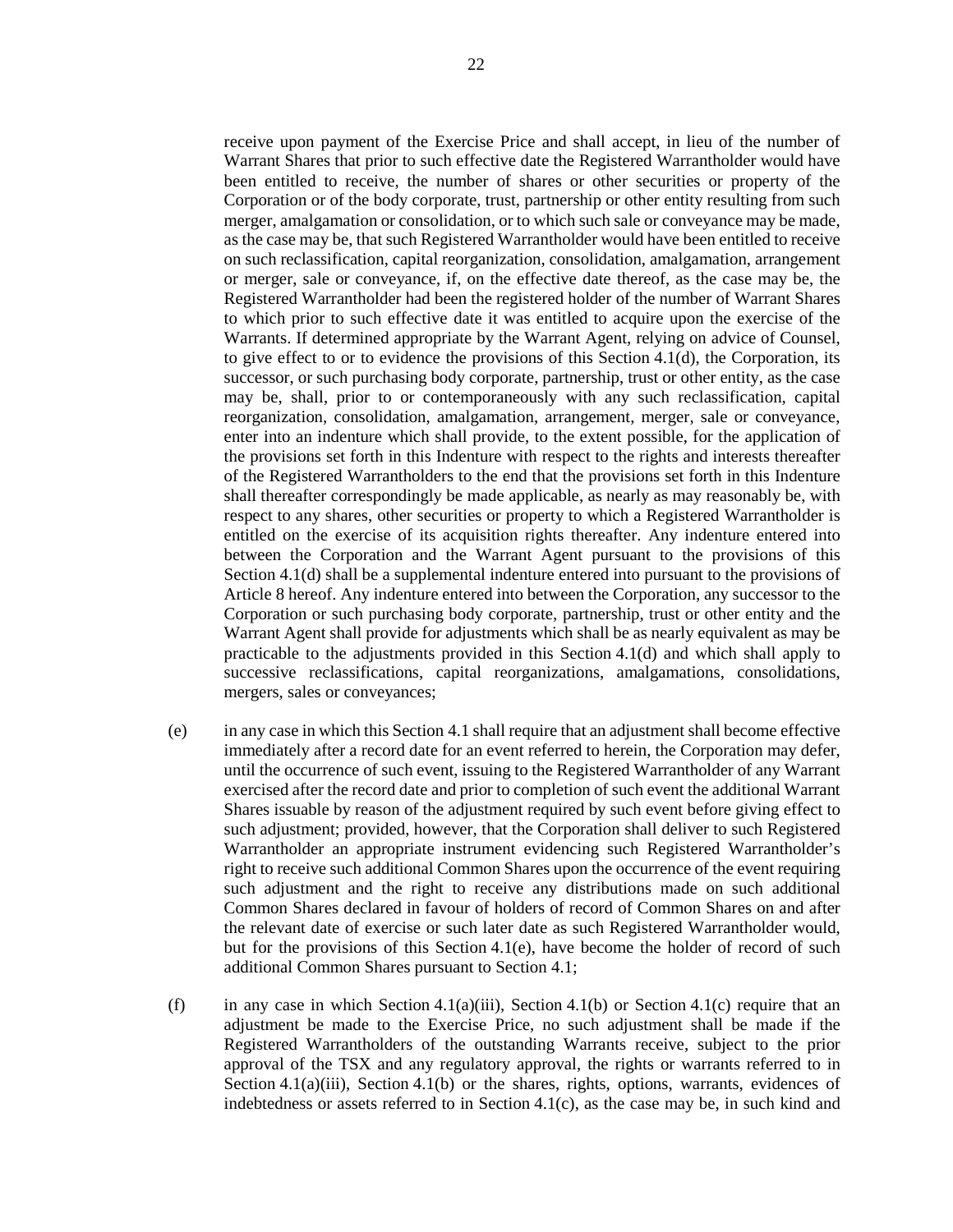number as they would have received if they had been holders of Common Shares on the applicable record date or effective date, as the case may be, by virtue of their outstanding Warrant having then been exercised into Common Shares at the Exercise Price in effect on the applicable record date or effective date, as the case may be;

- <span id="page-26-0"></span>(g) the adjustments provided for in this [Section 4.1](#page-22-2) are cumulative, and shall, in the case of adjustments to the Exercise Price be computed to the nearest whole cent and shall apply to successive subdivisions, re-divisions, reductions, combinations, consolidations, distributions, issues or other events resulting in any adjustment under the provisions of this [Section 4.1,](#page-22-2) provided that, notwithstanding any other provision of this Section, no adjustment of the Exercise Price shall be required unless such adjustment would require an increase or decrease of at least 1% in the Exercise Price then in effect or a change in the number of Warrant Shares purchasable upon exercise by at least one one-hundredth (1/100th) of a Common Share, as the case may be; provided, however, that any adjustments which by reason of this Section  $4.1(g)$  are not required to be made shall be carried forward and taken into account in any subsequent adjustment;
- (h) after any adjustment pursuant to this [Section 4.1,](#page-22-2) the term "**Common Shares**" where used in this Indenture shall be interpreted to mean securities of any class or classes which, as a result of such adjustment and all prior adjustments pursuant to this [Section 4.1,](#page-22-2) the Registered Warrantholder is entitled to receive upon the exercise of his or her Warrant, and the number of Warrant Shares indicated by any exercise made pursuant to a Warrant shall be interpreted to mean the number of Warrant Shares or other property or securities a Registered Warrantholder is entitled to receive, as a result of such adjustment and all prior adjustments pursuant to this [Section 4.1,](#page-22-2) upon the full exercise of a Warrant;
- (i) the purpose and intent of the adjustments provided for in this [Section 4.1](#page-22-2) is to ensure that the rights and obligations of the Registered Warrantholder are neither diminished nor enhanced as a result of any of the events set forth in [Section 4.1](#page-22-2) [\(a\),](#page-22-0) [\(b\),](#page-23-0) [\(c\)](#page-24-0) and [\(d\).](#page-24-1)  Accordingly, the provisions of this [Section 4.1](#page-22-2) will be interpreted and applied in accordance with such purpose and intent;
- (j) if the Corporation sets a record date to take any action and thereafter and before taking such action abandons its plan to take such action, then no adjustment to the Exercise Price will be required by reason of setting such record date; and
- (k) upon the occurrence of each and every event set out in this [Section 4.1,](#page-22-2) the provisions of this Warrant Indenture, including the Exercise Price, will *ipso facto* be deemed to be amended accordingly and the Corporation shall take all necessary action to comply with such provisions as so amended.

# **Section 4.2 Entitlement to Warrant Shares on Exercise of Warrant.**

All Common Shares or shares of any class or other securities, which a Registered Warrantholder is at the time in question entitled to receive on the exercise of its Warrant, whether or not as a result of adjustments made pursuant to this [Article 4,](#page-22-1) shall, for the purposes of the interpretation of this Indenture, be deemed to be Warrant Shares which such Registered Warrantholder is entitled to acquire pursuant to such Warrant.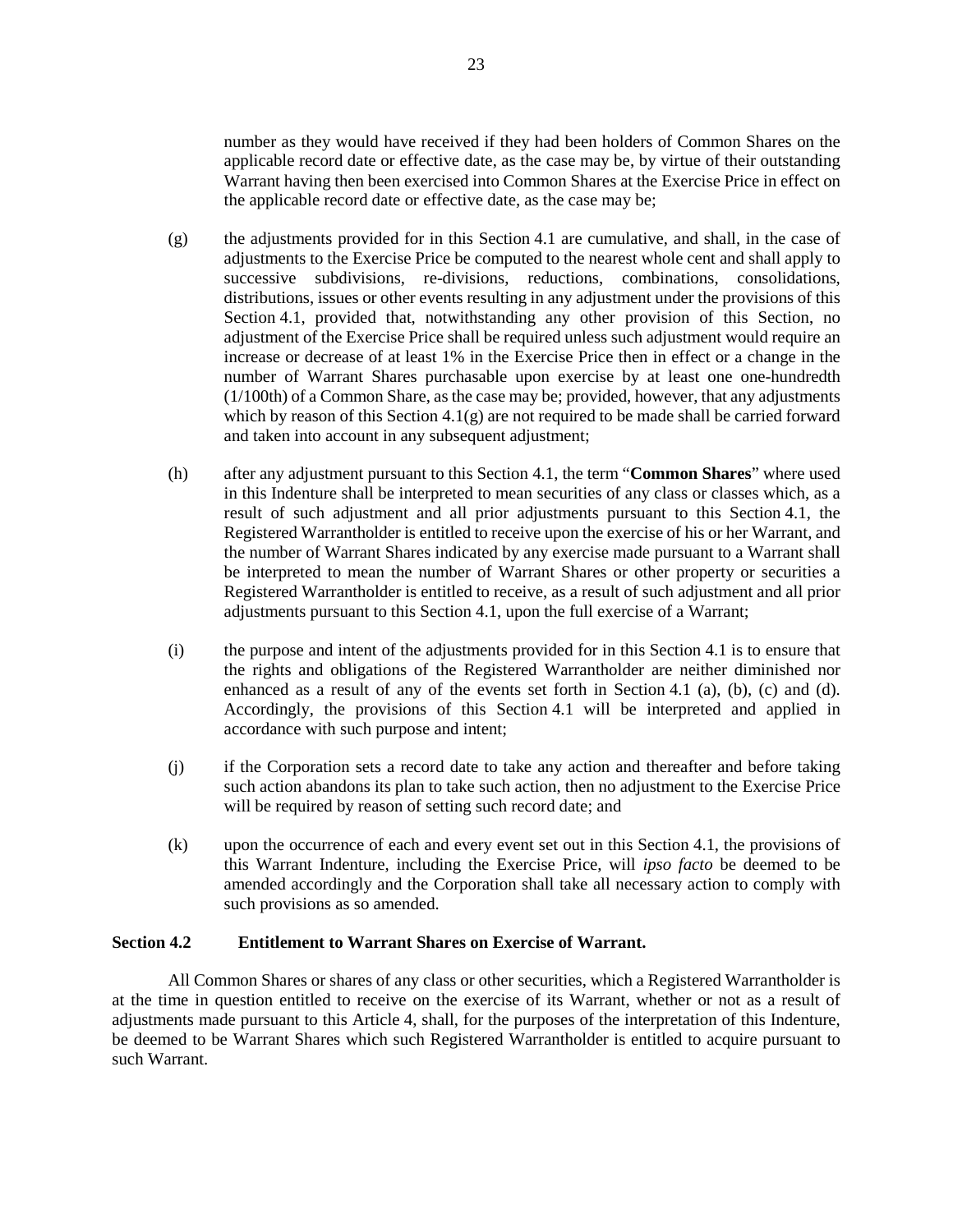# **Section 4.3 No Adjustment for Certain Transactions.**

Notwithstanding anything in this [Article 4,](#page-22-1) no adjustment shall be made in the acquisition rights attached to the Warrants if the issue of Common Shares is being made pursuant to this Indenture or in connection with (a) any share incentive plan or restricted share plan or share purchase plan in force from time to time for directors, officers, employees, consultants or other service providers of the Corporation; or (b) the satisfaction of existing instruments issued at the date hereof.

# **Section 4.4 Determination by Independent Firm.**

In the event of any question arising with respect to the adjustments provided for in this [Article 4](#page-22-1) such question shall be conclusively determined (acting reasonably and in good faith) by an independent firm of chartered professional accountants other than the Auditor, who shall have access to all necessary records of the Corporation, and such determination shall be binding upon the Corporation, the Warrant Agent, all holders and all other persons interested therein.

## **Section 4.5 Proceedings Prior to any Action Requiring Adjustment.**

As a condition precedent to the taking of any action which would require an adjustment in any of the acquisition rights pursuant to any of the Warrants, including the number of Warrant Shares which are to be received upon the exercise thereof, the Corporation shall take any action which may, in the opinion of Counsel, be necessary in order that the Corporation has unissued and reserved in its authorized capital and may validly and legally issue as fully paid and non-assessable all the Warrant Shares which the holders of such Warrants are entitled to receive on the full exercise thereof in accordance with the provisions hereof.

# <span id="page-27-0"></span>**Section 4.6 Certificate of Adjustment.**

The Corporation shall from time to time immediately after the occurrence of any event which requires an adjustment or readjustment as provided in [Section 4.1,](#page-22-2) deliver a certificate of the Corporation to the Warrant Agent specifying the nature of the event requiring the same and the amount of the adjustment or readjustment necessitated thereby and setting forth in reasonable detail the method of calculation and the facts upon which such calculation is based, which certificate shall be supported by a certificate of the Auditor verifying such calculation. The Warrant Agent shall rely, and shall be protected in so doing, upon the certificate of the Corporation or of the Auditor and any other document filed by the Corporation pursuant to this [Article 4](#page-22-1) for all purposes.

#### <span id="page-27-1"></span>**Section 4.7 Notice of Special Matters.**

The Corporation covenants with the Warrant Agent that, so long as any Warrant remains outstanding, it will give notice to the Warrant Agent and to the Registered Warrantholders of its intention to fix a record date that is prior to the Expiry Date for any matter for which an adjustment may be required pursuant to [Section 4.1.](#page-22-2) Such notice shall specify the particulars of such event and the record date for such event, provided that the Corporation shall only be required to specify in the notice such particulars of the event as shall have been fixed and determined on the date on which the notice is given. The notice shall be given in each case not less than 14 days prior to such applicable record date. If notice has been given and the adjustment is not then determinable, the Corporation shall promptly, after the adjustment is determinable, file with the Warrant Agent a computation of the adjustment and give notice to the Registered Warrantholders of such adjustment computation.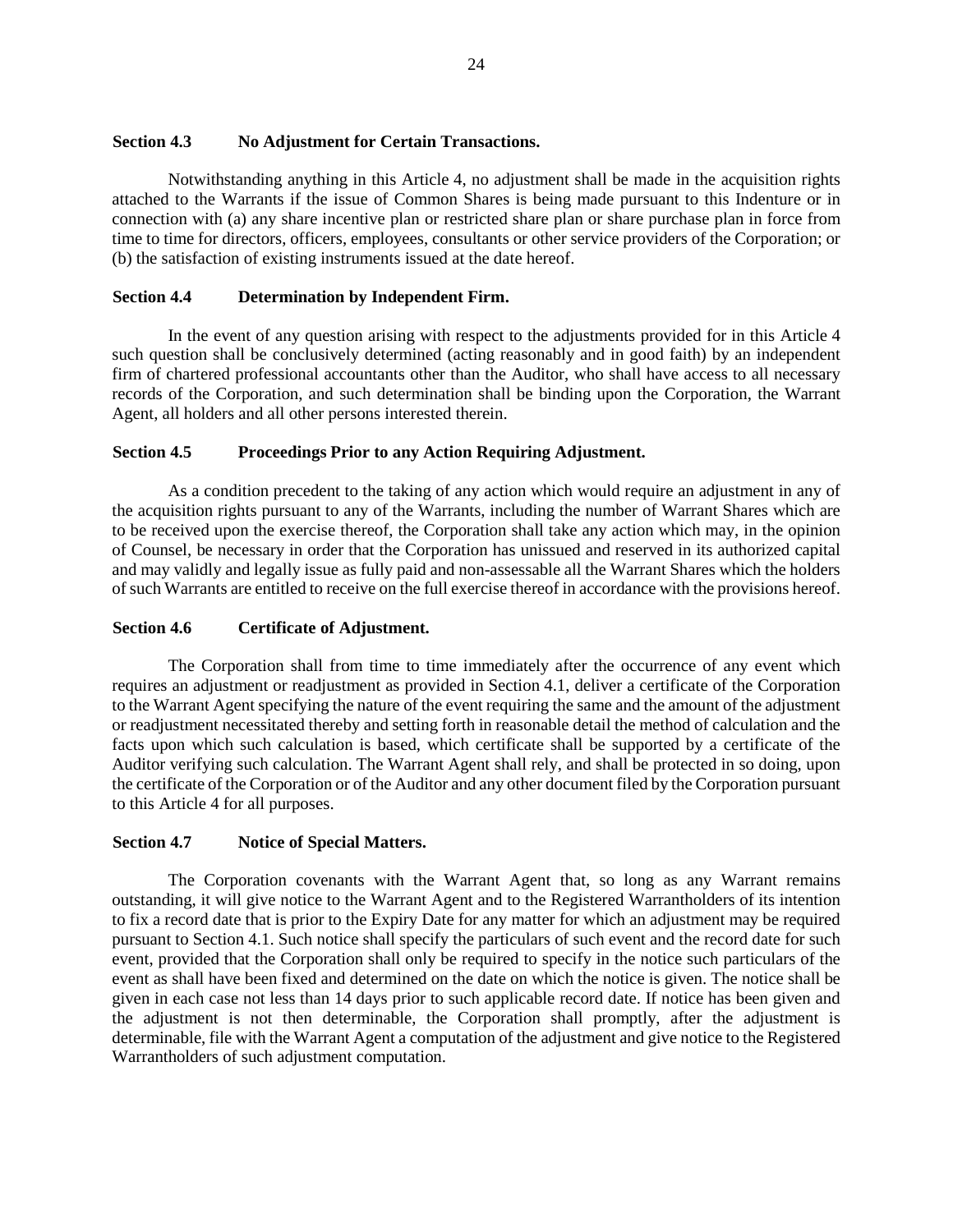## **Section 4.8 No Action after Notice.**

The Corporation covenants with the Warrant Agent that it will not close its transfer books or take any other corporate action which might deprive the Registered Warrantholder of the opportunity to exercise its right of acquisition pursuant thereto during the period of 14 days after the giving of the certificate or notices set forth in [Section 4.6](#page-27-0) and [Section 4.7.](#page-27-1)

# **Section 4.9 Other Action.**

If the Corporation, after the date hereof, shall take any action affecting the Common Shares other than action described in [Section 4.1,](#page-22-2) which in the reasonable opinion of the directors of the Corporation would materially affect the rights of Registered Warrantholders, the Exercise Price and/or Exchange Rate, the number of Warrant Shares which may be acquired upon exercise of the Warrants shall be adjusted in such manner and at such time, by action of the directors, acting reasonably and in good faith, as they may determine to be equitable to the Registered Warrantholders in the circumstances, provided that no such adjustment will be made unless any requisite prior approval of any stock exchange on which the Common Shares are listed for trading has been obtained.

# **Section 4.10 Protection of Warrant Agent.**

The Warrant Agent shall not:

- (a) at any time be under any duty or responsibility to any Registered Warrantholder to determine whether any facts exist which may require any adjustment contemplated by [Section 4.1,](#page-22-2) or with respect to the nature or extent of any such adjustment when made, or with respect to the method employed in making the same;
- (b) be accountable with respect to the validity or value (or the kind or amount) of any Warrant Shares or of any other securities or property which may at any time be issued or delivered upon the exercise of the rights attaching to any Warrant;
- (c) be responsible for any failure of the Corporation to issue, transfer or deliver Warrant Shares or certificates for the same upon the surrender of any Warrants for the purpose of the exercise of such rights or to comply with any of the covenants contained in this Article; and
- (d) incur any liability or be in any way responsible for the consequences of any breach on the part of the Corporation of any of the representations, warranties or covenants herein contained or of any acts of the directors, officers, employees, agents or servants of the Corporation.

#### **Section 4.11 Participation by Warrantholder.**

No adjustments shall be made pursuant to this [Article 4](#page-22-1) if the Registered Warrantholders are entitled to participate in any event described in thi[s Article 4](#page-22-1) on the same terms, mutatis mutandis, as if the Registered Warrantholders had exercised their Warrants prior to, or on the effective date or record date of, such event and any such participation will be subject to the prior approval of the TSX.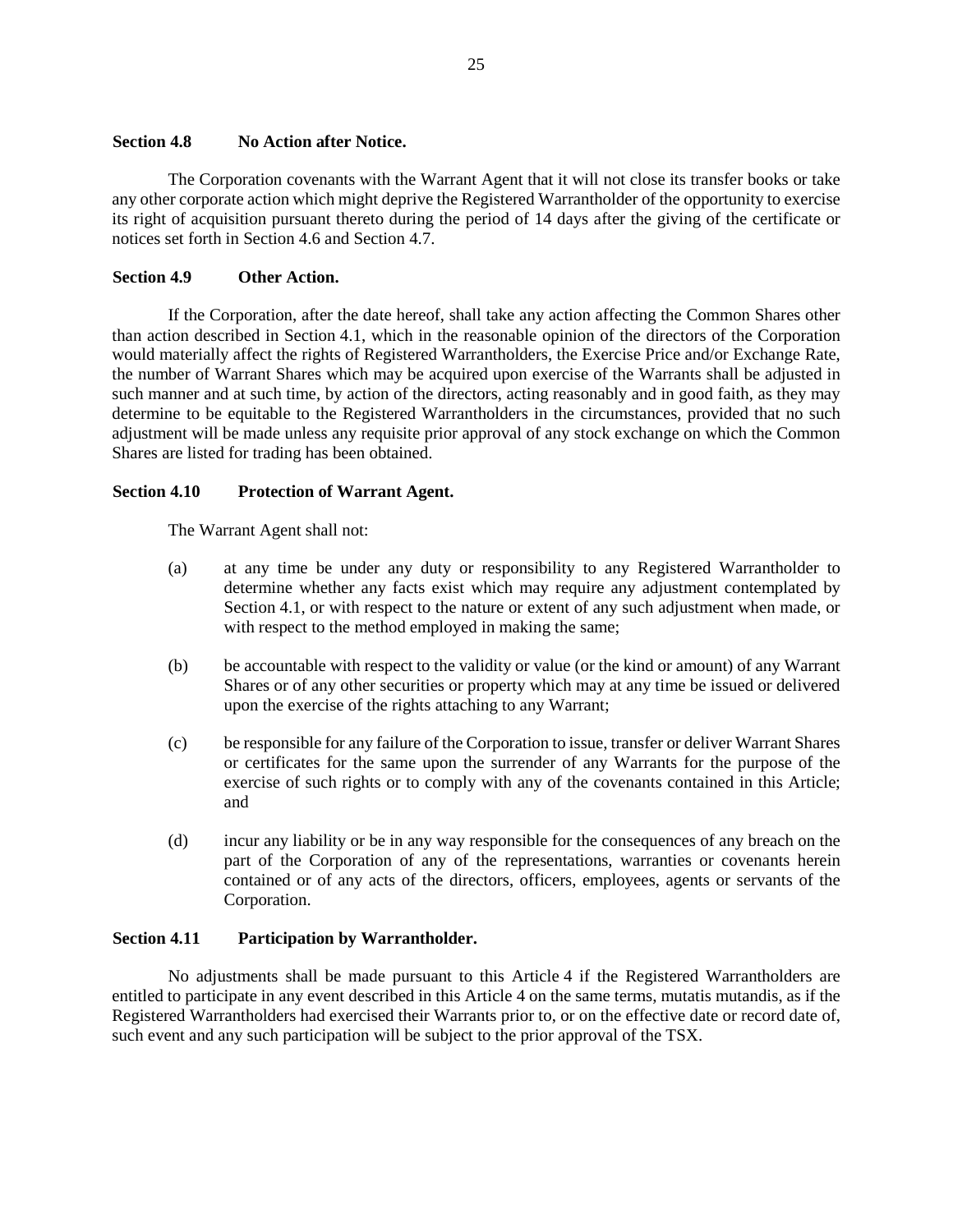# **ARTICLE 5**

## **RIGHTS OF THE CORPORATION AND COVENANTS**

#### <span id="page-29-0"></span>**Section 5.1 Optional Purchases by the Corporation.**

Subject to compliance with applicable securities legislation and approval of applicable regulatory authorities, if any, the Corporation may from time to time purchase by private contract or otherwise any of the Warrants. Any such purchase shall be made at the lowest price or prices at which, in the opinion of the directors of the Corporation, such Warrants are then obtainable, plus reasonable costs of purchase, and may be made in such manner, from such persons and on such other terms as the Corporation, in its sole discretion, may determine. In the case of Warrant Certificates, Warrant Certificates representing the Warrants purchased pursuant to this [Section 5.1 s](#page-29-0)hall forthwith be delivered to and cancelled by the Warrant Agent and reflected accordingly on the register of Warrants. In the case of Uncertificated Warrants, the Warrants purchased pursuant to this [Section 5.1](#page-29-0) shall be reflected accordingly on the register of Warrants and in accordance with procedures prescribed by the Depository under the book entry registration system. No Warrants shall be issued in replacement thereof.

#### **Section 5.2 General Covenants.**

The Corporation covenants with the Warrant Agent that so long as any Warrants remain outstanding:

- (a) it will reserve and keep available a sufficient number of Common Shares for the purpose of enabling it to satisfy its obligations to issue Warrant Shares upon the exercise of the Warrants;
- (b) it will cause the Warrant Shares from time to time acquired pursuant to the exercise of the Warrants to be duly issued and delivered in accordance with the Warrants and the terms hereof;
- (c) all Warrant Shares which shall be issued upon exercise of the right to acquire provided for herein shall be fully paid and non-assessable, free and clear of all encumbrances;
- (d) it will use reasonable commercial efforts to maintain its existence and carry on its business in the ordinary course;
- (e) it will use reasonable commercial efforts to ensure that all Warrant Shares outstanding or issuable from time to time (including without limitation the Warrant Shares issuable on the exercise of the Warrants) continue to be or are listed and posted for trading on the TSX (or such other Canadian stock exchange acceptable to the Corporation), provided that this clause shall not be construed as limiting or restricting the Corporation to agree to a consolidation, amalgamation, arrangement, takeover bid, merger or other like transaction, even if the consideration being offered are not securities that are so listed and posted for trading;
- (f) it will make all requisite filings under applicable Canadian securities legislation including those necessary to remain a reporting issuer not in default in each of the provinces and other jurisdictions where it is or becomes a reporting issuer provided that this clause shall not be construed as limiting or restricting the Corporation to agree to a consolidation,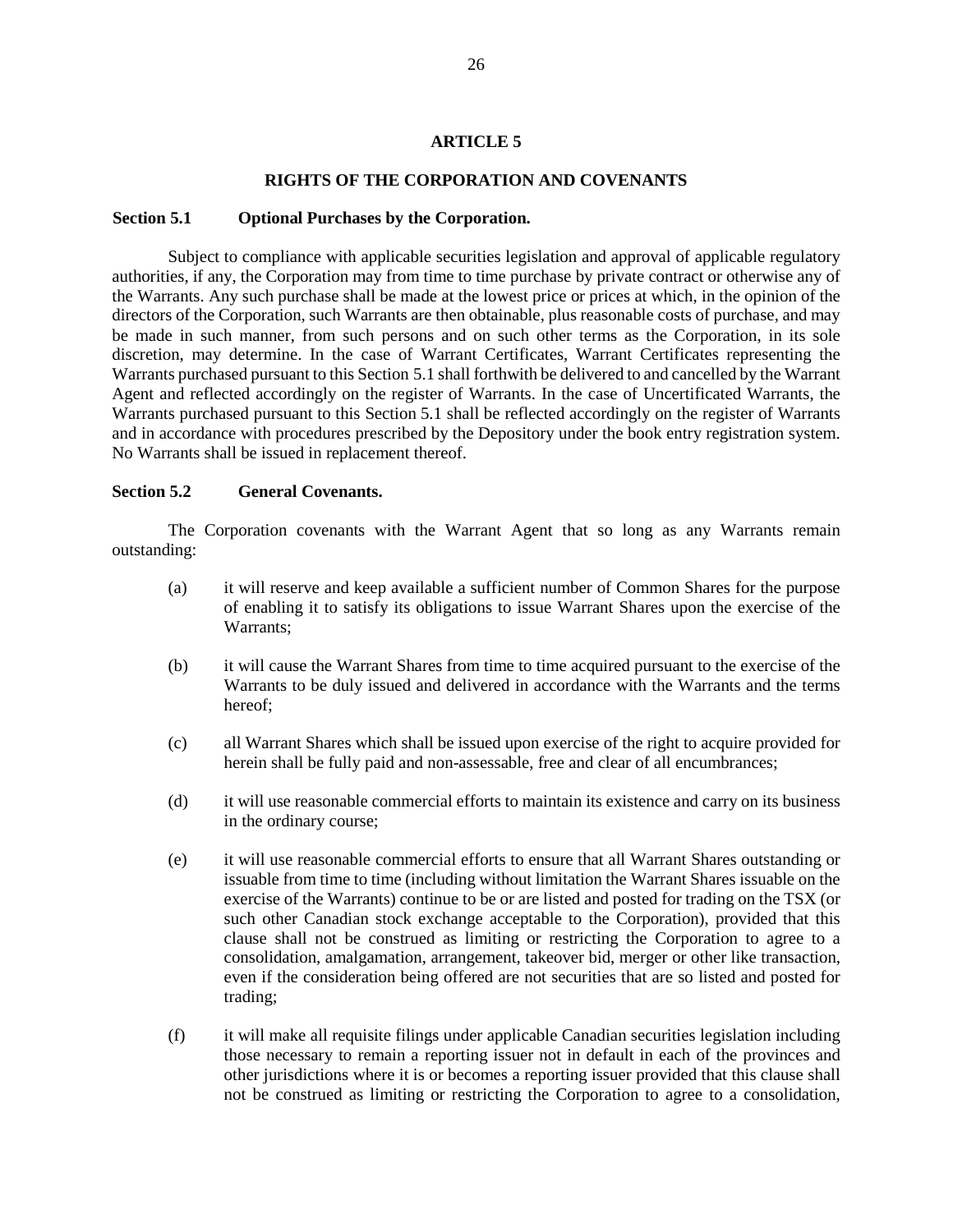amalgamation, arrangement, takeover bid, merger or other like transaction that would result in the Corporation ceasing to be a reporting issuer;

- $(g)$  if any instrument is required to be filed with or any permission, order or ruling is required to be obtained from the Securities Regulators or any other step is required under any federal or provincial law of the Designated Jurisdictions before any securities or property which a Warrantholder is entitled to receive pursuant to the automatic exercise of a Warrant may properly and legally be delivered upon the automatic exercise of a Warrant, it shall use its reasonable best efforts to make such filing, obtain such permission, order or ruling and take all such action, at its expense, as is required or appropriate in the circumstances;
- (h) generally, it will well and truly perform and carry out all of the acts or things to be done by it as provided in this Indenture; and
- (i) the Corporation will promptly notify the Warrant Agent and the Warrantholders in writing of any default under the terms of this Warrant Indenture which remains unrectified for more than five days following its occurrence.

## <span id="page-30-0"></span>**Section 5.3 Warrant Agent's Remuneration and Expenses.**

The Corporation covenants that it will pay to the Warrant Agent from time to time reasonable remuneration for its services hereunder and will pay or reimburse the Warrant Agent upon its request for all reasonable expenses, disbursements and advances incurred or made by the Warrant Agent in the administration or execution of its duties hereby created (including the reasonable compensation and the disbursements of its Counsel and all other advisers and assistants not regularly in its employ) both before any default hereunder and thereafter until all duties of the Warrant Agent hereunder shall be finally and fully performed, except any such expense, disbursement or advance as may arise out of or result from the Warrant Agent's gross negligence, wilful misconduct, fraud or bad faith. Any amount owing hereunder and remaining unpaid after 30 days from the invoice date will bear interest at the then current rate charged by the Warrant Agent against unpaid invoices and shall be payable upon demand. This Section shall survive the resignation or removal of the Warrant Agent and/or the termination of this Indenture.

# **Section 5.4 Performance of Covenants by Warrant Agent.**

If the Corporation shall fail to perform any of its covenants contained in this Indenture, the Warrant Agent may notify the Registered Warrantholders of such failure on the part of the Corporation and may itself perform any of the covenants capable of being performed by it but, subject to [Section 9.2,](#page-38-0) shall be under no obligation to perform said covenants or to notify the Registered Warrantholders of such performance by it. All sums expended or advanced by the Warrant Agent in so doing shall be repayable as provided in [Section 5.3.](#page-30-0) No such performance, expenditure or advance by the Warrant Agent shall relieve the Corporation of any default hereunder or of its continuing obligations under the covenants herein contained.

### **Section 5.5 Enforceability of Warrants.**

The Corporation covenants and agrees that it is duly authorized to create and issue the Warrants to be issued hereunder and that the Warrants, when issued and Authenticated as herein provided, will be valid and enforceable against the Corporation in accordance with the provisions hereof and the terms hereof and that, subject to the provisions of this Indenture, the Corporation will cause the Warrant Shares from time to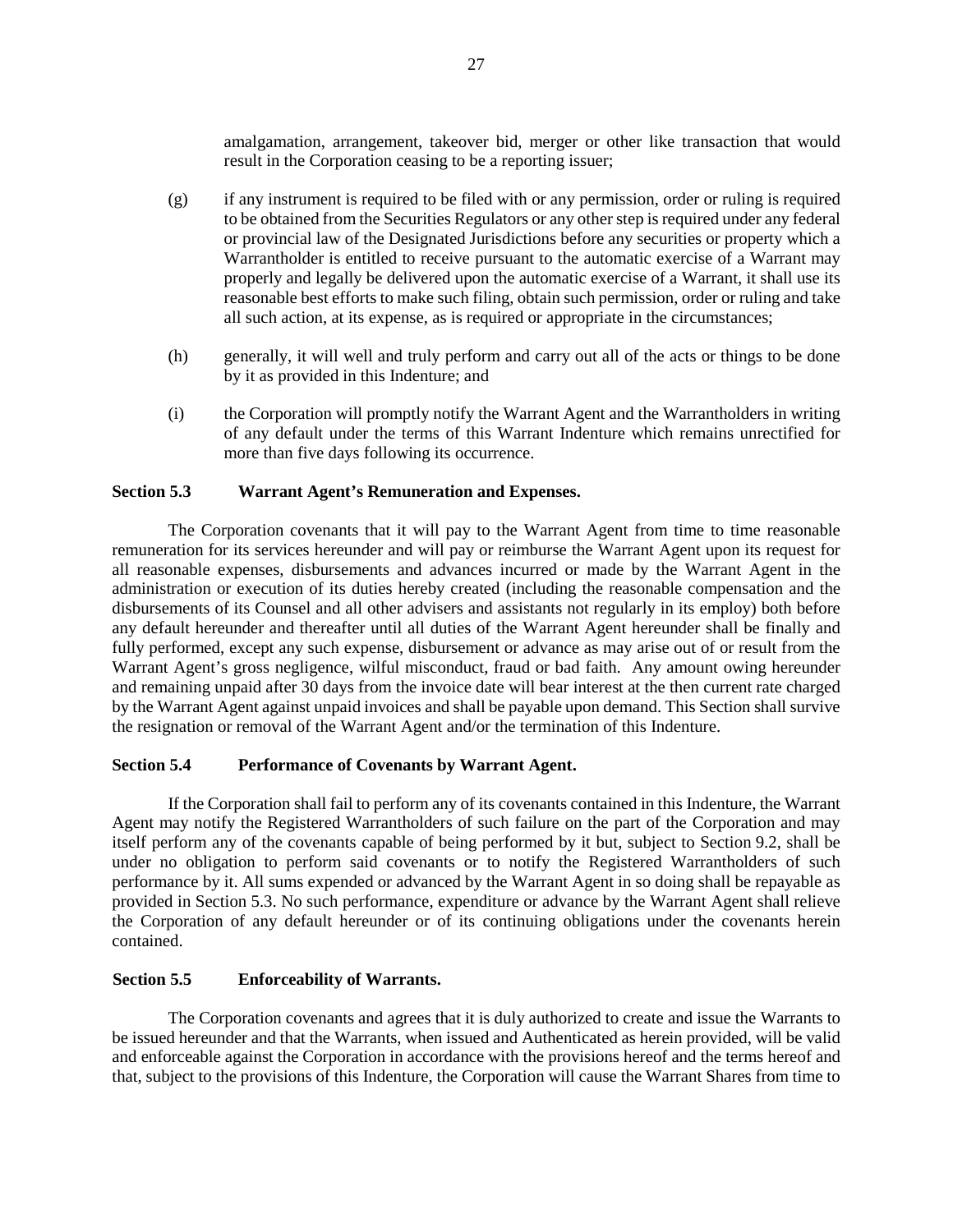time acquired upon exercise of Warrants issued under this Indenture to be duly issued and delivered in accordance with the terms of this Indenture.

#### **ARTICLE 6**

#### **ENFORCEMENT**

#### **Section 6.1 Suits by Registered Warrantholders.**

All or any of the rights conferred upon any Registered Warrantholder by any of the terms of this Indenture may be enforced by the Registered Warrantholder by appropriate proceedings but without prejudice to the right which is hereby conferred upon the Warrant Agent to proceed in its own name to enforce each and all of the provisions herein contained for the benefit of the Registered Warrantholders.

#### **Section 6.2 Suits by the Corporation.**

The Corporation shall have the right to enforce full payment of the Exercise Price of all Warrant Shares issued by the Warrant Agent to a Registered Warrantholder hereunder and shall be entitled to demand such payment from the Registered Warrantholder or alternatively to instruct the Warrant Agent to cancel the share certificates representing such Warrant Shares and amend the securities register of the Corporation accordingly.

#### **Section 6.3 Immunity of Shareholders, etc.**

The Warrant Agent and the Warrantholders hereby waive and release any right, cause of action or remedy now or hereafter existing in any jurisdiction against any incorporator or any past, present or future shareholder, trustee, employee or agent of the Corporation or any successor entity on any covenant, agreement, representation or warranty by the Corporation herein. The obligations hereunder are not personally binding upon, nor shall resort hereunder be had to, the private property of any of the past, present or future Directors or Shareholders of the Corporation or any of the past, present or future officers, employees or agents of the Corporation, but only the property of the Corporation (or any successor person) shall be bound in respect hereof.

## **Section 6.4 Waiver of Default.**

Upon the happening of any default hereunder:

- (a) the Registered Warrantholders of not less than 51% of the Warrants then outstanding shall have power (in addition to the powers exercisable by Extraordinary Resolution) by requisition in writing to instruct the Warrant Agent to waive any default hereunder and the Warrant Agent shall thereupon waive the default upon such terms and conditions as shall be prescribed in such requisition; or
- (b) the Warrant Agent shall have power to waive any default hereunder upon such terms and conditions as the Warrant Agent may deem advisable, on the advice of Counsel, if, in the Warrant Agent's opinion, based on the advice of Counsel, the same shall have been cured or adequate provision made therefor;

provided that no delay or omission of the Warrant Agent or of the Registered Warrantholders to exercise any right or power accruing upon any default shall impair any such right or power or shall be construed to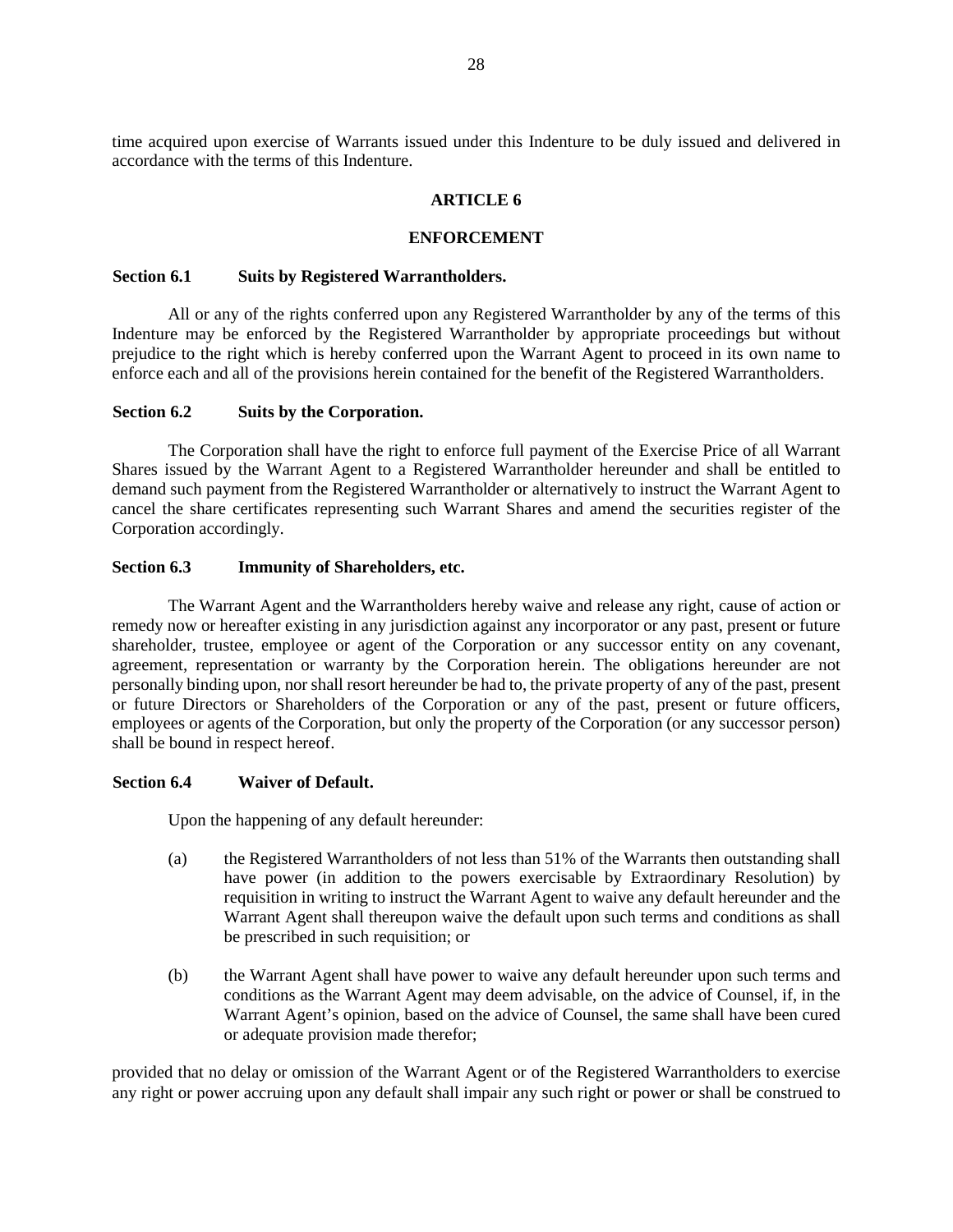<span id="page-32-1"></span>be a waiver of any such default or acquiescence therein and provided further that no act or omission either of the Warrant Agent or of the Registered Warrantholders in the premises shall extend to or be taken in any manner whatsoever to affect any subsequent default hereunder of the rights resulting therefrom.

#### **ARTICLE 7**

#### **MEETINGS OF REGISTERED WARRANTHOLDERS**

#### **Section 7.1 Right to Convene Meetings.**

The Warrant Agent may at any time and from time to time, and shall on receipt of a written request of the Corporation or of a Warrantholders' Request and upon being indemnified and funded to its reasonable satisfaction by the Corporation or by the Registered Warrantholders signing such Warrantholders' Request against the costs which may be incurred in connection with the calling and holding of such meeting, convene a meeting of the Registered Warrantholders. If the Warrant Agent fails to so call a meeting within seven days after receipt of such written request of the Corporation or such Warrantholders' Request and the indemnity and funding given as aforesaid, the Corporation or such Registered Warrantholders, as the case may be, may convene such meeting. Every such meeting shall be held in Toronto, Ontario, or at such other place as may be approved or determined by the Warrant Agent and the Corporation.

## <span id="page-32-0"></span>**Section 7.2 Notice.**

At least 21 days' prior written notice of any meeting of Registered Warrantholders shall be given to the Registered Warrantholders in the manner provided for in [Section 10.2](#page-45-0) and a copy of such notice shall be sent by mail to the Warrant Agent (unless the meeting has been called by the Warrant Agent) and to the Corporation (unless the meeting has been called by the Corporation). Such notice shall state the time when and the place where the meeting is to be held, shall state briefly the general nature of the business to be transacted thereat and shall contain such information as is reasonably necessary to enable the Registered Warrantholders to make a reasoned decision on the matter, but it shall not be necessary for any such notice to set out the terms of any resolution to be proposed or any of the provisions of this [Section 7.2.](#page-32-0)

## **Section 7.3 Chairman.**

An individual (who need not be a Registered Warrantholder) designated in writing by the chair of the Corporation shall be chairman of the meeting and if no individual is so designated, or if the individual so designated is not present within fifteen minutes from the time fixed for the holding of the meeting, the Registered Warrantholders present in person or by proxy shall choose an individual present to be chairman.

### **Section 7.4 Quorum.**

Subject to the provisions of [Section 7.11,](#page-35-1) at any meeting of the Registered Warrantholders a quorum shall consist of two Registered Warrantholders present in person or by proxy and holding at least 25% of the aggregate number of all the then outstanding Warrants. If a quorum of the Registered Warrantholders shall not be present within thirty minutes from the time fixed for holding any meeting, the meeting, if summoned by Registered Warrantholders or on a Warrantholders' Request, shall be dissolved; but in any other case the meeting shall be adjourned to the same day in the next week (unless such day is not a Business Day, in which case it shall be adjourned to the next following Business Day) at the same time and place and no notice of the adjournment need be given. Any business may be brought before or dealt with at an adjourned meeting which might have been dealt with at the original meeting in accordance with the notice calling the same. No business shall be transacted at any meeting unless a quorum be present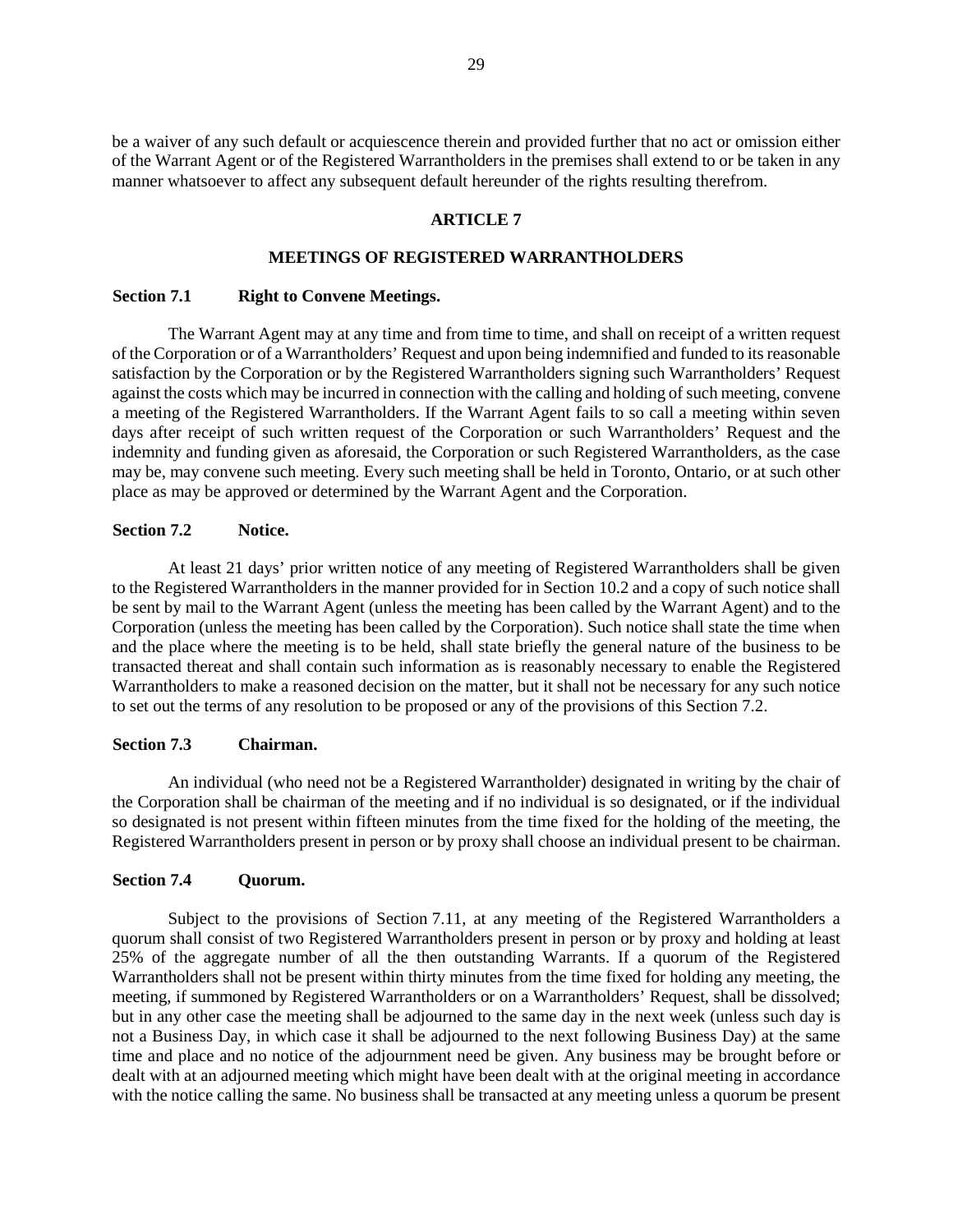at the commencement of business. At the adjourned meeting the Registered Warrantholders present in person or by proxy shall form a quorum and may transact the business for which the meeting was originally convened, notwithstanding that they may not be holding at least 25% of the aggregate number of all then outstanding Warrants.

# **Section 7.5 Power to Adjourn.**

The chairman of any meeting at which a quorum of the Registered Warrantholders is present may, with the consent of the meeting, adjourn any such meeting, and no notice of such adjournment need be given except such notice, if any, as the meeting may prescribe.

# **Section 7.6 Show of Hands.**

Every question submitted to a meeting shall be decided in the first place by a majority of the votes given on a show of hands except that votes on an Extraordinary Resolution shall be given in the manner hereinafter provided. At any such meeting, unless a poll is duly demanded as herein provided, a declaration by the chairman that a resolution has been carried or carried unanimously or by a particular majority or lost or not carried by a particular majority shall be conclusive evidence of the fact.

# **Section 7.7 Poll and Voting.**

- (1) On every Extraordinary Resolution, and on any other question submitted to a meeting and after a vote by show of hands when demanded by the chairman or by one or more of the Registered Warrantholders acting in person or by proxy and holding in the aggregate at least 5% of all the Warrants then outstanding, a poll shall be taken in such manner as the chairman shall direct. Questions other than those required to be determined by Extraordinary Resolution shall be decided by a majority of the votes cast on the poll.
- (2) On a show of hands, every person who is present and entitled to vote, whether as a Registered Warrantholder or as proxy for one or more absent Registered Warrantholders, or both, shall have one vote. On a poll, each Registered Warrantholder present in person or represented by a proxy duly appointed by instrument in writing shall be entitled to one vote in respect of each Warrant then held or represented by it. A proxy need not be a Registered Warrantholder. The chairman of any meeting shall be entitled, both on a show of hands and on a poll, to vote in respect of the Warrants, if any, held or represented by him.

# **Section 7.8 Regulations.**

- (1) The Warrant Agent, or the Corporation with the approval of the Warrant Agent, may from time to time make and from time to time vary such regulations as it shall think fit for
	- (a) the setting of the record date for a meeting for the purpose of determining Registered Warrantholders entitled to receive notice of and to vote at the meeting;
	- (b) the deposit of instruments appointing proxies at such place and time as the Warrant Agent, the Corporation or the Registered Warrantholders convening the meeting, as the case may be, may in the notice convening the meeting direct;
	- (c) the deposit of instruments appointing proxies at some approved place or place other than the place at which the meeting is to be held and enabling particulars of such instruments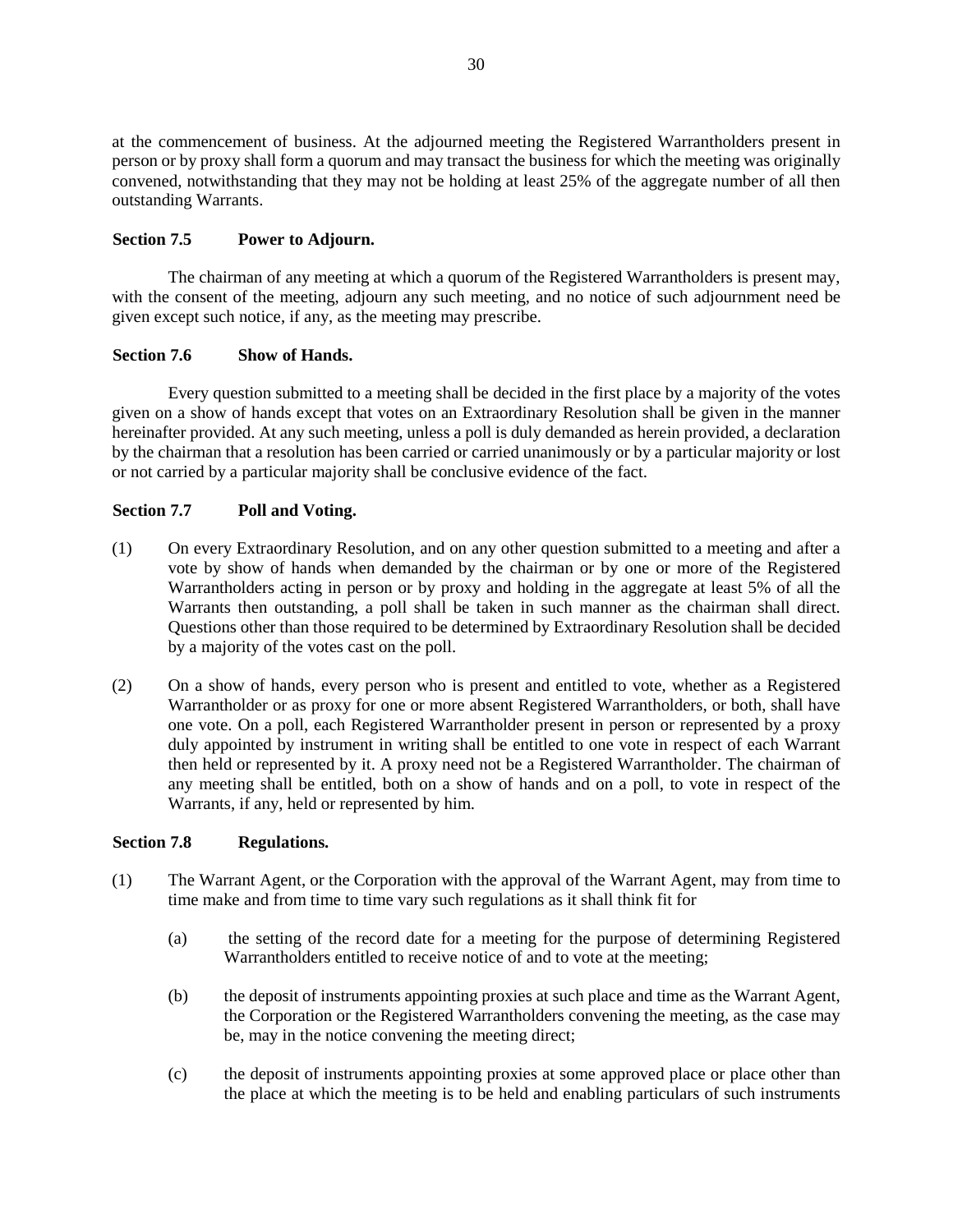appointing proxies to be mailed or telecopied before the meeting to the Corporation or to the Warrant Agent at the place where the same is to be held and for the voting of proxies so deposited as though the instruments themselves were produced at the meeting;

- (d) the form of the instrument of proxy; and
- (e) generally for the calling of meetings of the Registered Warrantholders and the conduct of business thereat.
- (2) Any regulations so made shall be binding and effective and the votes given in accordance therewith shall be valid and shall be counted. Save as such regulations may provide, the only persons who shall be recognized at any meeting as a Registered Warrantholder, or be entitled to vote or be present at the meeting in respect thereof (subject to [Section 7.9\)](#page-34-0), shall be Registered Warrantholders or proxies of Registered Warrantholders.

## <span id="page-34-0"></span>**Section 7.9 Corporation and Warrant Agent May be Represented.**

The Corporation and the Warrant Agent, by their respective directors, officers, agents, and employees and the Counsel for the Corporation and for the Warrant Agent may attend any meeting of the Registered Warrantholders.

## **Section 7.10 Powers Exercisable by Extraordinary Resolution.**

In addition to all other powers conferred upon them by any other provisions of this Indenture or by law, the Registered Warrantholders at a meeting shall, subject to the provisions of [Section 7.11,](#page-35-1) have the power exercisable from time to time by Extraordinary Resolution:

- (a) to agree to any modification, abrogation, alteration, compromise or arrangement of the rights of Registered Warrantholders or the Warrant Agent in its capacity as warrant agent hereunder (subject to the Warrant Agent's prior consent, acting reasonably) or on behalf of the Registered Warrantholders against the Corporation whether such rights arise under this Indenture or otherwise;
- (b) to amend, alter or repeal any Extraordinary Resolution previously passed or sanctioned by the Registered Warrantholders;
- (c) to direct or to authorize the Warrant Agent, subject t[o Section 9.2\(2\)](#page-38-1) hereof, to enforce any of the covenants on the part of the Corporation contained in this Indenture or to enforce any of the rights of the Registered Warrantholders in any manner specified in such Extraordinary Resolution or to refrain from enforcing any such covenant or right;
- (d) to waive, and to direct the Warrant Agent to waive, any default on the part of the Corporation in complying with any provisions of this Indenture either unconditionally or upon any conditions specified in such Extraordinary Resolution;
- (e) to restrain any Registered Warrantholder from taking or instituting any suit, action or proceeding against the Corporation for the enforcement of any of the covenants on the part of the Corporation in this Indenture or to enforce any of the rights of the Registered Warrantholders;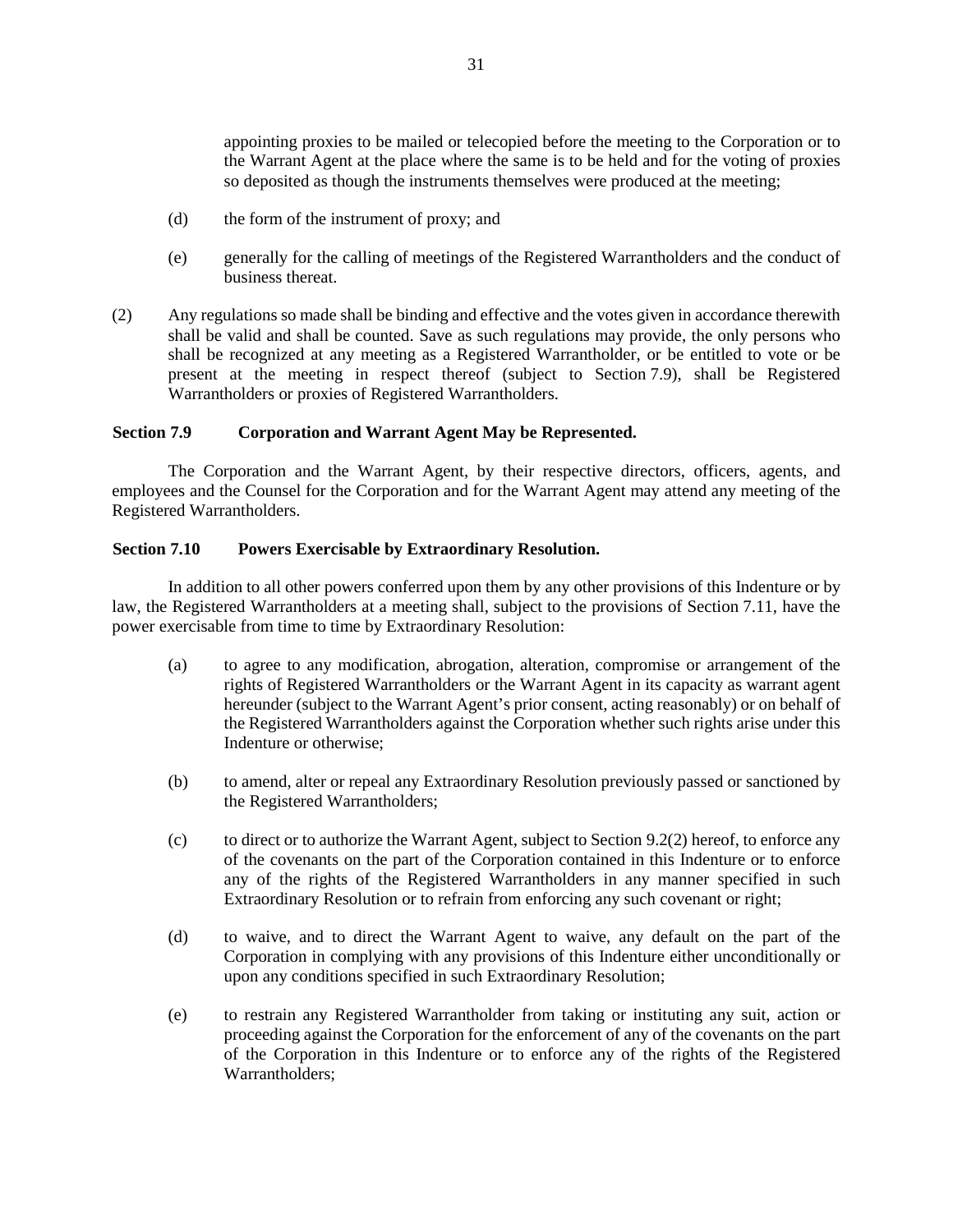- (f) to direct any Registered Warrantholder who, as such, has brought any suit, action or proceeding to stay or to discontinue or otherwise to deal with the same upon payment of the costs, charges and expenses reasonably and properly incurred by such Registered Warrantholder in connection therewith;
- (g) to assent to any change in or omission from the provisions contained in this Indenture or any ancillary or supplemental instrument which may be agreed to by the Corporation, and to authorize the Warrant Agent to concur in and execute any ancillary or supplemental indenture embodying the change or omission;
- (h) with the consent of the Corporation, such consent not to be unreasonably withheld, to remove the Warrant Agent or its successor in office and to appoint a new warrant agent or warrant agents to take the place of the Warrant Agent so removed; and
- <span id="page-35-0"></span>(i) to assent to any compromise or arrangement with any creditor or creditors or any class or classes of creditors, whether secured or otherwise, and with holders of any shares or other securities of the Corporation.

# <span id="page-35-1"></span>**Section 7.11 Meaning of Extraordinary Resolution.**

- <span id="page-35-2"></span>(1) The expression "**Extraordinary Resolution**" when used in this Indenture means, subject as hereinafter provided in thi[s Section 7.11](#page-35-1) and i[n Section 7.14,](#page-36-0) a resolution (i) proposed at a meeting of Registered Warrantholders duly convened for that purpose and held in accordance with the provisions of this [Article 7](#page-32-1) at which there are present in person or by proxy at least two Registered Warrantholders holding at least 25% of the aggregate number of all the then outstanding Warrants and passed by the affirmative votes of Registered Warrantholders holding not less than 66 2/3% of the Warrants present in person or by proxy at the meeting and voted on a poll upon such resolution; or (ii) in writing signed by holders of at least 66 2/3% of the then outstanding Warrants on any matter that would otherwise be voted upon at a meeting called to approve such resolution as contemplated in Section 7.11(1)(i).
- (2) If, at the meeting at which an Extraordinary Resolution is to be considered, two Registered Warrantholders holding at least 25% of the aggregate number of all the then outstanding Warrants are not present in person or by proxy within 30 minutes after the time appointed for the meeting, then the meeting, if convened by Registered Warrantholders or on a Warrantholders' Request, shall be dissolved; but in any other case it shall stand adjourned to such day, being not less than 15 or more than 60 days later, and to such place and time as may be appointed by the chairman. Not less than 14 days' prior notice shall be given of the time and place of such adjourned meeting in the manner provided for in [Section 10.2.](#page-45-0) Such notice shall state that at the adjourned meeting the Registered Warrantholders present in person or by proxy shall form a quorum but it shall not be necessary to set forth the purposes for which the meeting was originally called or any other particulars. At the adjourned meeting the Registered Warrantholders present in person or by proxy shall form a quorum and may transact the business for which the meeting was originally convened and a resolution proposed at such adjourned meeting and passed by the requisite vote as provided in [Section 7.11\(1\)](#page-35-2) shall be an Extraordinary Resolution within the meaning of this Indenture notwithstanding that two Registered Warrantholders holding at least 25% of the aggregate number of all the then outstanding Warrants are not present in person or by proxy at such adjourned meeting.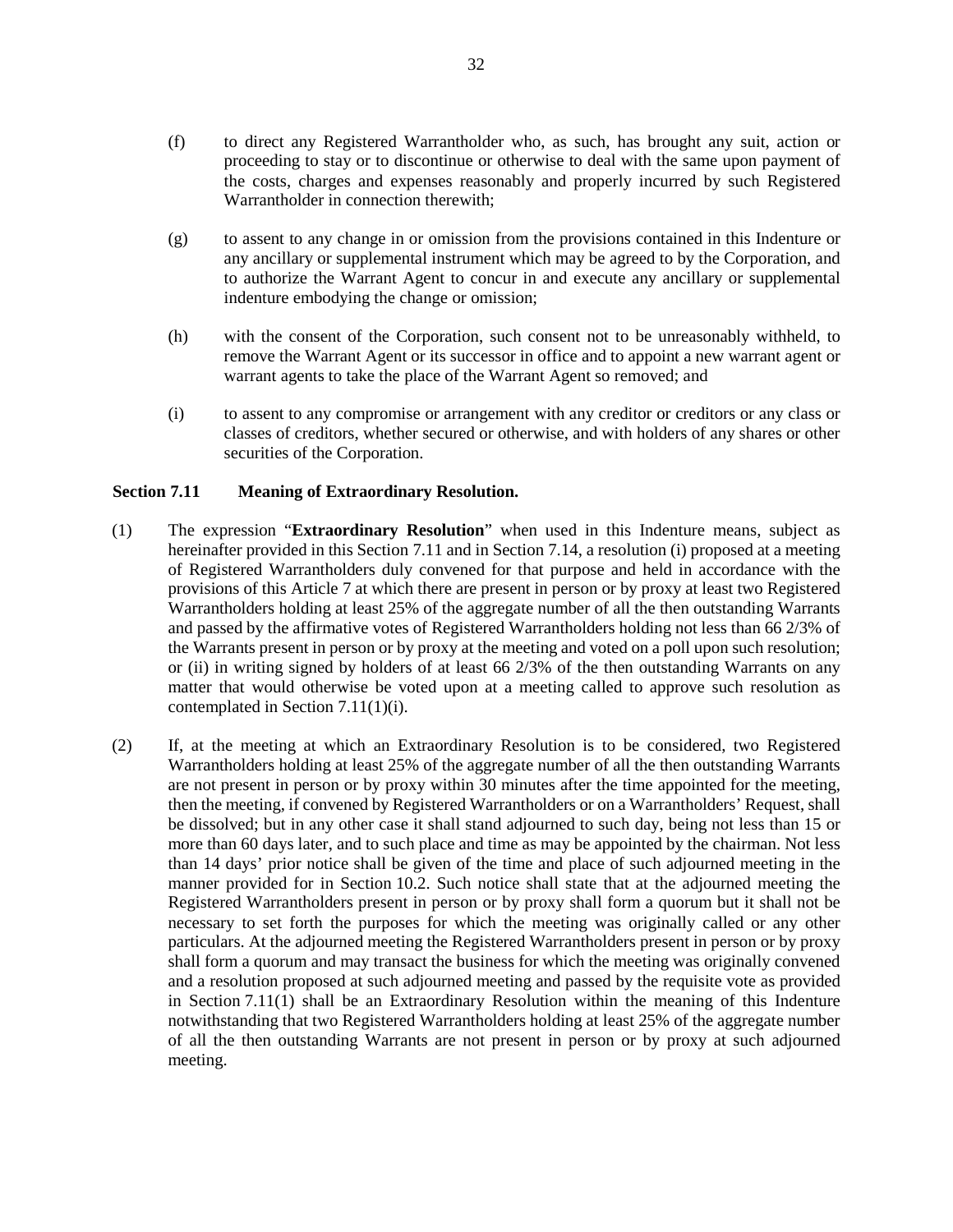(3) Subject to [Section 7.14,](#page-36-0) votes on an Extraordinary Resolution shall always be given on a poll and no demand for a poll on an Extraordinary Resolution shall be necessary.

## **Section 7.12 Powers Cumulative.**

Any one or more of the powers or any combination of the powers in this Indenture stated to be exercisable by the Registered Warrantholders by Extraordinary Resolution or otherwise may be exercised from time to time and the exercise of any one or more of such powers or any combination of powers from time to time shall not be deemed to exhaust the right of the Registered Warrantholders to exercise such power or powers or combination of powers then or thereafter from time to time.

## **Section 7.13 Minutes.**

Minutes of all resolutions and proceedings at every meeting of Registered Warrantholders shall be made and duly recorded in the books and such minutes as aforesaid, if signed by the chairman or the secretary of the meeting at which such resolutions were passed or proceedings had shall be prima facie evidence of the matters therein stated and, until the contrary is proved, every such meeting in respect of the proceedings of which minutes shall have been made shall be deemed to have been duly convened and held, and all resolutions passed thereat or proceedings taken shall be deemed to have been duly passed and taken.

# <span id="page-36-0"></span>**Section 7.14 Instruments in Writing.**

All actions which may be taken and all powers that may be exercised by the Registered Warrantholders at a meeting held as provided in this [Article 7](#page-32-1) may also be taken and exercised by Registered Warrantholders holding at least 66 2/3% of the aggregate number of all then outstanding Warrants by an instrument in writing signed in one or more counterparts by such Registered Warrantholders in person or by attorney duly appointed in writing, and the expression "**Extraordinary Resolution**" when used in this Indenture shall include an instrument so signed.

#### **Section 7.15 Binding Effect of Resolutions.**

Every resolution and every Extraordinary Resolution passed in accordance with the provisions of this [Article 7](#page-32-1) at a meeting of Registered Warrantholders shall be binding upon all the Warrantholders, whether present at or absent from such meeting, and every instrument in writing signed by Registered Warrantholders in accordance with [Section 7.14](#page-36-0) shall be binding upon all the Warrantholders, whether signatories thereto or not, and each and every Warrantholder and the Warrant Agent (subject to the provisions for indemnity herein contained) shall be bound to give effect accordingly to every such resolution and instrument in writing.

#### <span id="page-36-1"></span>**Section 7.16 Holdings by Corporation Disregarded.**

In determining whether Registered Warrantholders holding Warrants evidencing the required number of Warrants are present at a meeting of Registered Warrantholders for the purpose of determining a quorum or have concurred in any consent, waiver, Extraordinary Resolution, Warrantholders' Request or other action under this Indenture, Warrants owned legally or beneficially by the Corporation shall be disregarded in accordance with the provisions of [Section 10.8.](#page-46-0)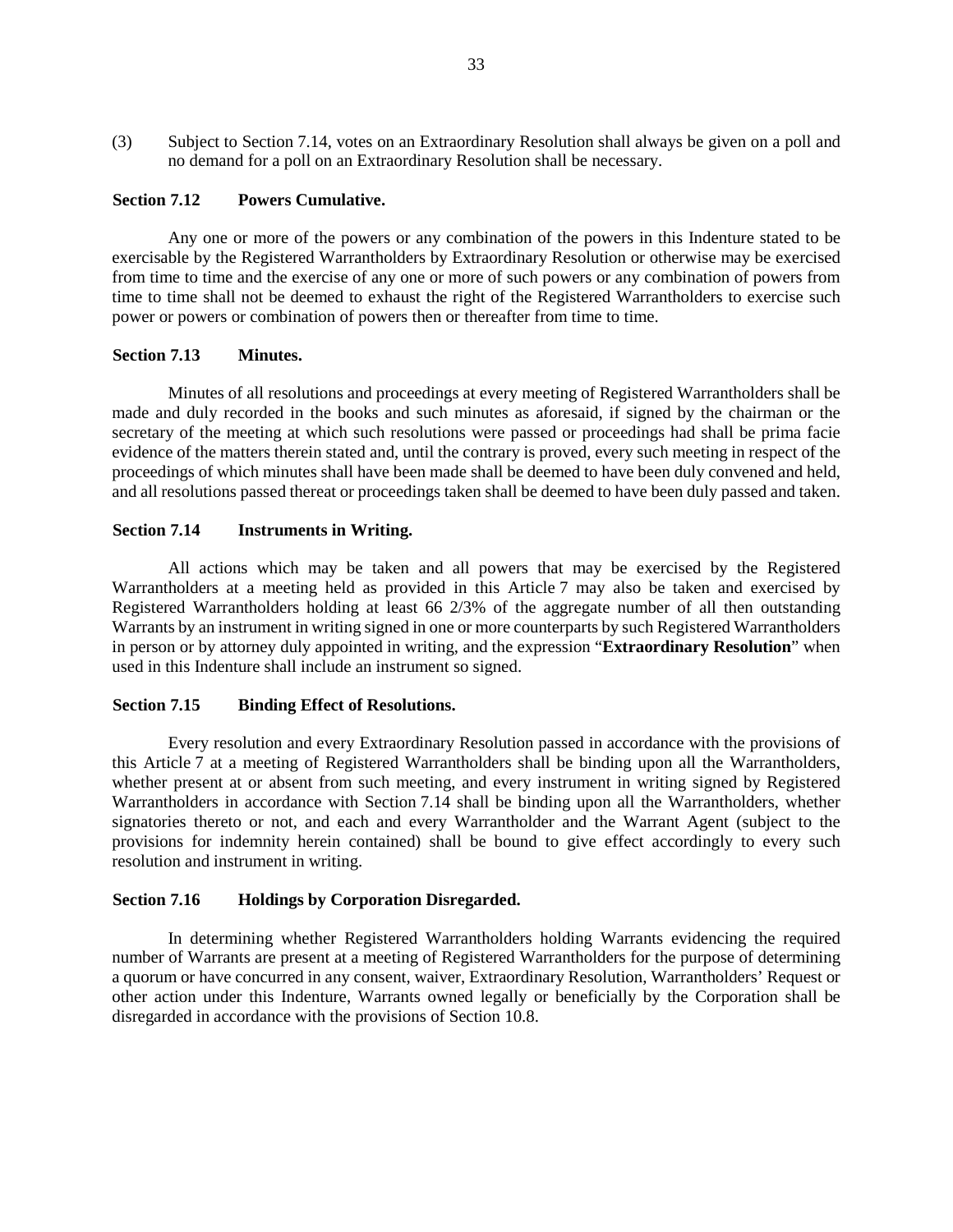## **ARTICLE 8**

### **SUPPLEMENTAL INDENTURES**

#### <span id="page-37-0"></span>**Section 8.1 Provision for Supplemental Indentures for Certain Purposes.**

From time to time, the Corporation (when authorized by action of the directors of the Corporation) and the Warrant Agent may, subject to the provisions hereof and subject to the prior approval of the TSX, as necessary, and they shall, when so directed in accordance with the provisions hereof, execute and deliver by their proper officers, indentures or instruments supplemental hereto, which thereafter shall form part hereof, for any one or more or all of the following purposes:

- (a) setting forth any adjustments resulting from the application of the provisions of [Article 4;](#page-22-1)
- (b) adding to the provisions hereof such additional covenants and enforcement provisions as, in the opinion of Counsel, are necessary or advisable in the circumstances, provided that the same are not in the opinion of the Warrant Agent, relying on the advice of Counsel, prejudicial to the interests of the Registered Warrantholders;
- (c) giving effect to any Extraordinary Resolution passed as provided in [Section 7.11;](#page-35-1)
- (d) making such provisions not inconsistent with this Indenture as may be necessary or desirable with respect to matters or questions arising hereunder or for the purpose of obtaining a listing or quotation of the Warrants on any stock exchange or quotation system, provided that such provisions are not, in the opinion of the Warrant Agent, relying on the advice of Counsel, prejudicial to the interests of the Registered Warrantholders;
- (e) adding to or altering the provisions hereof in respect of the transfer of Warrants, making provision for the exchange of Warrants, and making any modification in the form of the Warrant Certificates which does not affect the substance thereof;
- (f) modifying any of the provisions of this Indenture, including relieving the Corporation from any of the obligations, conditions or restrictions herein contained, provided that such modification or relief shall be or become operative or effective only if, in the opinion of the Warrant Agent, relying on the advice of Counsel, such modification or relief in no way prejudices any of the rights of the Registered Warrantholders or of the Warrant Agent, and provided further that the Warrant Agent may in its sole discretion decline to enter into any such supplemental indenture which in its opinion may not afford adequate protection to the Warrant Agent when the same shall become operative;
- (g) providing for the issuance of additional Warrants hereunder, including Warrants in excess of the number set out in [Section 2.1](#page-9-0) and any consequential amendments hereto as may be required by the Warrant Agent relying on the advice of Counsel; and
- (h) for any other purpose not inconsistent with the terms of this Indenture, including the correction or rectification of any ambiguities, defective or inconsistent provisions, errors, mistakes or omissions herein, provided that in the opinion of the Warrant Agent, relying on the advice of Counsel, the rights of the Warrant Agent and of the Registered Warrantholders are in no way prejudiced thereby.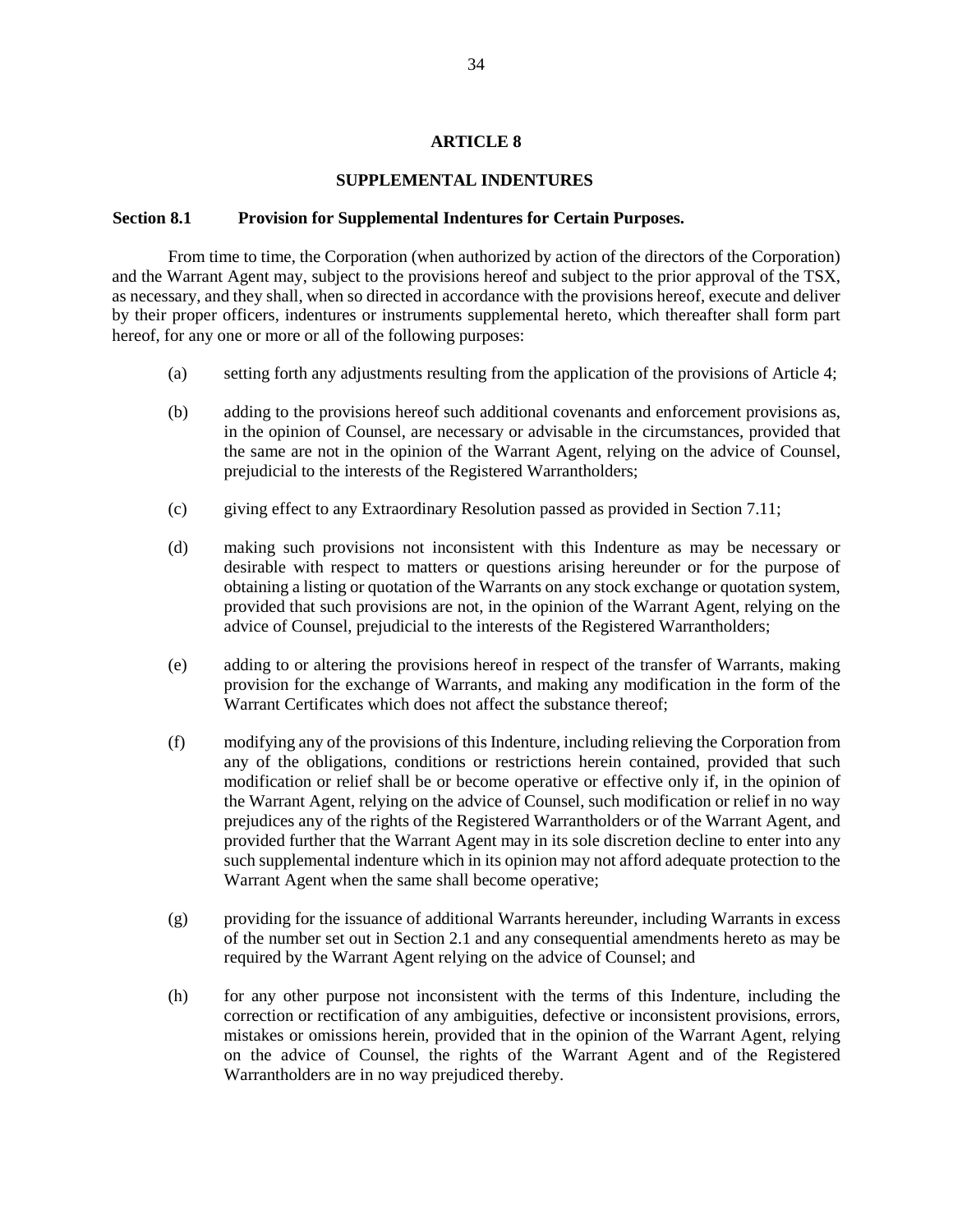# <span id="page-38-2"></span>**Section 8.2 Successor Entities.**

In the case of the consolidation, amalgamation, arrangement, merger or transfer of the undertaking or assets of the Corporation as an entirety or substantially as an entirety to or with another entity ("**successor entity**"), the successor entity resulting from such consolidation, amalgamation, arrangement, merger or transfer (if not the Corporation) shall expressly assume, by supplemental indenture satisfactory in form to the Warrant Agent and executed and delivered to the Warrant Agent, the due and punctual performance and observance of each and every covenant and condition of this Indenture to be performed and observed by the Corporation.

# **ARTICLE 9**

#### **CONCERNING THE WARRANT AGENT**

#### **Section 9.1 Trust Indenture Legislation.**

- (1) If and to the extent that any provision of this Indenture limits, qualifies or conflicts with a mandatory requirement of Applicable Legislation, such mandatory requirement shall prevail.
- (2) The Corporation and the Warrant Agent agree that each will, at all times in relation to this Indenture and any action to be taken hereunder, observe and comply with and be entitled to the benefits of Applicable Legislation.

## <span id="page-38-0"></span>**Section 9.2 Rights and Duties of Warrant Agent.**

- (1) In the exercise of the rights and duties prescribed or conferred by the terms of this Indenture, the Warrant Agent shall act honestly and in good faith and exercise that degree of care, diligence and skill that a reasonably prudent warrant agent would exercise in comparable circumstances. No provision of this Indenture shall be construed to relieve the Warrant Agent from liability for its own gross negligent action, wilful misconduct, bad faith or fraud under this Indenture.
- <span id="page-38-1"></span>(2) The obligation of the Warrant Agent to commence or continue any act, action or proceeding for the purpose of enforcing any rights of the Warrant Agent or the Registered Warrantholders hereunder shall be conditional upon the Registered Warrantholders furnishing, when required by notice by the Warrant Agent, sufficient funds to commence or to continue such act, action or proceeding and an indemnity reasonably satisfactory to the Warrant Agent to protect and to hold harmless the Warrant Agent and its officers, directors, employees and agents, against the costs, charges and expenses and liabilities to be incurred thereby and any loss and damage it may suffer by reason thereof. None of the provisions contained in this Indenture shall require the Warrant Agent to expend or to risk its own funds or otherwise to incur financial liability in the performance of any of its duties or in the exercise of any of its rights or powers unless indemnified and funded as aforesaid.
- (3) The Warrant Agent may, before commencing or at any time during the continuance of any such act, action or proceeding, require the Registered Warrantholders, at whose instance it is acting to deposit with the Warrant Agent the Warrants Certificates held by them, for which Warrants the Warrant Agent shall issue receipts.
- (4) Every provision of this Indenture that by its terms relieves the Warrant Agent of liability or entitles it to rely upon any evidence submitted to it is subject to the provisions of Applicable Legislation.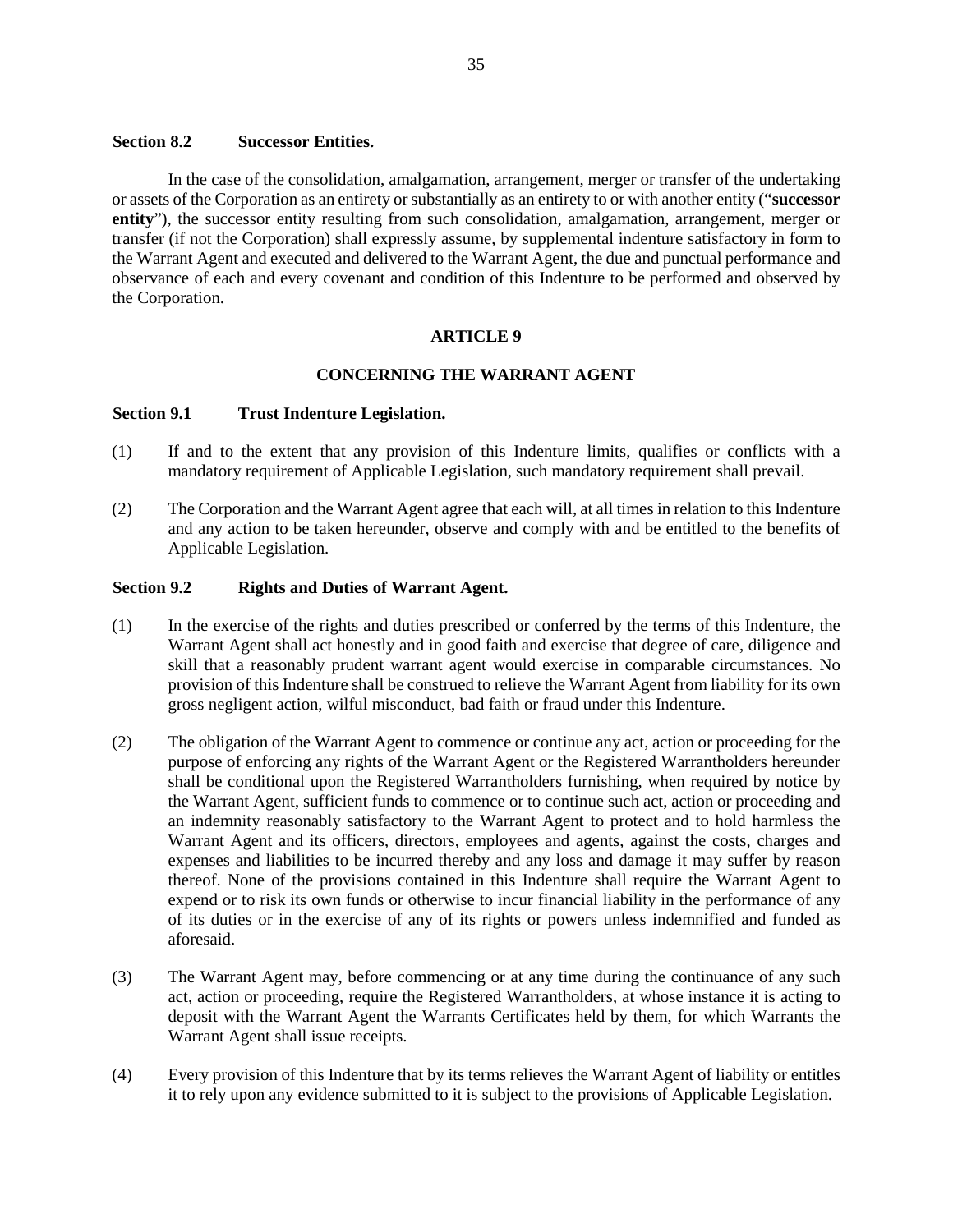# **Section 9.3 Evidence, Experts and Advisers.**

- (1) In addition to the reports, certificates, opinions and other evidence required by this Indenture, the Corporation shall furnish to the Warrant Agent such additional evidence of compliance with any provision hereof, and in such form, as may be prescribed by Applicable Legislation or as the Warrant Agent may reasonably require by written notice to the Corporation.
- (2) In the exercise of its rights and duties hereunder, the Warrant Agent may, if it is acting in good faith, rely as to the truth of the statements and the accuracy of the opinions expressed in statutory declarations, opinions, reports, written requests, consents, or orders of the Corporation, certificates of the Corporation or other evidence furnished to the Warrant Agent pursuant to a request of the Warrant Agent, provided that such evidence complies with Applicable Legislation and that the Warrant Agent complies with Applicable Legislation and that the Warrant Agent examines the same and determines that such evidence complies with the applicable requirements of this Indenture.
- (3) Whenever it is provided in this Indenture or under Applicable Legislation that the Corporation shall deposit with the Warrant Agent resolutions, certificates, reports, opinions, requests, orders or other documents, it is intended that the truth, accuracy and good faith on the effective date thereof and the facts and opinions stated in all such documents so deposited shall, in each and every such case, be conditions precedent to the right of the Corporation to have the Warrant Agent take the action to be based thereon.
- (4) The Warrant Agent may employ or retain such Counsel, accountants, appraisers or other experts or advisers as it may reasonably require for the purpose of discharging its duties hereunder and may pay reasonable remuneration for all services so performed by any of them, without taxation of costs of any Counsel, and shall not be responsible for any misconduct or negligence on the part of any such experts or advisers who have been appointed with due care by the Warrant Agent.
- (5) The Warrant Agent may act and rely and shall be protected in acting and relying in good faith on the opinion or advice of or information obtained from any Counsel, accountant, appraiser, engineer or other expert or adviser, whether retained or employed by the Corporation or by the Warrant Agent, in relation to any matter arising in the administration of the agency hereof.

#### <span id="page-39-0"></span>**Section 9.4 Documents, Monies, etc. Held by Warrant Agent.**

Until released in accordance with this Indenture, any funds received hereunder shall be kept in segregated records of the Warrant Agent and the Warrant Agent shall place the funds in segregated trust accounts of the Warrant Agent at one or more of the Canadian Chartered Banks listed in Schedule 1 of the *Bank Act* (Canada) ("**Approved Bank**"). All amounts held by the Warrant Agent pursuant to this Indenture shall be held by the Warrant Agent for the Corporation and the delivery of the funds to the Warrant Agent shall not give rise to a debtor-creditor or other similar relationship. The amounts held by the Warrant Agent pursuant to this Indenture are at the sole risk of Corporation and, without limiting the generality of the foregoing, the Warrant Agent shall have no responsibility or liability for any diminution of the funds which may result from any deposit made with an Approved Bank pursuant to thi[s Section 9.4,](#page-39-0) including any losses resulting from a default by the Approved Bank or other credit losses (whether or not resulting from such a default). The parties hereto acknowledge and agree that the Warrant Agent will have acted prudently in depositing the funds at any Approved Bank and that the Warrant Agent is not required to make any further inquiries in respect of any such bank. The Warrant Agent may hold cash balances constituting part or all of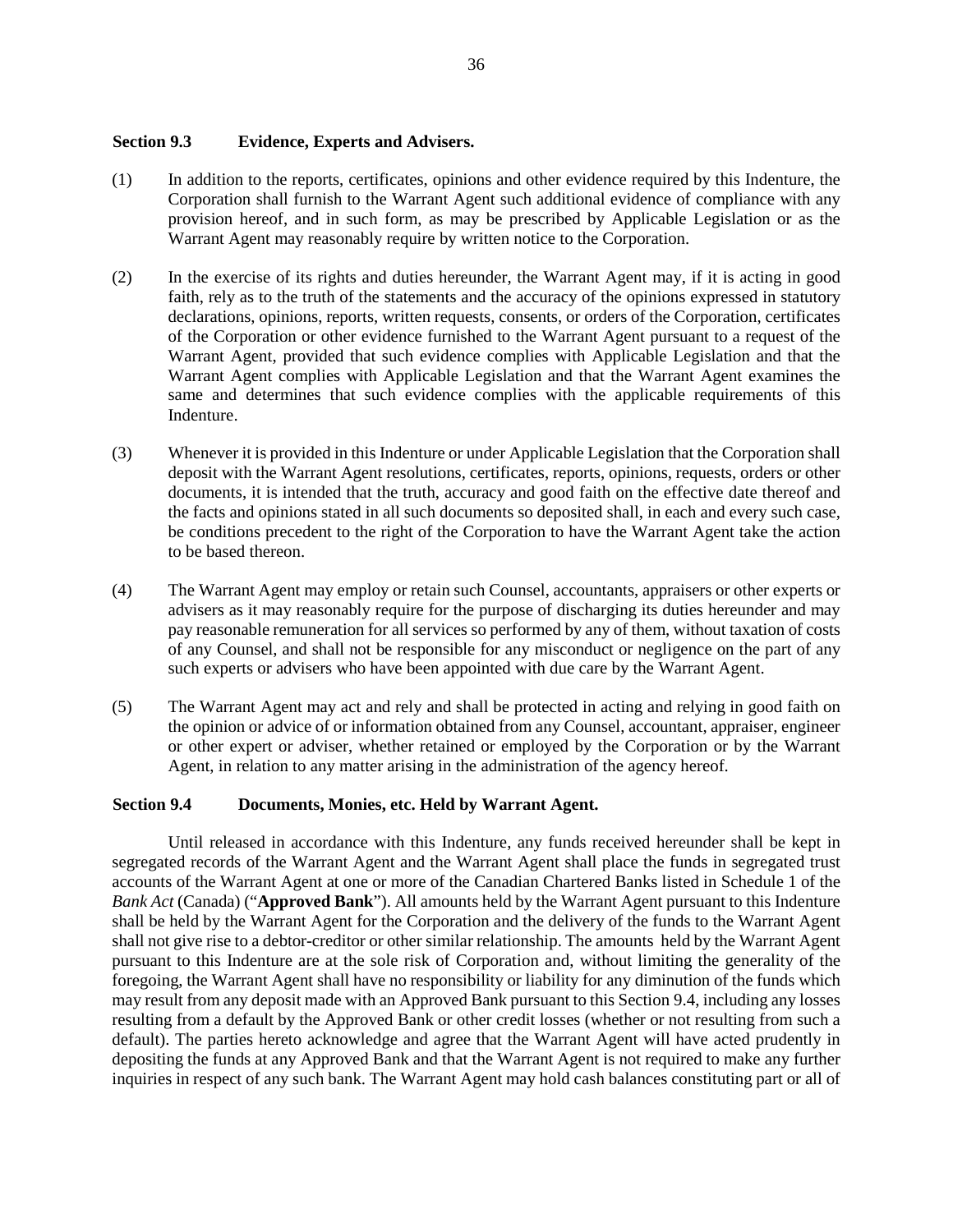such monies and need not, invest same and the Warrant Agent shall not be liable to account for any profit to any parties to this Indenture or to any other person or entity.

### **Section 9.5 Actions by Warrant Agent to Protect Interest.**

The Warrant Agent shall have power to institute and to maintain such actions and proceedings as it may consider necessary or expedient to preserve, protect or enforce its interests and the interests of the Registered Warrantholders.

# **Section 9.6 Warrant Agent Not Required to Give Security.**

The Warrant Agent shall not be required to give any bond or security in respect of the execution of the agency and powers of this Indenture or otherwise in respect of the premises.

## **Section 9.7 Protection of Warrant Agent.**

By way of supplement to the provisions of any law for the time being relating to the Warrant Agent, it is expressly declared and agreed as follows:

- (a) the Warrant Agent shall not be liable for or by reason of any statements of fact or recitals in this Indenture or in the Warrant Certificates (except in the authentication of the Warrant Agent on the Warrant Certificates) or be required to verify the same, but all such statements or recitals are and shall be deemed to be made by the Corporation;
- (b) nothing herein contained shall impose any obligation on the Warrant Agent to see to or to require evidence of the registration or filing (or renewal thereof) of this Indenture or any instrument ancillary or supplemental hereto;
- (c) the Warrant Agent shall not be bound to give notice to any person or persons of the execution hereof;
- (d) the Warrant Agent shall not incur any liability or responsibility whatever or be in any way responsible for the consequence of any breach on the part of the Corporation of any of its covenants herein contained or of any acts of any directors, officers, employees, agents or servants of the Corporation; and
- (e) the Corporation hereby indemnifies and agrees to hold harmless the Warrant Agent, its affiliates, their officers, directors, employees, agents, successors and assigns (the "**Indemnified Parties**") from and against any and all liabilities whatsoever, losses, damages, penalties, claims, demands, actions, suits, proceedings, costs, charges, assessments, judgments, expenses and disbursements, including reasonable legal fees and disbursements of whatever kind and nature which may at any time be imposed on or incurred by or asserted against the Indemnified Parties, or any of them, whether at law or in equity, in any way caused by or arising, directly or indirectly, in respect of any act, deed, matter or thing whatsoever made, done, acquiesced in or omitted in or about or in relation to the execution of the Indemnified Parties' duties, or any other services that Warrant Agent may provide in connection with or in any way relating to this Indenture. The Corporation agrees that its liability hereunder shall be absolute and unconditional regardless of the correctness of any representations of any third parties and regardless of any liability of third parties to the Indemnified Parties, and shall accrue and become enforceable without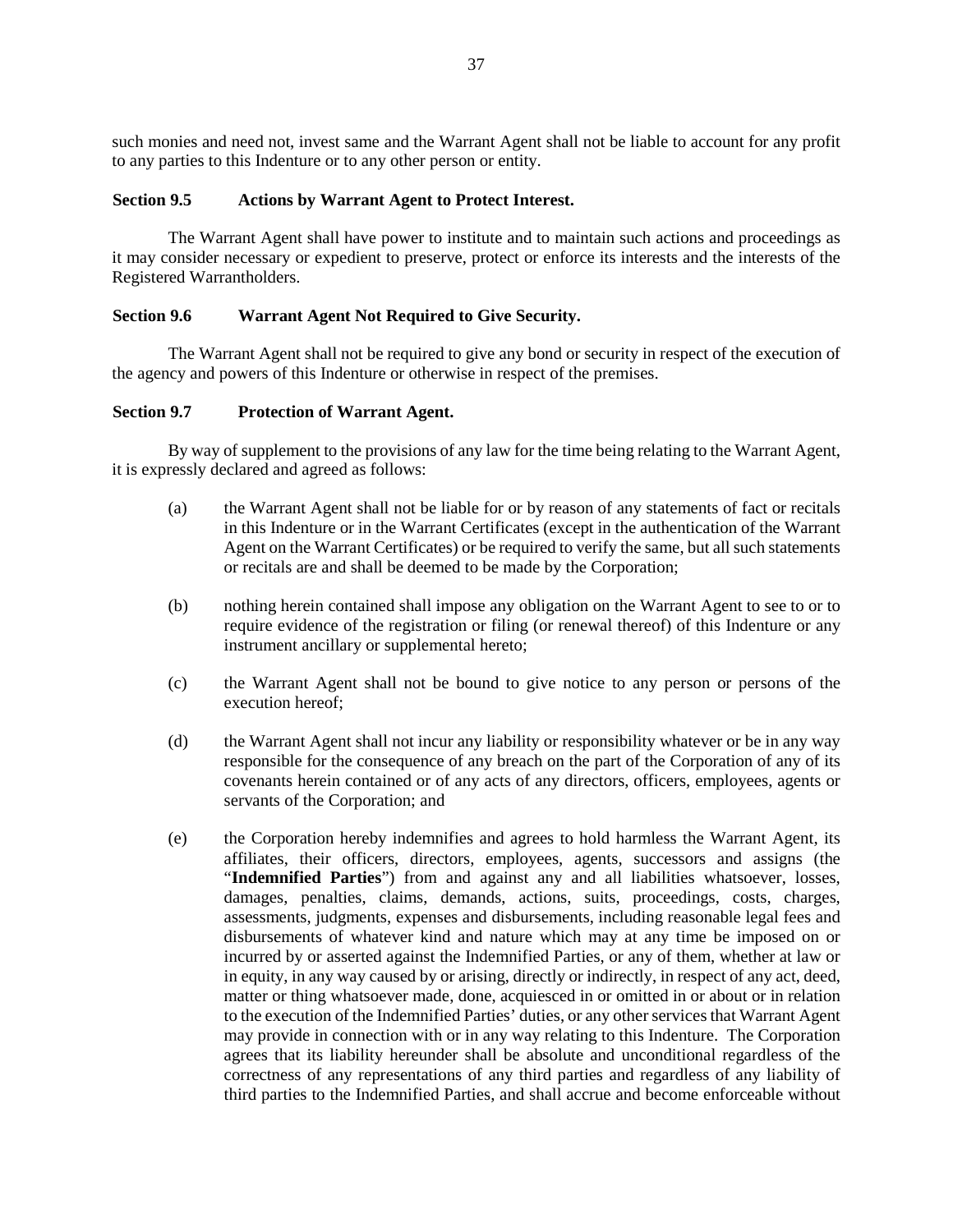prior demand or any other precedent action or proceeding; provided that the Corporation shall not be required to indemnify the Indemnified Parties in the event of the gross negligence, wilful misconduct or fraud of the Warrant Agent, and this provision shall survive the resignation or removal of the Warrant Agent or the termination or discharge of this Indenture.

### <span id="page-41-0"></span>**Section 9.8 Replacement of Warrant Agent; Successor by Merger.**

- <span id="page-41-1"></span>(1) The Warrant Agent may resign its agency and be discharged from all further duties and liabilities hereunder, subject to this [Section 9.8,](#page-41-0) by giving to the Corporation not less than 60 days' prior notice in writing or such shorter prior notice as the Corporation may accept as sufficient. The Registered Warrantholders by Extraordinary Resolution shall have power at any time to remove the existing Warrant Agent and to appoint a new warrant agent. In the event of the Warrant Agent resigning or being removed as aforesaid or being dissolved, becoming bankrupt, going into liquidation or otherwise becoming incapable of acting hereunder, the Corporation shall forthwith appoint a new warrant agent unless a new warrant agent has already been appointed by the Registered Warrantholders; failing such appointment by the Corporation, the retiring Warrant Agent or any Registered Warrantholder may apply to a judge of the Province of Ontario on such notice as such judge may direct, for the appointment of a new warrant agent; but any new warrant agent so appointed by the Corporation or by the Court shall be subject to removal as aforesaid by the Registered Warrantholders. Any new warrant agent appointed under any provision of this [Section 9.8](#page-41-0) shall be an entity authorized to carry on the business of a trust company in one or more province of Canada and, if required by the Applicable Legislation for any other provinces, in such other provinces. On any such appointment the new warrant agent shall be vested with the same powers, rights, duties and responsibilities as if it had been originally named herein as Warrant Agent hereunder.
- (2) Upon the appointment of a successor warrant agent, the Corporation shall promptly notify the Registered Warrantholders thereof in the manner provided for in [Section 10.2.](#page-45-0)
- (3) Any Warrant Certificates Authenticated but not delivered by a predecessor Warrant Agent may be Authenticated by the successor Warrant Agent in the name of the predecessor or successor Warrant Agent.
- (4) Any corporation into which the Warrant Agent may be merged or consolidated or amalgamated, or any corporation resulting therefrom to which the Warrant Agent shall be a party, or any corporation succeeding to substantially the corporate trust business of the Warrant Agent shall be the suc**c**essor to the Warrant Agent hereunder without any further act on its part or any of the parties hereto, provided that such corporation would be eligible for appointment as successor Warrant Agent under [Section 9.8\(1\).](#page-41-1)

# **Section 9.9 Conflict of Interest.**

<span id="page-41-2"></span>(1) The Warrant Agent represents to the Corporation that at the time of execution and delivery hereof no material conflict of interest exists between its role as a warrant agent hereunder and its role in any other capacity and agrees that in the event of a material conflict of interest arising hereafter it will, within 90 days after ascertaining that it has such material conflict of interest, either eliminate the same or assign its agency hereunder to a successor Warrant Agent approved by the Corporation and meeting the requirements set forth i[n Section 9.8\(1\)\)](#page-41-1). Notwithstanding the foregoing provisions of this [Section 9.9\(1\),](#page-41-2) if any such material conflict of interest exists or hereafter shall exist, the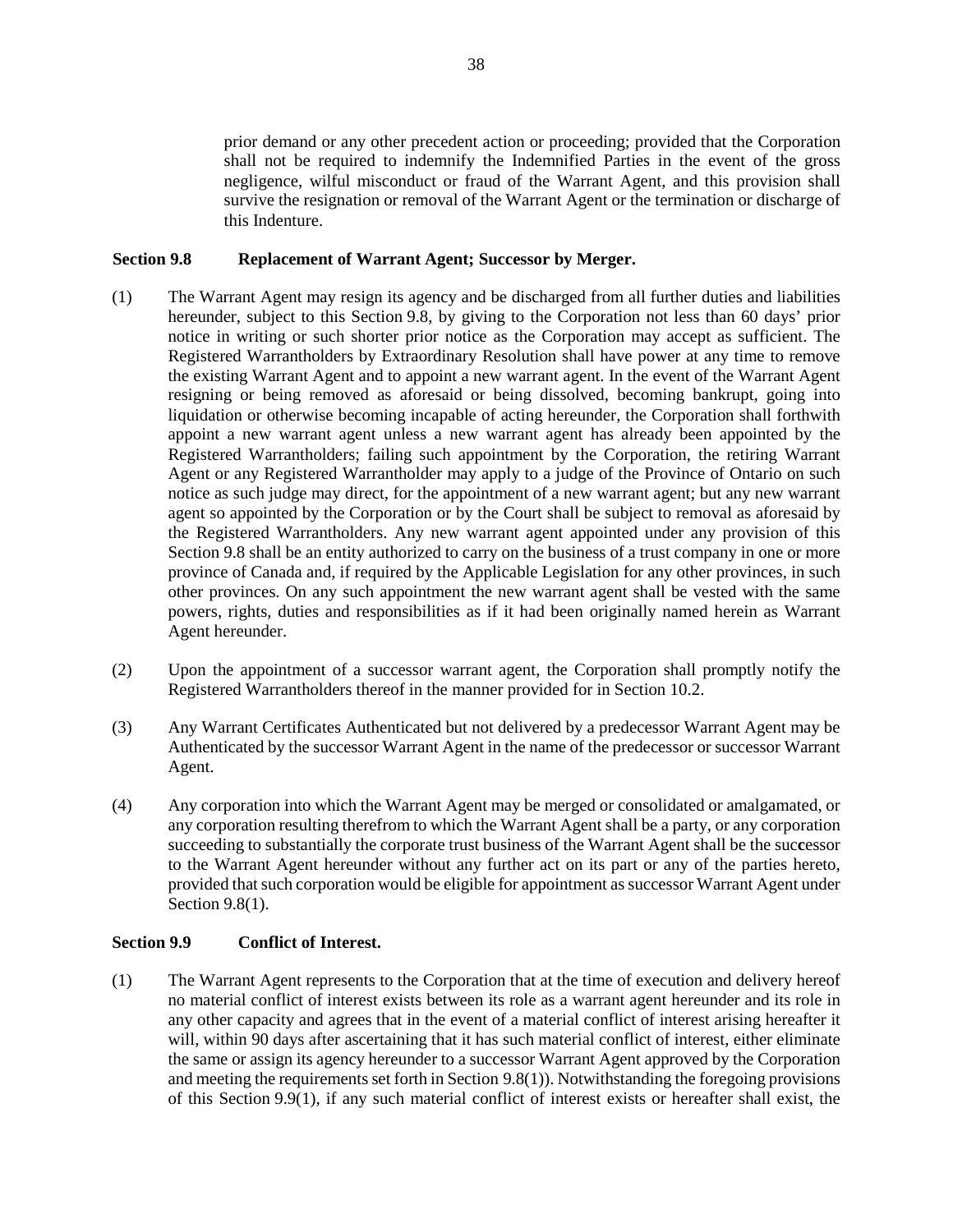validity and enforceability of this Indenture and the Warrant Certificate shall not be affected in any manner whatsoever by reason thereof.

(2) Subject to [Section 9.9\(1\),](#page-41-2) the Warrant Agent, in its personal or any other capacity, may buy, lend upon and deal in securities of the Corporation and generally may contract and enter into financial transactions with the Corporation without being liable to account for any profit made thereby.

### **Section 9.10 Acceptance of Agency.**

The Warrant Agent hereby accepts the agency in this Indenture declared and provided for and agrees to perform the same upon the terms and conditions herein set forth.

## **Section 9.11 Warrant Agent Not to be Appointed Receiver.**

The Warrant Agent and any person related to the Warrant Agent shall not be appointed a receiver, a receiver and manager or liquidator of all or any part of the assets or undertaking of the Corporation.

## **Section 9.12 Authorization to Carry on Business**

The Warrant Agent represents to the Corporation that as at the date of the execution and delivery of this Indenture, it is duly authorized and qualified to carry on the business of a trust company in the Provinces of British Columbia and Alberta.

## **Section 9.13 Warrant Agent Not Required to Give Notice of Default.**

The Warrant Agent shall not be bound to give any notice or do or take any act, action or proceeding by virtue of the powers conferred on it hereby unless and until it shall have been required so to do under the terms hereof; nor shall the Warrant Agent be required to take notice of any default hereunder, unless and until notified in writing of such default, which notice shall distinctly specify the default desired to be brought to the attention of the Warrant Agent and in the absence of any such notice the Warrant Agent may for all purposes of this Indenture conclusively assume that no default has been made in the observance or performance of any of the representations, warranties, covenants, agreements or conditions contained herein. Any such notice shall in no way limit any discretion herein given to the Warrant Agent to determine whether or not the Warrant Agent shall take action with respect to any default.

#### **Section 9.14 Anti-Money Laundering.**

- (1) Each party to this Indenture other than the Warrant Agent hereby represents to the Warrant Agent that any account to be opened by, or interest to be held by the Warrant Agent in connection with this Indenture, for or to the credit of such party, either (i) is not intended to be used by or on behalf of any third party; or (ii) is intended to be used by or on behalf of a third party, in which case such party hereto agrees to complete and execute forthwith a declaration in the Warrant Agent's prescribed form as to the particulars of such third party.
- (2) The Warrant Agent shall retain the right not to act and shall not be liable for refusing to act if, due to a lack of information or for any other reason whatsoever, the Warrant Agent, in its sole judgment, determines that such act might cause it to be in non-compliance with any applicable anti-money laundering or anti-terrorist or economic sanctions legislation, regulation or guideline. Further, should the Warrant Agent, in its sole judgment, determine at any time that its acting under this Indenture has resulted in its being in non-compliance with any applicable anti-money laundering,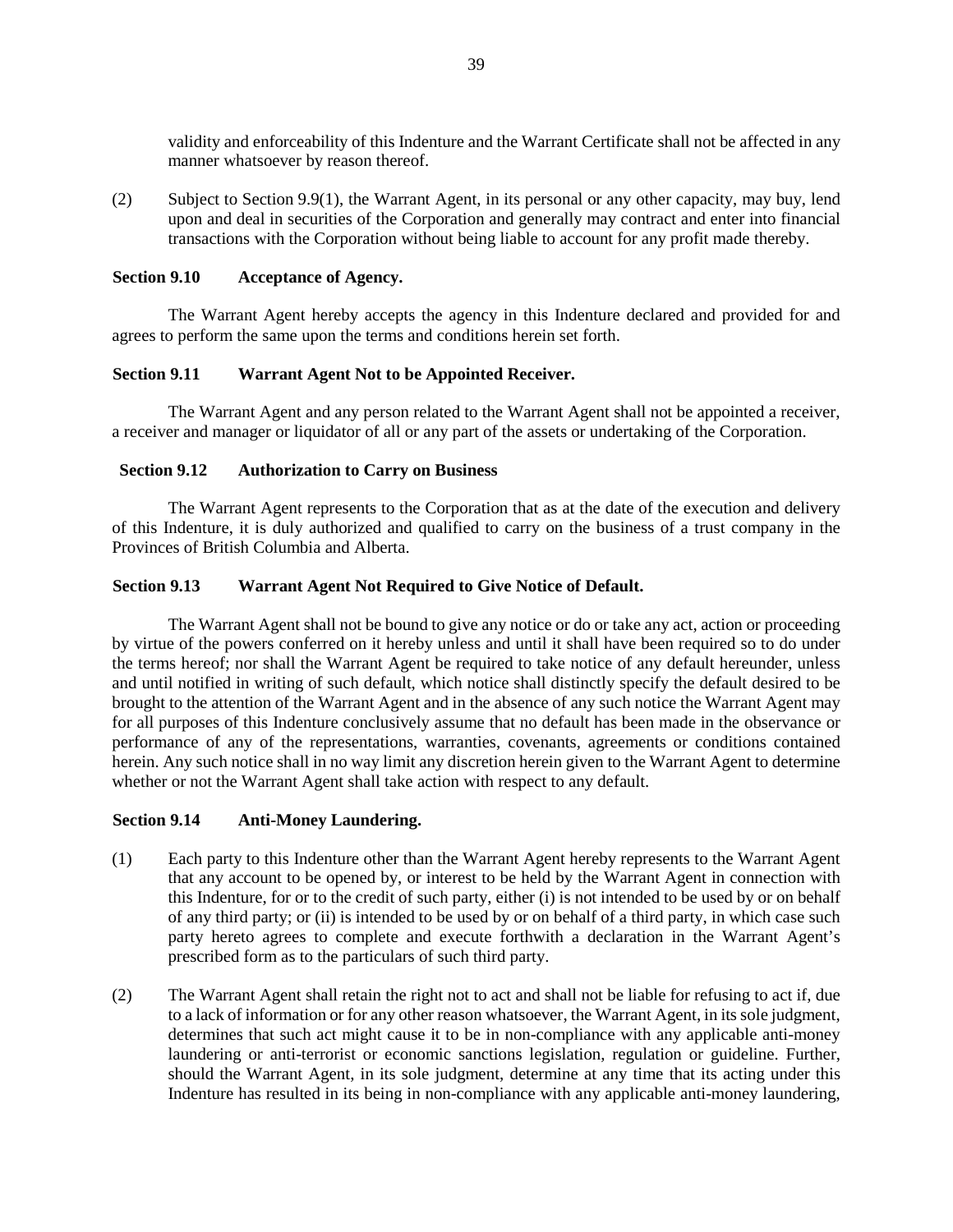anti-terrorist or economic sanctions legislation, regulation or guideline, then it shall have the right to resign on ten days' written notice to the other parties to this Indenture, provided (i) that the Warrant Agent's written notice shall describe the circumstances of such non-compliance; and (ii) that, if such circumstances are rectified to the Warrant Agent's satisfaction within such 10-day period, then such resignation shall not be effective.

#### **Section 9.15 Compliance with Privacy Code.**

The parties acknowledge that the Warrant Agent may, in the course of providing services hereunder, collect or receive financial and other personal information about such parties and/or their representatives, as individuals, or about other individuals related to the subject matter hereof, and use such information for the following purposes:

- (a) to provide the services required under this Indenture and other services that may be requested from time to time;
- (b) to help the Warrant Agent manage its servicing relationships with such individuals;
- (c) to meet the Warrant Agent's legal and regulatory requirements; and
- (d) if Social Insurance Numbers are collected by the Warrant Agent, to perform tax reporting and to assist in verification of an individual's identity for security purposes.

Each party acknowledges and agrees that the Warrant Agent may receive, collect, use and disclose personal information provided to it or acquired by it in the course of its acting as agent hereunder for the purposes described above and, generally, in the manner and on the terms described in its Privacy Code, which the Warrant Agent shall make available on its website (www.odysseytrust.com) or upon request, including revisions thereto. The Warrant Agent may transfer personal information to other companies in or outside of Canada that provide data processing and storage or other support in order to facilitate the services it provides.

Further, each party agrees that it shall not provide or cause to be provided to the Warrant Agent any personal information relating to an individual who is not a party to this Indenture unless that party has assured itself that such individual understands and has consented to the aforementioned uses and disclosures.

# **Section 9.16 Securities Exchange Commission Certification.**

The Corporation confirms that as at the date of execution of this Agreement it does not have a class of securities registered pursuant to Section 12 of the U.S. Exchange Act or have a reporting obligation pursuant to Section 15(d) of the U.S. Exchange Act.

The Corporation covenants that in the event that (i) any class of its securities shall become registered pursuant to Section 12 of the U.S. Exchange Act or the Corporation shall incur a reporting obligation pursuant to Section 15(d) of the U.S. Exchange Act, or (ii) any such registration or reporting obligation shall be terminated by the Corporation in accordance with the U.S. Exchange Act, the Corporation shall promptly deliver to the Warrant Agent an officers' certificate (in a form provided by the Warrant Agent) notifying the Warrant Agent of such registration or termination and such other information as the Warrant Agent may require at the time. The Corporation acknowledges that Warrant Agent is relying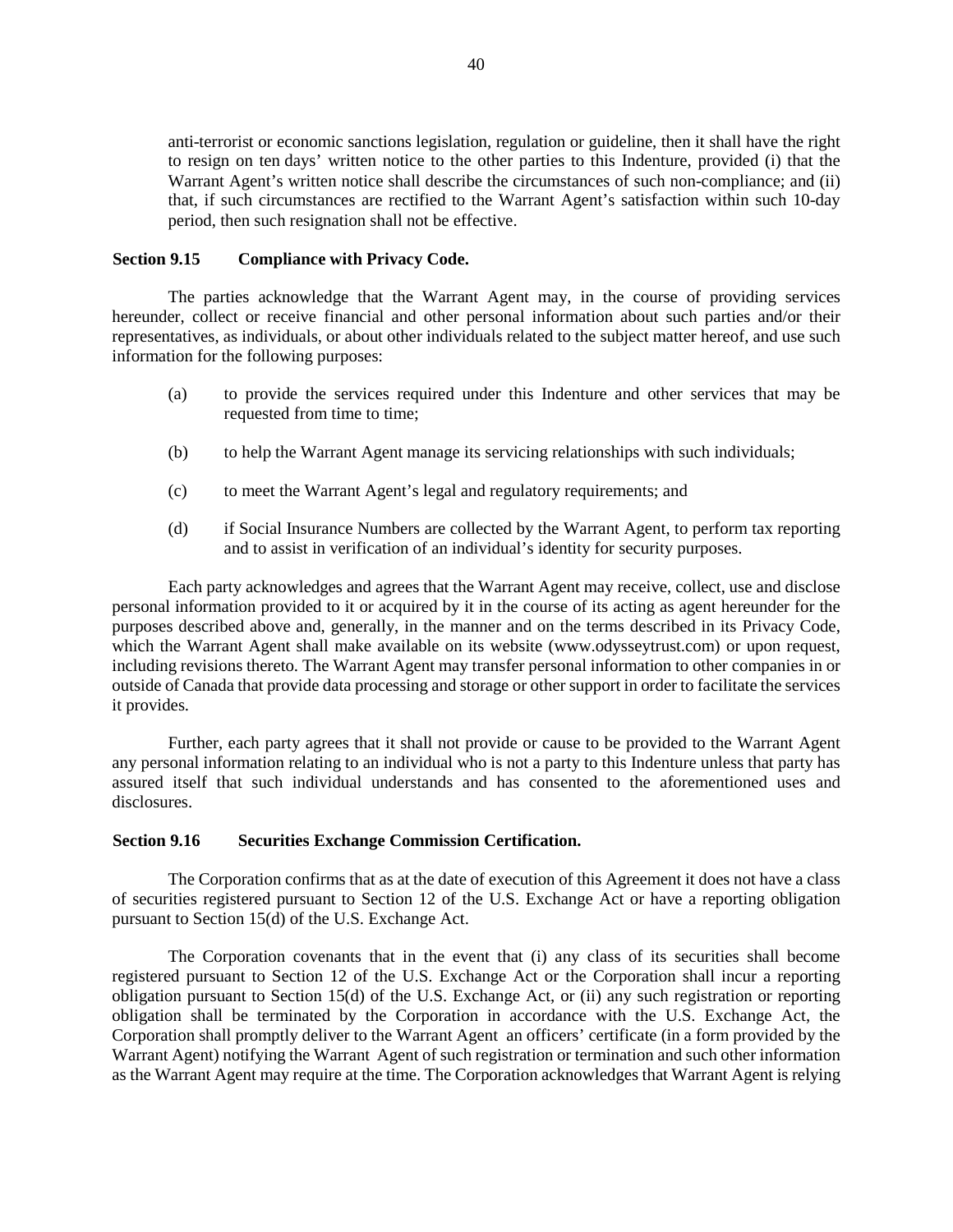upon the foregoing representation and covenants in order to meet certain SEC obligations with respect to those clients who are filing with the SEC.

#### **ARTICLE 10**

#### **GENERAL**

# **Section 10.1 Notice to the Corporation and the Warrant Agent.**

- <span id="page-44-0"></span>(1) Unless herein otherwise expressly provided, any notice to be given hereunder to the Corporation or the Warrant Agent shall be deemed to be validly given if delivered, sent by registered letter, postage prepaid, of if faxed or emailed:
	- (a) If to the Corporation:

Avicanna Inc. 480 University Avenue, Suite 1502 Toronto, ON M5G 1V2

Attn: Setu Purohit, President Email: [setu.purohit@avicanna.com](mailto:setu.purohit@avicanna.com) 

with a copy to (which shall not constitute notice):

DLA Piper (Canada) LLP Suite 6000, 1 First Canadian Place PO Box 367, 100 King St West Toronto, ON M5X 1E2

Attn: Russel Drew E-Mail: [russel.drew@dlapiper.com](mailto:russel.drew@dlapiper.com)

(b) If to the Warrant Agent:

Odyssey Trust Company United Kingdom Building 323 – 409 Granville Street Vancouver BC V6C 1T2

Attention: Dan Sander Email: [DSander@odysseytrust.com](mailto:DSander@odysseytrust.com) 

and any such notice delivered in accordance with the foregoing shall be deemed to have been received and given on the date of delivery or, if mailed, on the fifth Business Day following the date of mailing such notice or, if faxed, on the next Business Day following the date of transmission.

(2) The Corporation or the Warrant Agent, as the case may be, may from time to time notify the other in the manner provided in [Section 10.1\(1\)](#page-44-0) of a change of address which, from the effective date of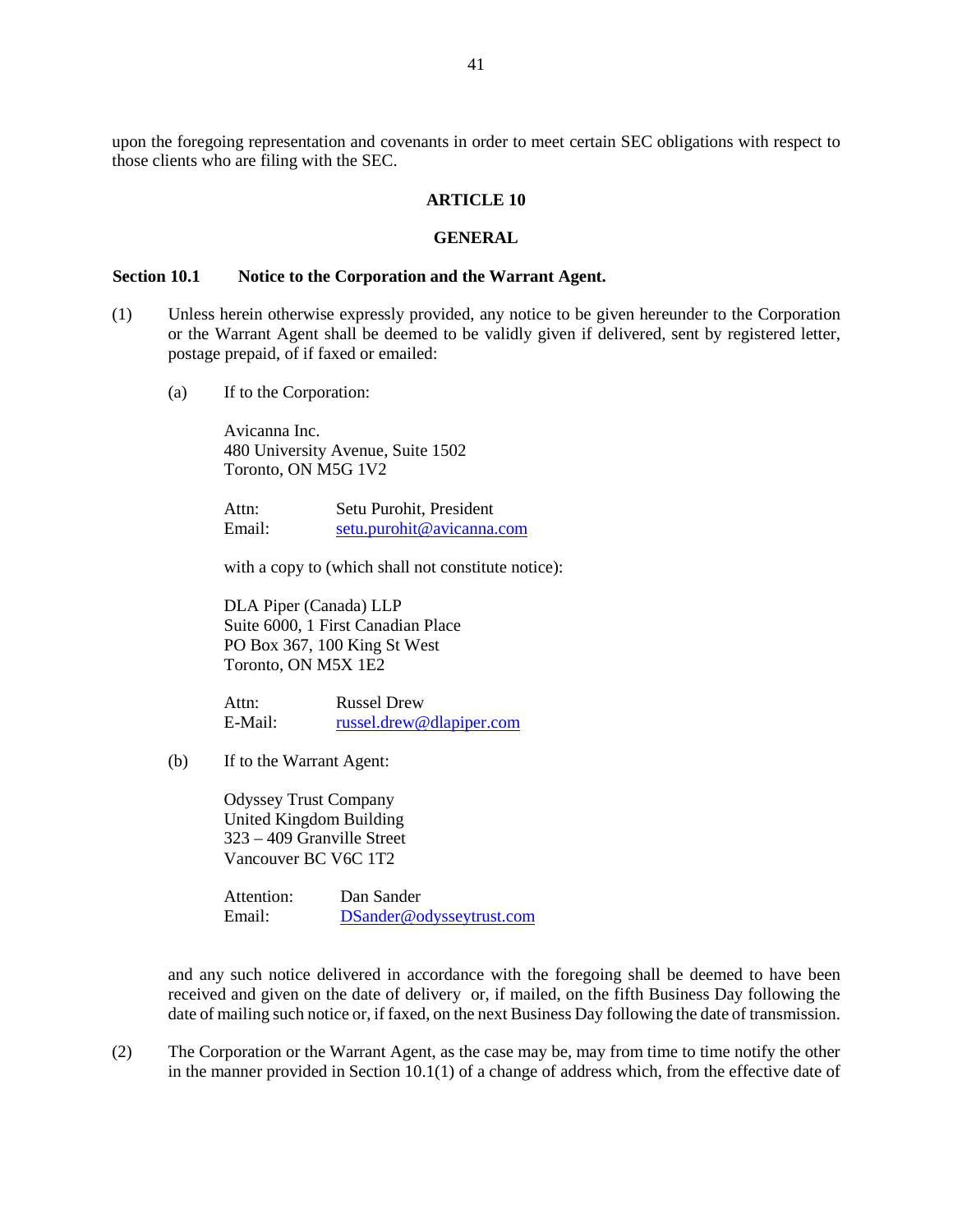such notice and until changed by like notice, shall be the address of the Corporation or the Warrant Agent, as the case may be, for all purposes of this Indenture.

(3) If, by reason of a strike, lockout or other work stoppage, actual or threatened, involving postal employees, any notice to be given to the Warrant Agent or to the Corporation hereunder could reasonably be considered unlikely to reach its destination, such notice shall be valid and effective only if it is delivered to the named officer of the party to which it is addressed, as provided in [Section 10.1\(1\),](#page-44-0) or given by fax or other means of prepaid, transmitted and recorded communication.

#### <span id="page-45-0"></span>**Section 10.2 Notice to Registered Warrantholders.**

- (1) Unless otherwise provided herein, notice to the Registered Warrantholders under the provisions of this Indenture shall be valid and effective if delivered or sent by ordinary prepaid post addressed to such holders at their post office addresses appearing on the register hereinbefore mentioned and shall be deemed to have been effectively received and given on the date of delivery or, if mailed, on the third Business Day following the date of mailing such notice. In the event that Warrants are held in the name of the Depository, a copy of such notice shall also be sent by electronic communication to the Depository and shall be deemed received and given on the day it is so sent.
- (2) If, by reason of a strike, lockout or other work stoppage, actual or threatened, involving postal employees, any notice to be given to the Registered Warrantholders hereunder could reasonably be considered unlikely to reach its destination, such notice shall be valid and effective only if it is delivered to such Registered Warrantholders to the address for such Registered Warrantholders contained in the register maintained by the Warrant Agent or such notice may be given, at the Corporation's expense, by means of publication in the Globe and Mail, National Edition, or any other English language daily newspaper or newspapers of general circulation in Canada, in each two successive weeks, the first such notice to be published within five Business Days of such event, and any such notice published shall be deemed to have been received and given on the latest date the publication takes place.

#### **Section 10.3 Ownership of Warrants.**

The Corporation and the Warrant Agent may deem and treat the Registered Warrantholders as the absolute owner thereof for all purposes, and the Corporation and the Warrant Agent shall not be affected by any notice or knowledge to the contrary except where the Corporation or the Warrant Agent is required to take notice by statute or by order of a court of competent jurisdiction. The receipt of any such Registered Warrantholder of the Warrant Shares which may be acquired pursuant thereto shall be a good discharge to the Corporation and the Warrant Agent for the same and neither the Corporation nor the Warrant Agent shall be bound to inquire into the title of any such holder except where the Corporation or the Warrant Agent is required to take notice by statute or by order of a court of competent jurisdiction.

# **Section 10.4 Counterparts.**

This Indenture may be executed in several counterparts, each of which when so executed shall be deemed to be an original and such counterparts together shall constitute one and the same instrument and notwithstanding their date of execution they shall be deemed to be dated as of the date hereof. Delivery of an executed copy of the Indenture by electronic facsimile transmission or other means of electronic communication capable of producing a printed copy will be deemed to be execution and delivery of this Indenture as of the date hereof.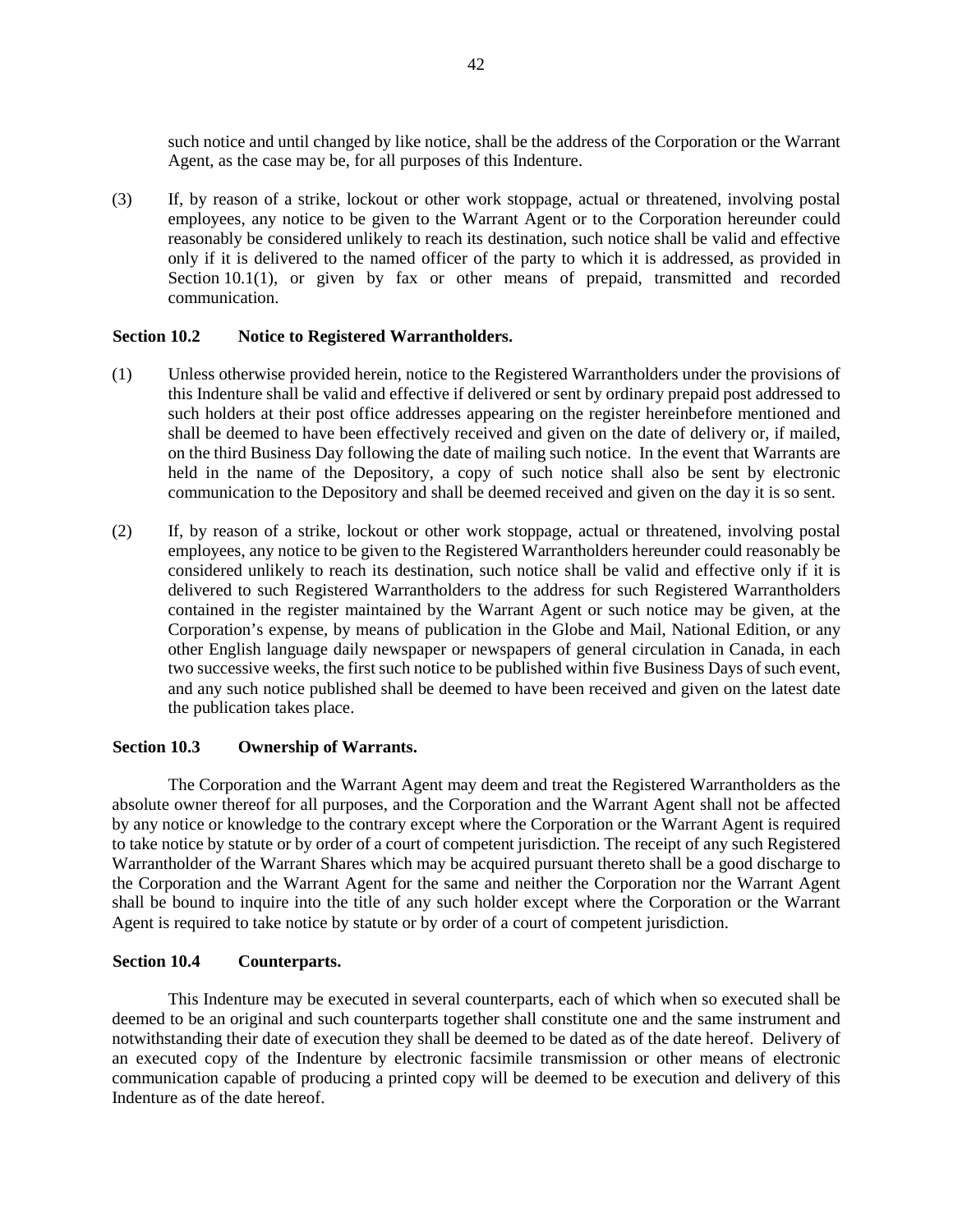# **Section 10.5 Currency**

In this Warrant Indenture all references to "\$" or any money amount are to Canadian dollars, unless otherwise noted.

# **Section 10.6 Satisfaction and Discharge of Indenture.**

Upon the earlier of:

- (a) the date by which there shall have been delivered to the Warrant Agent for exercise or cancellation all Warrants theretofor Authenticated hereunder, in the case of Warrant Certificates (or such other instructions, in a form satisfactory to the Warrant Agent), in the case of Uncertificated Warrants, or by way of standard processing through the book entry registration system in the case of a CDS Global Warrant; and
- (b) the Expiry Time;

and if all certificates or other entry on the register representing Warrant Shares required to be issued in compliance with the provisions hereof have been issued and delivered hereunder or to the Warrant Agent in accordance with such provisions, this Indenture shall cease to be of further effect and the Warrant Agent, on demand of and at the cost and expense of the Corporation and upon delivery to the Warrant Agent of a certificate of the Corporation stating that all conditions precedent to the satisfaction and discharge of this Indenture have been complied with, shall execute proper instruments acknowledging satisfaction of and discharging this Indenture. Notwithstanding the foregoing, the indemnities provided to the Warrant Agent by the Corporation hereunder shall remain in full force and effect and survive the termination of this Indenture.

# **Section 10.7 Provisions of Indenture and Warrants for the Sole Benefit of Parties and Registered Warrantholders.**

Nothing in this Indenture or in the Warrants, expressed or implied, shall give or be construed to give to any person other than the parties hereto and the Registered Warrantholders, as the case may be, any legal or equitable right, remedy or claim under this Indenture, or under any covenant or provision herein or therein contained, all such covenants and provisions being for the sole benefit of the parties hereto and the Registered Warrantholders.

# <span id="page-46-0"></span>**Section 10.8 Common Shares or Warrants Owned by the Corporation - Certificate to be Provided.**

For the purpose of disregarding any Warrants owned legally or beneficially by the Corporation in [Section 7.16,](#page-36-1) the Corporation shall provide to the Warrant Agent, from time to time, a certificate of the Corporation setting forth as at the date of such certificate:

- (a) the names (other than the name of the Corporation) of the Registered Warrantholders which, to the knowledge of the Corporation, are owned by or held for the account of the Corporation; and
- (b) the number of Warrants owned legally or beneficially by the Corporation;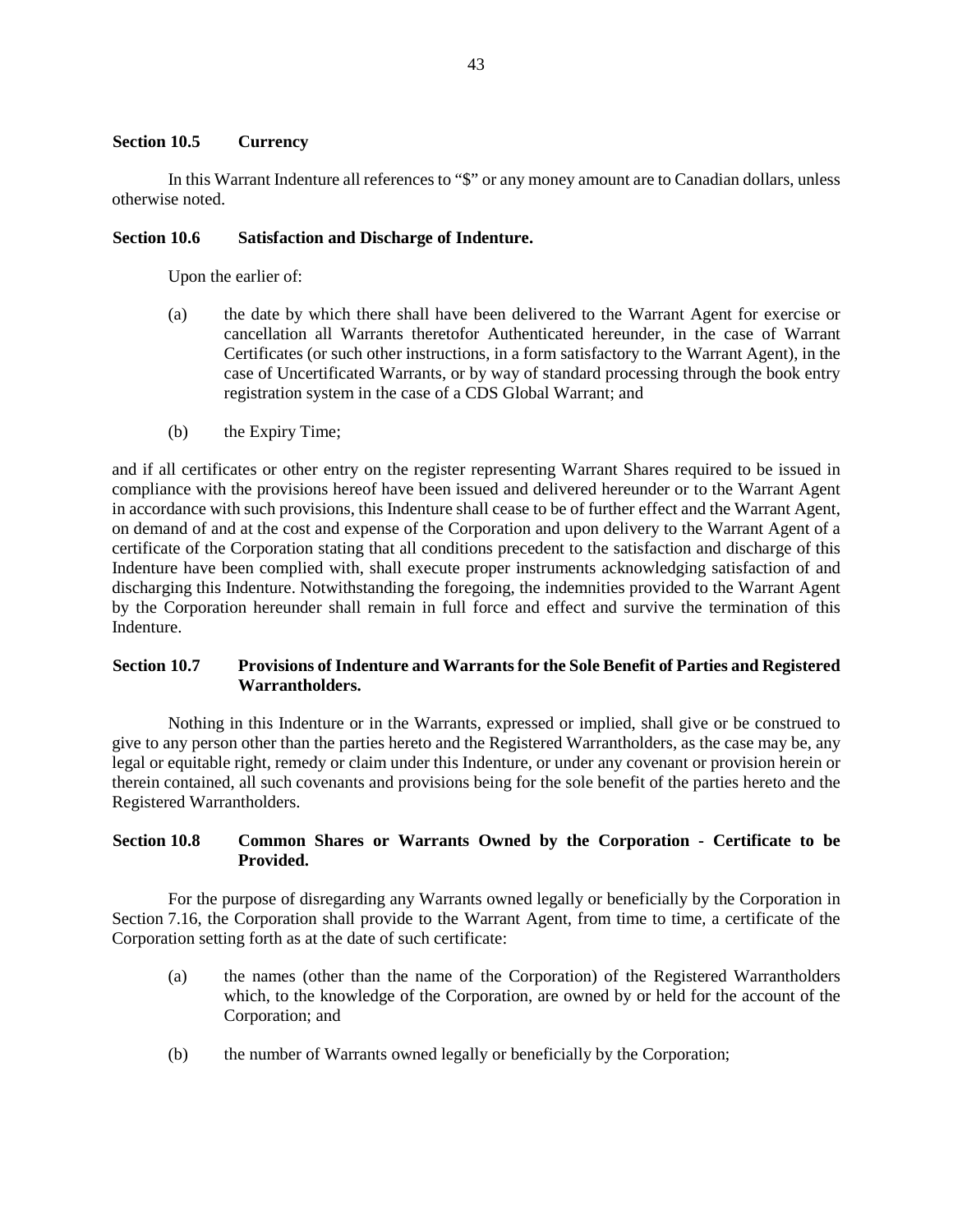and the Warrant Agent, in making the computations shall be entitled to rely on such certificate without any additional evidence.

### **Section 10.9 Severability.**

If, in any jurisdiction, any provision of this Indenture or its application to any party or circumstance is restricted, prohibited or unenforceable, such provision will, as to such jurisdiction, be ineffective only to the extent of such restriction, prohibition or unenforceability without invalidating the remaining provisions of this Indenture and without affecting the validity or enforceability of such provision in any other jurisdiction or without affecting its application to other parties or circumstances.

#### **Section 10.10 Force Majeure.**

No party shall be liable to the other, or held in breach of this Indenture, if prevented, hindered, or delayed in the performance or observance of any provision contained herein by reason of act of God, riots, terrorism, acts of war, epidemics, governmental action or judicial order, earthquakes, or any other similar causes (including, but not limited to, mechanical, electronic or communication interruptions, disruptions or failures). Performance times under this Indenture shall be extended for a period of time equivalent to the time lost because of any delay that is excusable under this Section.

#### **Section 10.11 Assignment, Successors and Assigns.**

Neither of the parties hereto may assign its rights or interest under this Indenture, except as provided in [Section 9.8 i](#page-41-0)n the case of the Warrant Agent, or as provided i[n Section 8.2](#page-38-2) in the case of the Corporation. Subject thereto, this Indenture shall enure to the benefit of and be binding upon the parties hereto and their respective successors and permitted assigns.

## **Section 10.12 Rights of Rescission and Withdrawal for Holders.**

Should a holder of Warrants exercise any legal, statutory, contractual or other right of withdrawal or rescission that may be available to it, and the holder's funds which were paid on exercise have already been released to the Corporation by the Warrant Agent, the Warrant Agent shall not be responsible for ensuring the exercise is cancelled and a refund is paid back to the holder. In such cases, the holder shall seek a refund directly from the Corporation and subsequently, the Corporation, upon surrender to the Corporation or the Warrant Agent of any underlying Warrant Shares or other securities that may have been issued, or such other procedure as agreed to by the parties hereto, shall instruct the Warrant Agent in writing, to cancel the exercise and any such underlying Warrant Shares or other securities on the register, which may have already been issued upon the Warrant exercise. In the event that any payment is received from the Corporation by virtue of the holder being a shareholder for such Warrants that were subsequently rescinded, such payment must be returned to the Corporation by such holder. The Warrant Agent shall not be under any duty or obligation to take any steps to ensure or enforce the return of the funds pursuant to this section, nor shall the Warrant Agent be in any other way responsible in the event that any payment is not delivered or received pursuant to this section. Notwithstanding the foregoing, in the event that the Corporation provides the refund to the Warrant Agent for distribution to the holder, the Warrant Agent shall return such funds to the holder as soon as reasonably practicable, and in so doing, the Warrant Agent shall incur no liability with respect to the delivery or non-delivery of any such funds.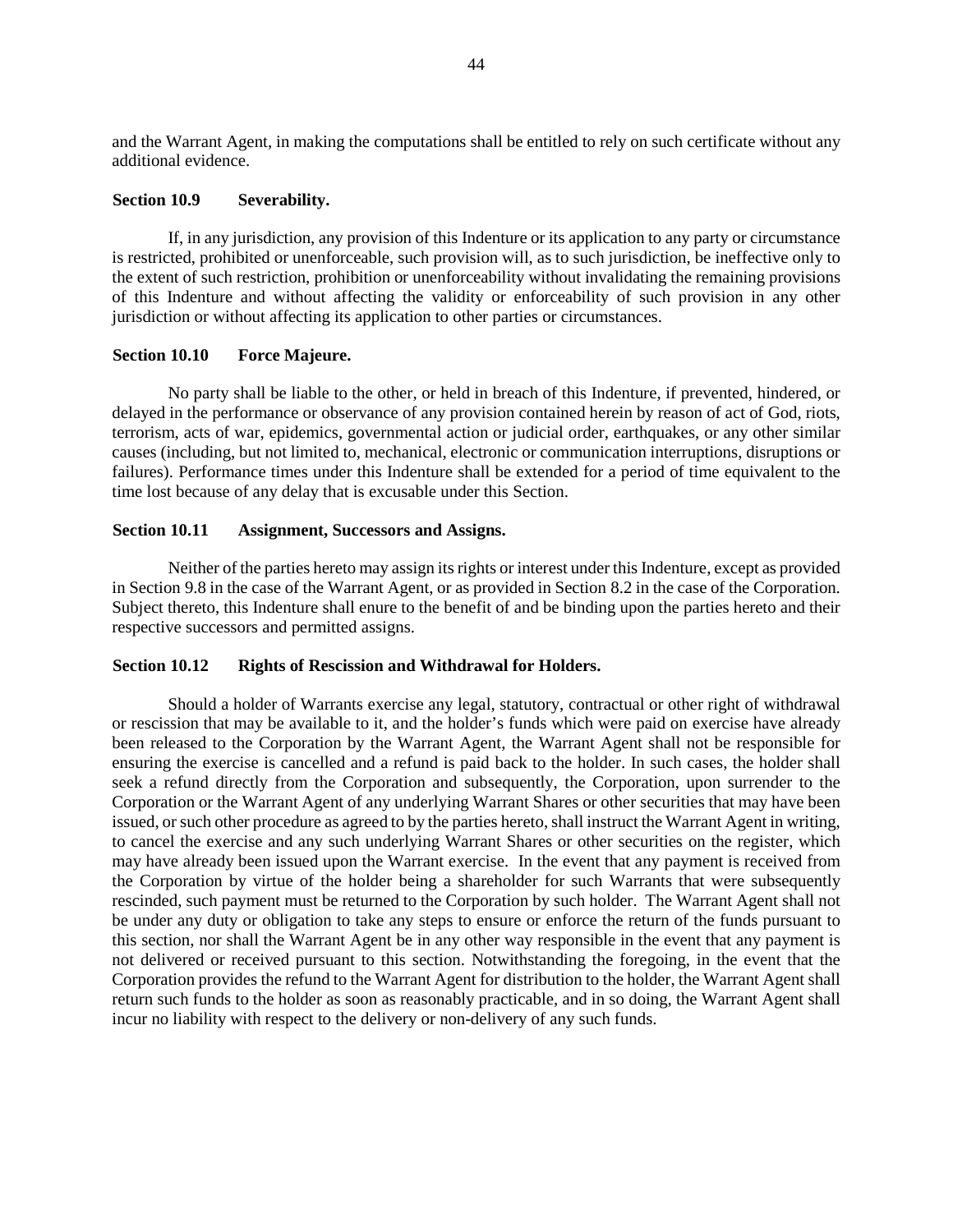**IN WITNESS WHEREOF** the parties hereto have executed this Indenture under the hands of their proper officers in that behalf as of the date first written above.

# **AVICANNA INC.**

By: (Signed) *Setu Purohit* 

Name: Setu Purohit Title: President

# **ODYSSEY TRUST COMPANY**

- By: (Signed) *Dan Sander*  Name: Dan Sander Title: VP, Corporate Trust
- By: (Signed) *Amy Douglas*  Name: Amy Douglas Title: Director, Corporate Trust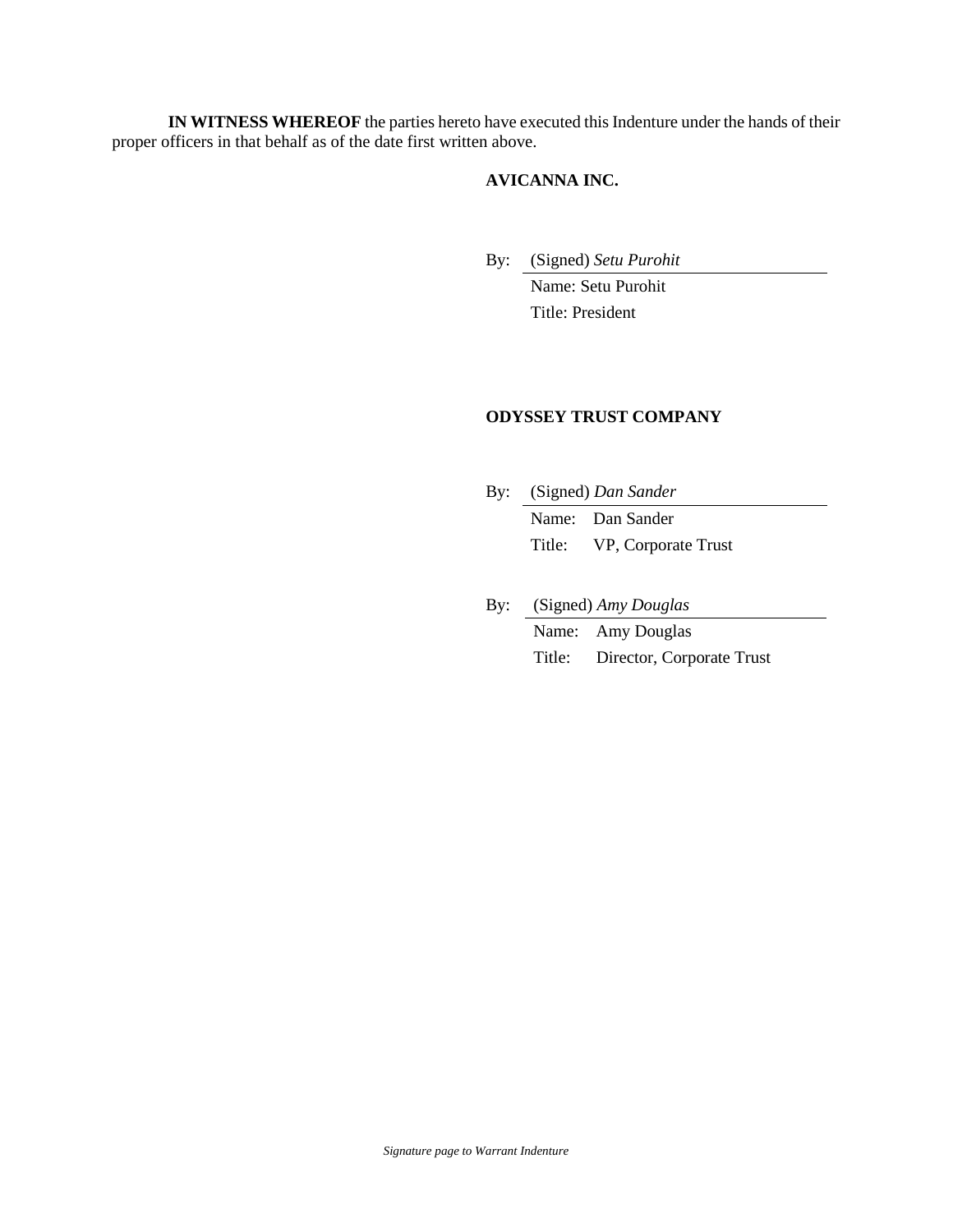# **SCHEDULE "A"**

# **FORM OF WARRANT**

THE WARRANTS EVIDENCED HEREBY ARE EXERCISABLE AT OR BEFORE 5:00 PM (TORONTO, ONTARIO TIME) ON [INSERT DATE THAT IS 36 MONTHS FROM THE ISSUE DATE] (THE "**EXPIRY DATE**") AFTER WHICH TIME THE WARRANTS EVIDENCED HEREBY SHALL BE DEEMED TO BE VOID AND OF NO FURTHER FORCE OR EFFECT.

*For all Warrants sold or issued outside the United States to non-U.S. Persons and registered in the name of the Depository, the also include the following legend:* 

UNLESS THIS CERTIFICATE IS PRESENTED BY AN AUTHORIZED REPRESENTATIVE OF CDS CLEARING AND DEPOSITORY SERVICES INC. ("CDS") TO AVICANNA INC. (THE "ISSUER") OR ITS AGENT FOR REGISTRATION OF TRANSFER, EXCHANGE OR PAYMENT, AND ANY CERTIFICATE ISSUED IN RESPECT THEREOF IS REGISTERED IN THE NAME OF CDS & CO., OR SUCH OTHER NAME AS IS REQUESTED BY AN AUTHORIZED REPRESENTATIVE OF CDS (AND ANY PAYMENT IS MADE TO CDS & CO. OR TO SUCH OTHER ENTITY AS IS REQUESTED BY AN AUTHORIZED REPRESENTATIVE OF CDS), ANY TRANSFER, PLEDGE OR OTHER USE HEREOF FOR VALUE OR OTHERWISE BY OR TO ANY PERSON IS WRONGFUL SINCE THE REGISTERED HOLDER HEREOF, CDS & CO., HAS A PROPERTY INTEREST IN THE SECURITIES REPRESENTED BY THIS CERTIFICATE HEREIN AND IT IS A VIOLATION OF ITS RIGHTS FOR ANOTHER PERSON TO HOLD, TRANSFER OR DEAL WITH THIS CERTIFICATE.

#### *For Warrants sold or issued in the United States or to U.S. Persons, also include the following legends:*

THE SECURITIES REPRESENTED HEREBY AND THE SECURITIES ISSUABLE UPON EXERCISE HEREOF HAVE NOT BEEN REGISTERED UNDER THE UNITED STATES SECURITIES ACT OF 1933, AS AMENDED (THE "U.S. SECURITIES ACT"), OR UNDER ANY STATE SECURITIES LAWS. THE HOLDER HEREOF, BY ACQUIRING SUCH SECURITIES, AGREES FOR THE BENEFIT OF AVICANNA INC. (THE "CORPORATION") THAT THE SECURITIES REPRESENTED HEREBY AND THE SECURITIES ISSUABLE UPON EXERCISE HEREOF MAY BE OFFERED, SOLD, PLEDGED OR OTHERWISE TRANSFERRED ONLY (A) TO THE CORPORATION, (B) OUTSIDE THE UNITED STATES IN ACCORDANCE WITH RULE 904 OF REGULATION S UNDER THE U.S. SECURITIES ACT AND IN COMPLIANCE WITH LOCAL LAWS, (C) PURSUANT TO THE EXEMPTION FROM REGISTRATION UNDER THE U.S. SECURITIES ACT PROVIDED BY RULE 144 UNDER THE U.S. SECURITIES ACT, IF AVAILABLE, AND IN COMPLIANCE WITH APPLICABLE U.S. STATE SECURITIES LAWS, OR (D) PURSUANT TO ANOTHER EXEMPTION FROM REGISTRATION UNDER THE U.S. SECURITIES ACT AND ANY APPLICABLE STATE SECURITIES LAWS, AND PROVIDED THAT, IN THE CASE OF TRANSFERS PURSUANT TO (C) OR (D) ABOVE, THE HOLDER OF THE SECURITIES HAS FURNISHED TO THE CORPORATION AN OPINION OF COUNSEL OF RECOGNIZED STANDING OR OTHER EVIDENCE IN FORM AND SUBSTANCE SATISFACTORY TO THE CORPORATION TO SUCH EFFECT. DELIVERY OF THIS CERTIFICATE MAY NOT CONSTITUTE "GOOD DELIVERY" IN SETTLEMENT OF TRANSACTIONS ON A STOCK EXCHANGE IN CANADA.

#### **WARRANT**

To acquire Common Shares of

# **AVICANNA INC.**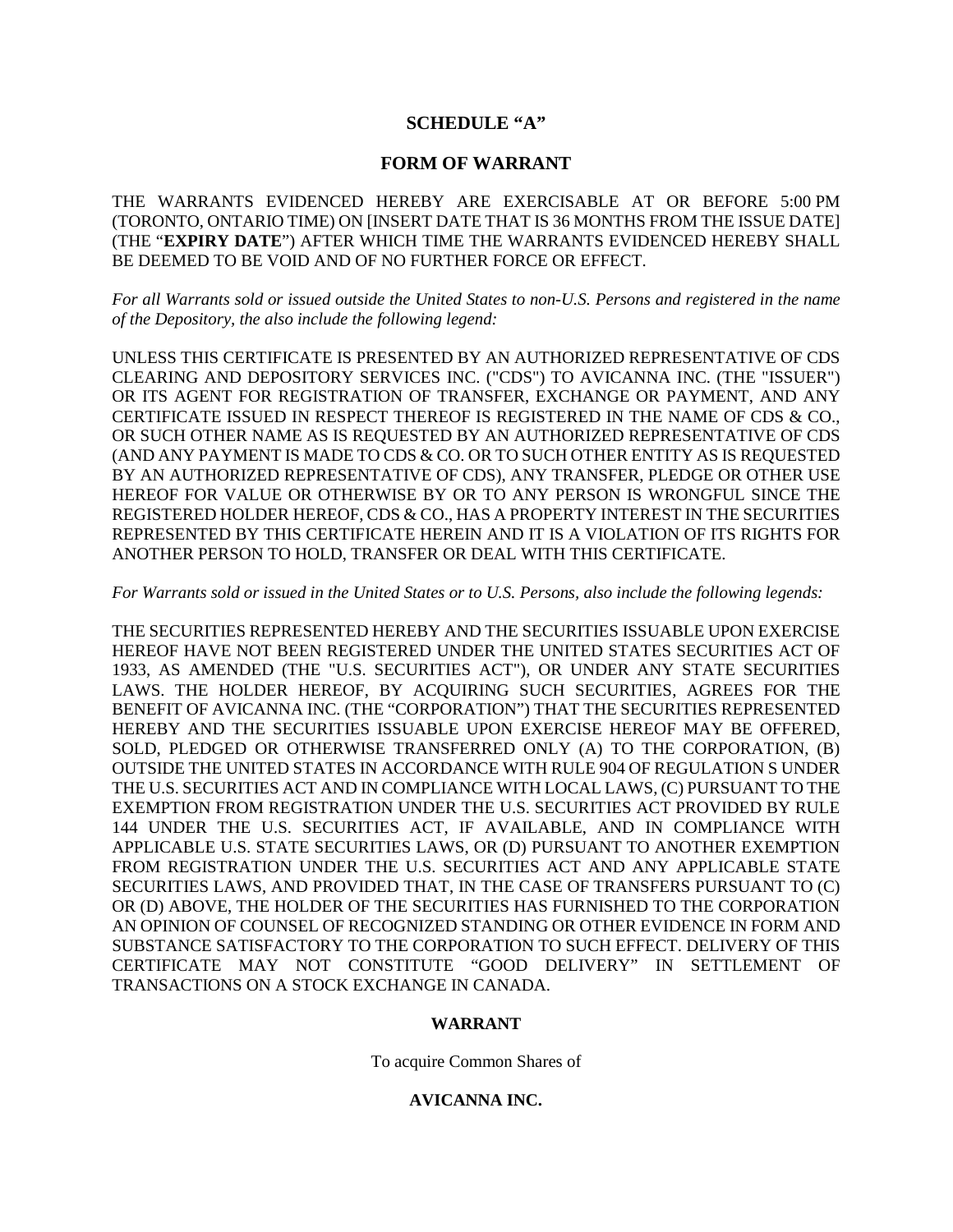(existing under the laws of Ontario, Canada)

Warrant Certificate No. **●** Certificate for **●** Warrants, each entitling the holder to acquire one (1) Common Share

CUSIP 05368K118 ISIN CA05368K1185

**THIS IS TO CERTIFY THAT**, for value received,

(the "**Warrantholder**") is the registered holder of the number of common share purchase warrants (the "**Warrants**") of Avicanna Inc. (the "**Corporation**") specified above, and is entitled, on exercise of these Warrants upon and subject to the terms and conditions set forth herein and in the Warrant Indenture, to purchase at any time before the Expiry Time (as defined below) on **[Insert Date that is 36 months from the Issue Date]** (the "**Expiry Date**") one fully paid and non-assessable common share without par value in the capital of the Corporation as constituted on the date hereof (a "**Common Share**") for each Warrant, subject to adjustment in accordance with the terms of the Warrant Indenture (as hereinafter defined). "**Expiry Time**" means 5:00 p.m. (Toronto, Ontario time) on the Expiry Date.

The right to purchase Common Shares may only be exercised by the Warrantholder within the time set forth above by:

- (a) duly completing and executing the exercise form (the "**Exercise Form**") attached hereto; and
- (b) surrendering this warrant certificate (the "**Warrant Certificate**"), with the Exercise Form to the Warrant Agent at the principal office of the Warrant Agent, in Vancouver, British Columbia, together with a certified cheque, bank draft or money order in the lawful money of Canada payable to or to the order of the Corporation in an amount equal to the purchase price of the Common Shares so subscribed for.

The surrender of this Warrant Certificate, the duly completed Exercise Form and payment as provided above will be deemed to have been effected only on personal delivery thereof to, or if sent by mail or other means of transmission on actual receipt thereof by, the Warrant Agent at its principal office as set out above.

Subject to adjustment thereof in the events and in the manner set forth in the Warrant Indenture hereinafter referred to, the exercise price payable for each Common Share upon the exercise of Warrants shall be \$1.20 per Common Share (the "**Exercise Price**").

Certificates for the Common Shares subscribed for will be mailed to the persons specified in the Exercise Form at their respective addresses specified therein or, if so specified in the Exercise Form, delivered to such persons at the office where this Warrant Certificate is surrendered. If fewer Common Shares are purchased than the number that can be purchased pursuant to this Warrant Certificate, the holder hereof will be entitled to receive without charge a new Warrant Certificate in respect of the balance of the Common Shares not so purchased. No fractional Common Shares will be issued upon exercise of any Warrant.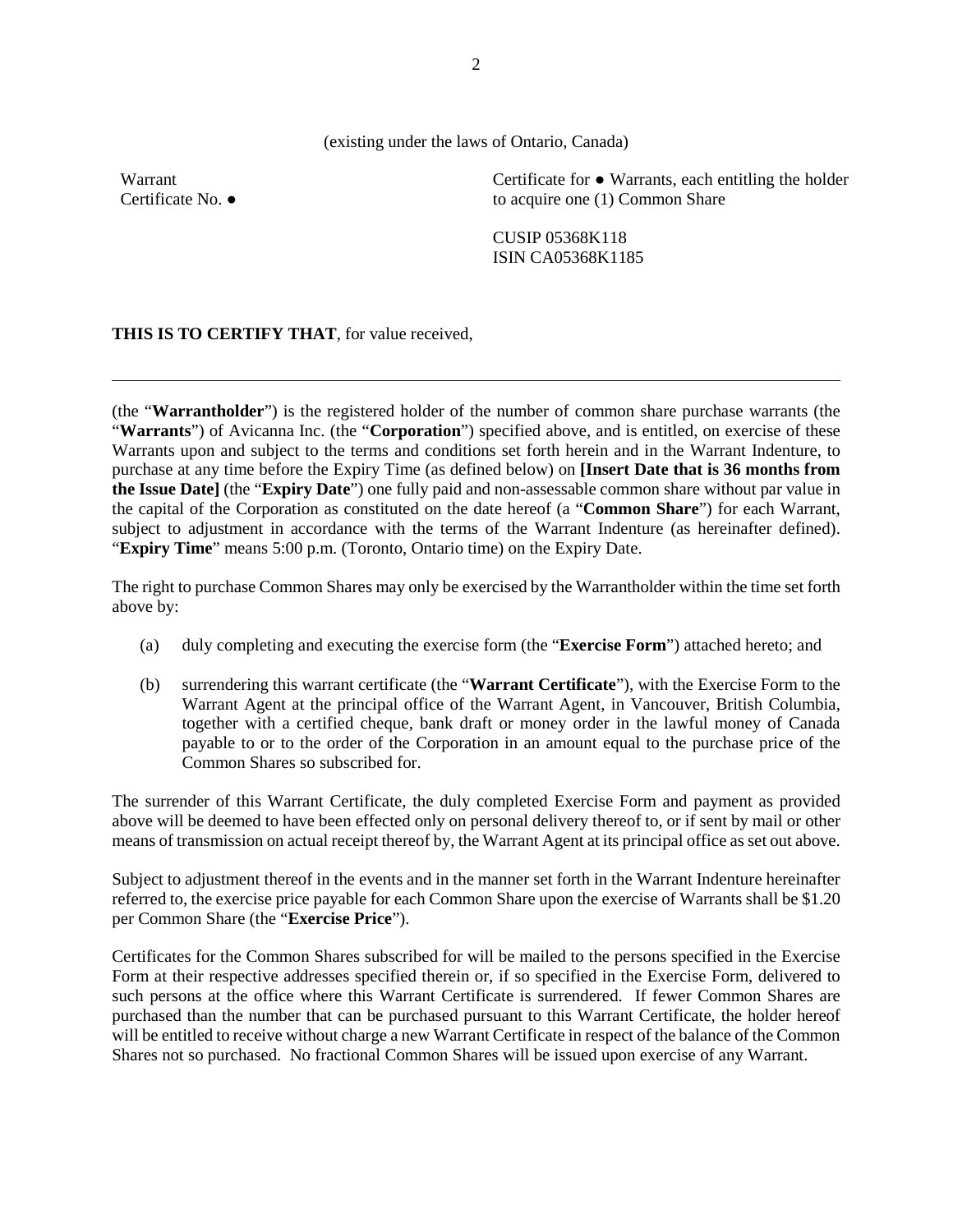This Warrant Certificate evidences Warrants of the Corporation issued or issuable under the provisions of a warrant indenture (which indenture together with all other instruments supplemental or ancillary thereto is herein referred to as the "**Warrant Indenture**") dated as of December 8, 2020 between the Corporation and Odyssey Trust Company, as Warrant Agent**,** to which Warrant Indenture reference is hereby made for particulars of the rights of the holders of Warrants, the Corporation and the Warrant Agent in respect thereof and the terms and conditions on which the Warrants are issued and held, all to the same effect as if the provisions of the Warrant Indenture were herein set forth, to all of which the holder, by acceptance hereof, assents. Any capitalized term in this Warrant Certificate that is not otherwise defined herein, shall have the meaning ascribed thereto in the Warrant Indenture. The Corporation will furnish to the holder, on request and without charge, a copy of the Warrant Indenture.

On presentation at the principal office of the Warrant Agent as set out above, subject to the provisions of the Warrant Indenture and on compliance with the reasonable requirements of the Warrant Agent, one or more Warrant Certificates may be exchanged for one or more Warrant Certificates entitling the holder thereof to purchase in the aggregate an equal number of Common Shares as are purchasable under the Warrant Certificate(s) so exchanged.

The Warrant Indenture contains provisions for the adjustment of the Exercise Price payable for each Common Share upon the exercise of Warrants and the number of Common Shares issuable upon the exercise of Warrants in the events and in the manner set forth therein.

The Warrant Indenture also contains provisions making binding on all holders of Warrants outstanding thereunder resolutions passed at meetings of holders of Warrants held in accordance with the provisions of the Warrant Indenture and instruments in writing signed by Warrantholders of Warrants entitled to purchase a specific majority of the Common Shares that can be purchased pursuant to such Warrants.

Nothing contained in this Warrant Certificate, the Warrant Indenture or elsewhere shall be construed as conferring upon the holder hereof any right or interest whatsoever as a holder of Common Shares or any other right or interest except as herein and in the Warrant Indenture expressly provided. In the event of any discrepancy between anything contained in this Warrant Certificate and the terms and conditions of the Warrant Indenture, the terms and conditions of the Warrant Indenture shall govern.

Warrants may only be transferred in compliance with the conditions of the Warrant Indenture on the register to be kept by the Warrant Agent in Vancouver, British Columbia, or such other registrar as the Corporation, with the approval of the Warrant Agent, may appoint at such other place or places, if any, as may be designated, upon surrender of this Warrant Certificate to the Warrant Agent or other registrar accompanied by a written instrument of transfer in form and execution satisfactory to the Warrant Agent or other registrar and upon compliance with the conditions prescribed in the Warrant Indenture and with such reasonable requirements as the Warrant Agent or other registrar may prescribe and upon the transfer being duly noted thereon by the Warrant Agent or other registrar.

Neither the Warrants nor the Common Shares issuable upon exercise hereof have not been or will be registered under the *United States Securities Act of 1933*, as amended (the "**U.S. Securities Act**"), or U.S. state securities laws. These Warrants may not be exercised in the United States or by or on behalf of, or for the account or benefit of, a U.S. Person or a person in the United States unless this security and the Common Shares issuable upon exercise of this security have been registered under the U.S. Securities Act and the applicable state securities legislation or an exemption from such registration requirements is available. Certificates representing Common Shares issued in the United States or to U.S. Persons will bear a legend restricting the transfer and exercise of such securities under applicable United States federal and state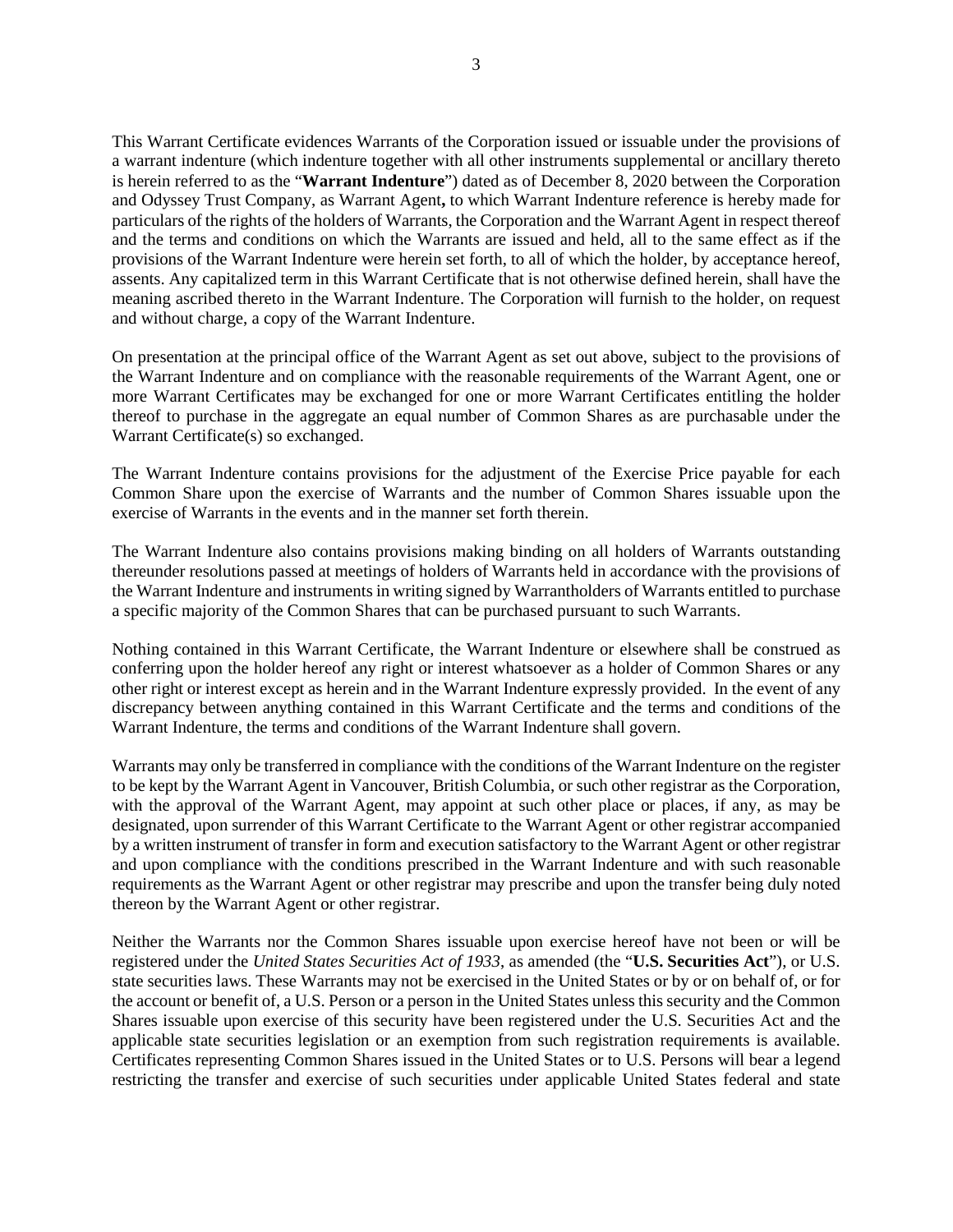securities laws. "United States" and "U.S. person" are as defined in Regulation S under the U.S. Securities Act.

In this Warrant Certificate all references to "\$" or any money amount are to Canadian dollars, unless otherwise noted.

Time is of the essence hereof.

This Warrant Certificate will not be valid for any purpose until it has been countersigned by or on behalf of the Warrant Agent from time to time under the Warrant Indenture.

The parties hereto have declared that they have required that these presents and all other documents related hereto be in the English language. Les parties aux présentes déclarent qu'elles ont exigé que la présente convention, de même que tous les documents s'y rapportant, soient rédigés en anglais.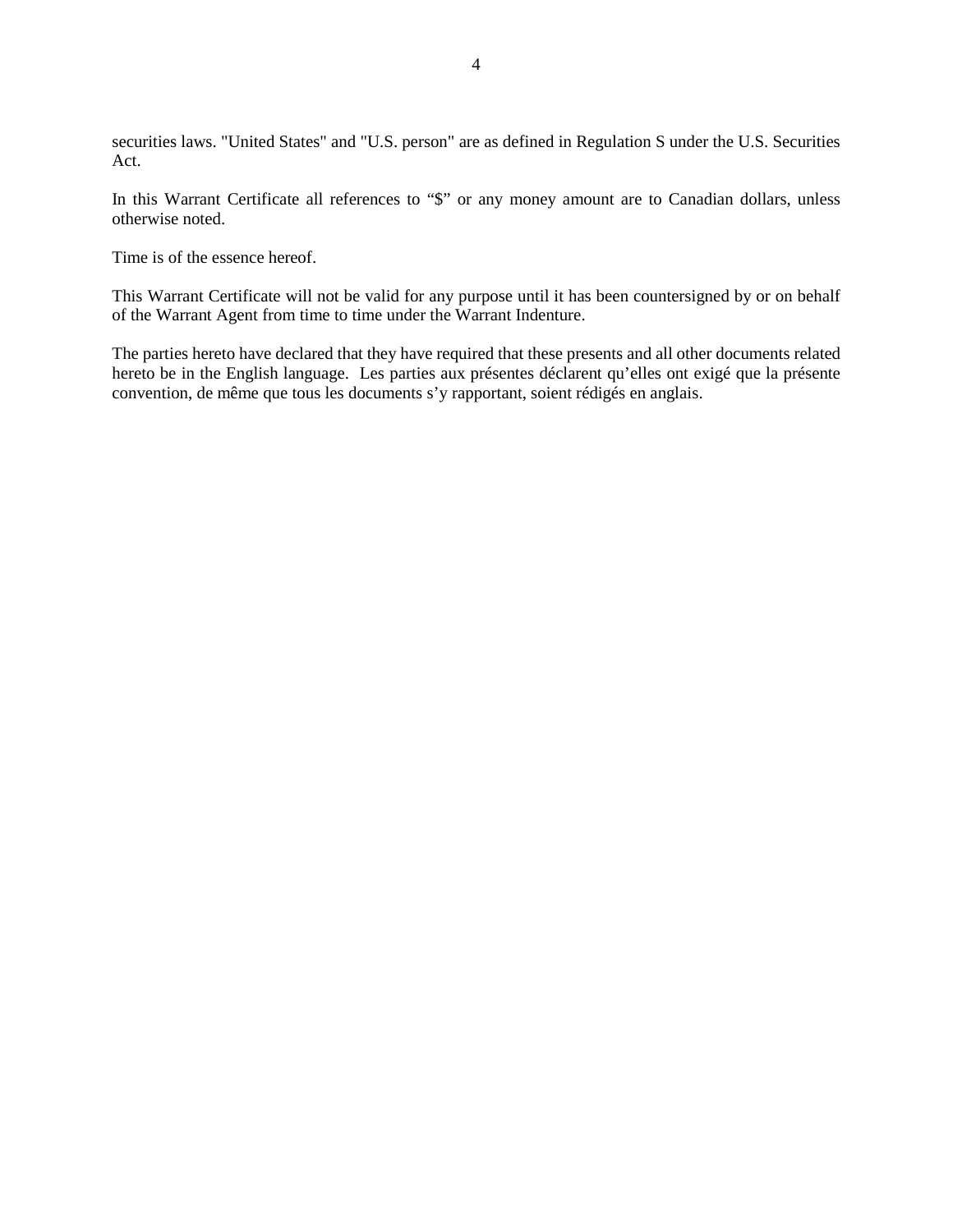**IN WITNESS WHEREOF** the Corporation has caused this Warrant Certificate to be duly executed as of \_\_\_\_\_\_\_\_\_\_\_, 2020.

# **AVICANNA INC.**

By:

Authorized Signatory

Countersigned and Registered by:

**ODYSSEY TRUST COMPANY** 

By:

Authorized Signatory

Date: \_\_\_\_\_\_\_\_\_\_\_\_\_\_\_\_\_\_\_\_\_\_\_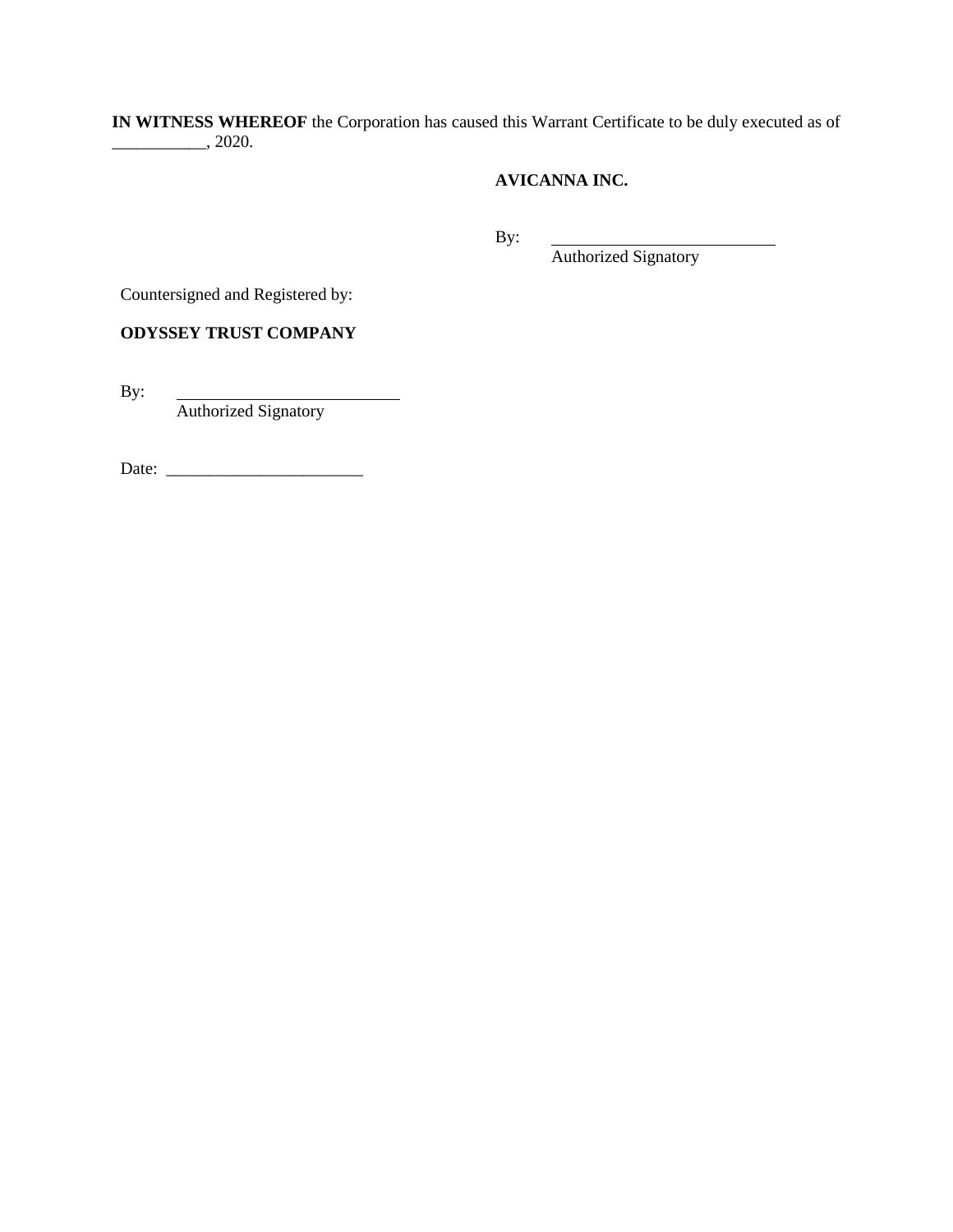## **FORM OF TRANSFER**

#### TO: Odyssey Trust Company

FOR VALUE RECEIVED the undersigned hereby sells, assigns and transfers to

|                                            | (print name and address) a total of                                                     |
|--------------------------------------------|-----------------------------------------------------------------------------------------|
|                                            | Warrants represented by this Warrant Certificate and hereby irrevocably constitutes and |
| appoints                                   | as its attorney with full power of substitution to transfer the said securities on the  |
| appropriate register of the Warrant Agent. |                                                                                         |

\_\_\_\_\_\_\_\_\_\_\_\_\_\_\_\_\_\_\_\_\_\_\_\_\_\_\_\_\_\_\_\_\_\_\_\_\_\_\_\_\_\_\_\_\_\_\_\_\_\_\_\_\_\_\_\_\_\_\_\_\_\_\_\_\_\_\_\_\_\_\_\_\_\_\_\_\_\_\_\_\_\_\_\_\_\_\_\_\_\_\_\_\_

 $\Box$ Check this box if the transfer is being made within the United States or to, or for the account or benefit of, a "U.S. person" (as defined in Rule 902(k) of Regulation S under the United States Securities Act of 1933, as amended (the "**U.S. Securities Act**")). The undersigned represents, warrants and certifies that the transfer of the Warrants is being completed pursuant to an exemption from the registration requirements of the U.S. Securities Act and any applicable state securities laws, in which case the undersigned has furnished to the Corporation and the Warrant Agent an opinion of counsel of recognized standing in form and substance reasonably satisfactory to the Corporation and the Warrant Agent to such effect.

DATED this  $\_\_\_\_$  day of  $\_\_\_\_\_$ , 20 $\_\_\_\_\.\$ 

| <b>SPACE FOR GUARANTEES OF</b><br><b>SIGNATURES (BELOW)</b> |                         |
|-------------------------------------------------------------|-------------------------|
|                                                             |                         |
|                                                             | Signature of Transferor |
| Guarantor's Signature/Stamp                                 | Name of Transferor      |

**REASON FOR TRANSFER – For US Residents only (where the individual(s) or corporation receiving the securities is a US resident). Please select only one (see instructions below).** 





Gift **L** Estate **L** Private Sale **L** Other (or no change in ownership)

**Date of Event (Date of gift, death or sale): Value per Warrant on the date of event:**



\$  $\log_{\rm{CAD OR}} \Box$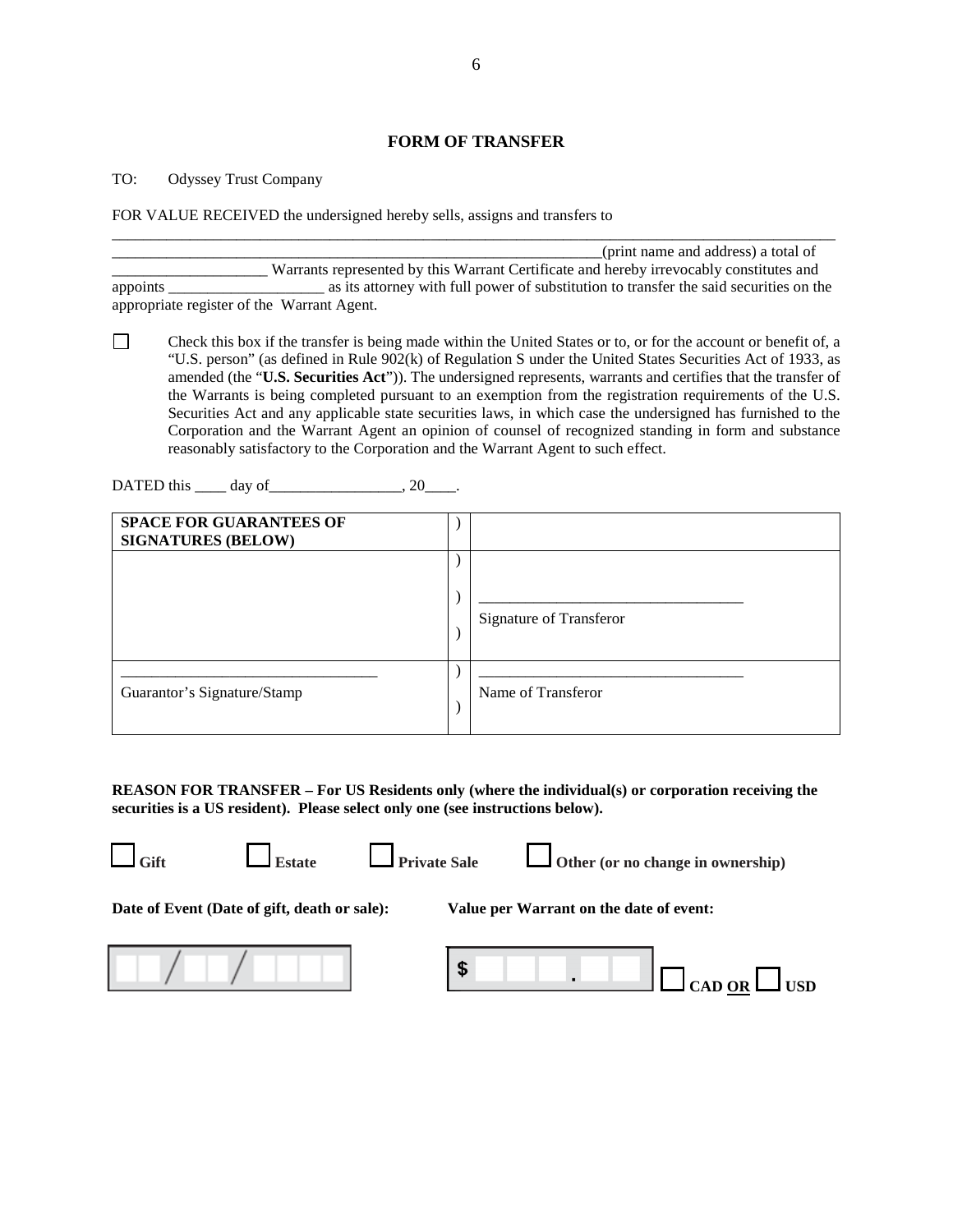### **CERTAIN REQUIREMENTS RELATING TO TRANSFERS – READ CAREFULLY**

The signature(s) of the transferor(s) must correspond with the name(s) as written upon the face of this certificate(s), in every particular, without alteration or enlargement, or any change whatsoever. All securityholders or a legally authorized representative must sign this form. The signature(s) on this form must be guaranteed in accordance with the transfer agent's then current guidelines and requirements at the time of transfer. Notarized or witnessed signatures are not acceptable as guaranteed signatures. As at the time of closing, you may choose one of the following methods (although subject to change in accordance with industry practice and standards):

- **Canada and the United States:** A Medallion Signature Guarantee obtained from a member of an acceptable Medallion Signature Guarantee Program (STAMP, SEMP, NYSE, MSP). Many commercial banks, savings banks, credit unions, and all broker dealers participate in a Medallion Signature Guarantee Program. The Guarantor must affix a stamp bearing the actual words "Medallion Guaranteed", with the correct prefix covering the face value of the certificate.
- **Canada:** A Signature Guarantee obtained from an authorized officer of the Royal Bank of Canada, Scotia Bank or TD Canada Trust. The Guarantor must affix a stamp bearing the actual words "Signature Guaranteed", sign and print their full name and alpha numeric signing number. Signature Guarantees are not accepted from Treasury Branches, Credit Unions or Caisse Populaires unless they are members of a Medallion Signature Guarantee Program. For corporate holders, corporate signing resolutions, including certificate of incumbency, are also required to accompany the transfer, unless there is a "Signature & Authority to Sign Guarantee" Stamp affixed to the transfer (as opposed to a "Signature Guaranteed" Stamp) obtained from an authorized officer of the Royal Bank of Canada, Scotia Bank or TD Canada Trust or a Medallion Signature Guarantee with the correct prefix covering the face value of the certificate.
- **Outside North America:** For holders located outside North America, present the certificates(s) and/or document(s) that require a guarantee to a local financial institution that has a corresponding Canadian or American affiliate which is a member of an acceptable Medallion Signature Guarantee Program. The corresponding affiliate will arrange for the signature to be over-guaranteed.

# **OR**

The signature(s) of the transferor(s) must correspond with the name(s) as written upon the face of this certificate(s), in every particular, without alteration or enlargement, or any change whatsoever. The signature(s) on this form must be guaranteed by an authorized officer of Royal Bank of Canada, Scotia Bank or TD Canada Trust whose sample signature(s) are on file with the transfer agent, or by a member of an acceptable Medallion Signature Guarantee Program (STAMP, SEMP, NYSE, MSP). Notarized or witnessed signatures are not acceptable as guaranteed signatures. The Guarantor must affix a stamp bearing the actual words: "SIGNATURE GUARANTEED", "MEDALLION GUARANTEED" OR "SIGNATURE & AUTHORITY TO SIGN GUARANTEE", all in accordance with the transfer agent's then current guidelines and requirements at the time of transfer. For corporate holders, corporate signing resolutions, including certificate of incumbency, will also be required to accompany the transfer unless there is a "SIGNATURE & AUTHORITY TO SIGN GUARANTEE" Stamp affixed to the Form of Transfer obtained from an authorized officer of the Royal Bank of Canada, Scotia Bank or TD Canada Trust or a "MEDALLION GUARANTEED" Stamp affixed to the Form of Transfer, with the correct prefix covering the face value of the certificate.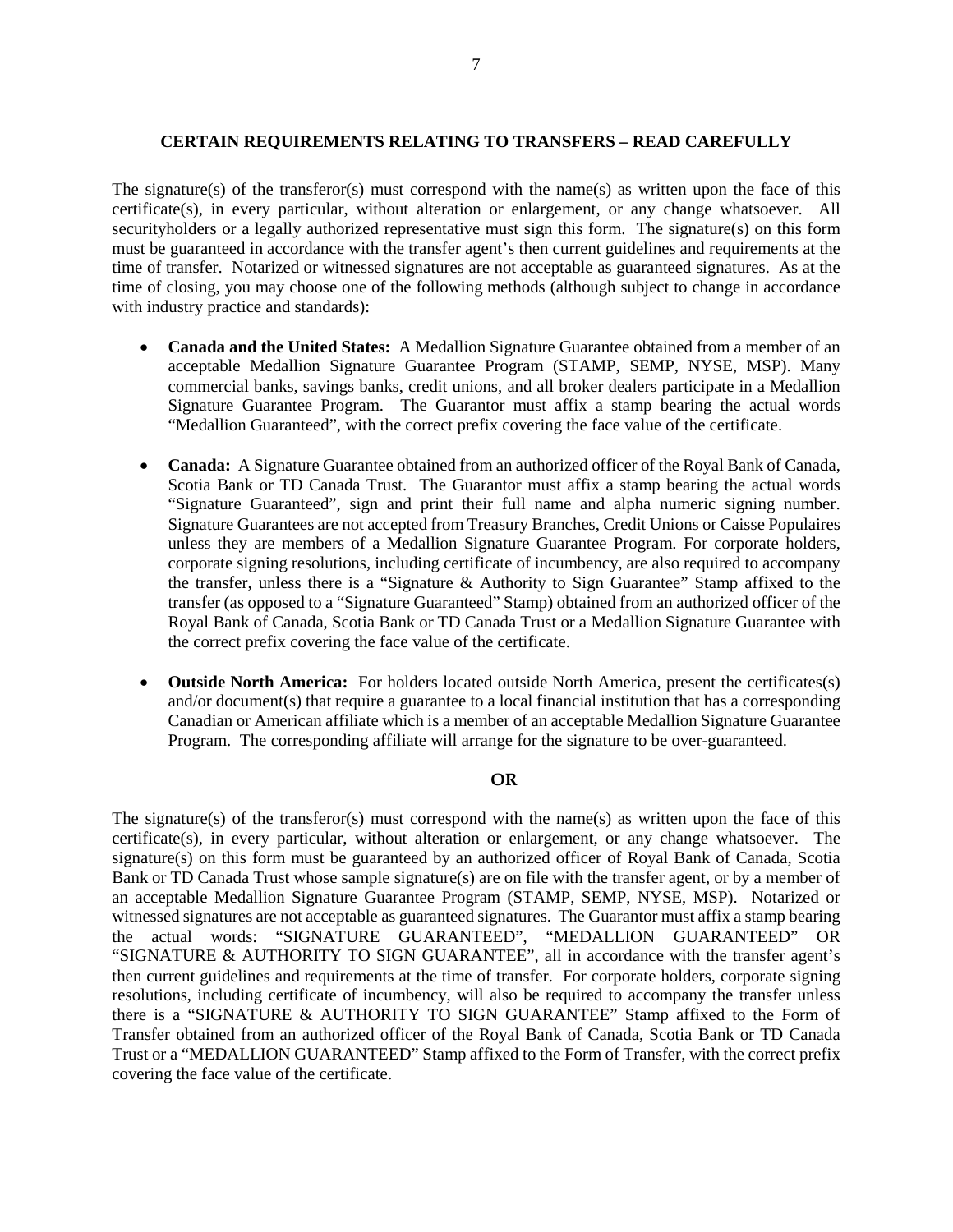## **REASON FOR TRANSFER – FOR US RESIDENTS ONLY**

Consistent with US IRS regulations, Odyssey Trust Company is required to request cost basis information from US securityholders. Please indicate the reason for requesting the transfer as well as the date of event relating to the reason. The event date is not the day in which the transfer is finalized, but rather the date of the event which led to the transfer request (i.e. date of gift, date of death of the securityholder, or the date the private sale took place).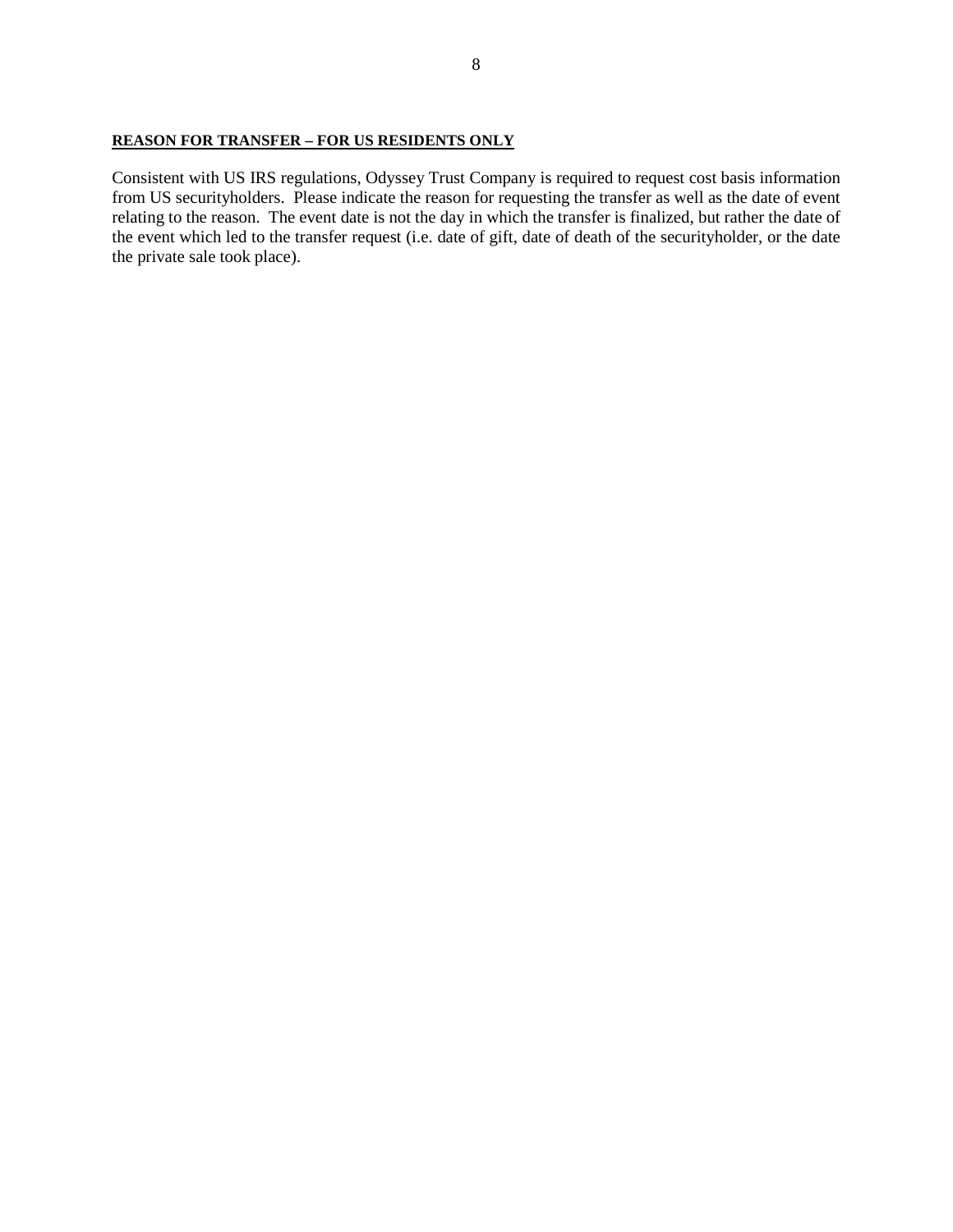#### **SCHEDULE "B"**

#### **EXERCISE FORM**

# **TO: AVICANNA INC.**

**AND TO:** Odyssey Trust Company

The undersigned holder of the Warrants evidenced by this Warrant Certificate hereby exercises the right to acquire (A) Common Shares of Avicanna Inc.

Total Exercise Price Payable:

 $($ (A) multiplied by \$1.20, subject to adjustment)

The undersigned hereby exercises the right of such holder to be issued, and hereby subscribes for, Common Shares that are issuable pursuant to the exercise of such Warrants on the terms specified in such Warrant Certificate and in the Warrant Indenture.

The undersigned hereby acknowledges that the undersigned is aware that the Common Shares received on exercise may be subject to restrictions on resale under applicable securities legislation.

## **Any capitalized term herein that is not otherwise defined herein, shall have the meaning ascribed thereto in the Warrant Indenture.**

As at the time of exercise hereunder, the undersigned represents, warrants and certifies as follows:

- $\Box$  (A) The undersigned holder (i) at the time of exercise of the Warrants and execution and delivery of this Exercise Form is not in the United States (as defined in Regulation S under the United States Securities Act of 1933, as amended (the "**U.S. Securities Act**")); (ii) is not a U.S. Person (as defined in Regulation S under the U.S. Securities Act); (iii) is not exercising the Warrants for the account or benefit of a U.S. Person or a person in the United States; (iv) did not receive an offer to exercise the Warrants in the United States; and (v) represents and warrants that the exercise of the Warrants and the acquisition of the Warrant Shares occurred in an "offshore transaction" (as defined under Regulation S under the U.S. Securities Act); OR
- $\Box$  (B) The undersigned holder has delivered to the Corporation an opinion of counsel (which will not be sufficient unless it is from counsel of recognized standing and in form and substance reasonably satisfactory to the Corporation) to the effect that the securities are registered pursuant to the U.S. Securities Act or an exemption from the registration requirements thereof and applicable state securities laws is available; OR
- $\square$  (C) The undersigned holder represents to the Corporation that (i) the undersigned is a U.S. Person or a person in the United States, (ii) the undersigned was the original purchaser of the Units from the Corporation or the undersigned is a transferee pursuant to Section 2.12 of the Warrant Indenture, and (iii) the undersigned is an "accredited investor" within the meaning of Rule 501(a) of Regulation D under the U.S. Securities Act on the date hereof.

It is understood that the Corporation and Odyssey Trust Company may require evidence to verify the foregoing representation. If Box B above is checked, holders are encouraged to consult with the Corporation in advance to determine that the legal opinion tendered in connection with the exercise will be satisfactory in form and substance to the Corporation.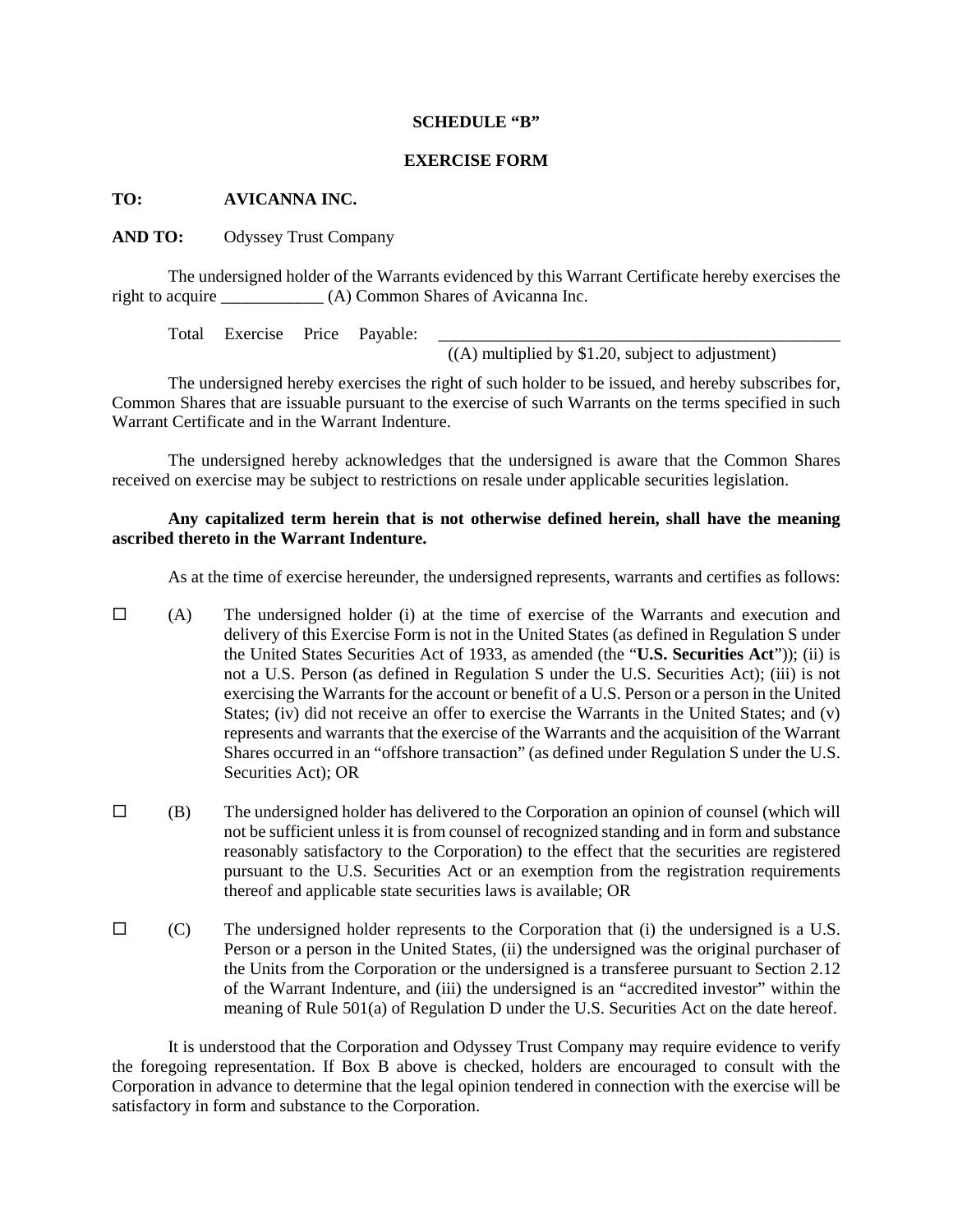The undersigned hereby irrevocably directs that the said Common Shares be issued, registered and delivered as follows:

| Name(s) in Full and Social<br><b>Insurance Number(s)</b><br>(if applicable) | Address(es) | <b>Number of Common</b><br><b>Shares</b> |
|-----------------------------------------------------------------------------|-------------|------------------------------------------|
|                                                                             |             |                                          |
|                                                                             |             |                                          |
|                                                                             |             |                                          |
|                                                                             |             |                                          |

Please print full name in which certificates representing the Common Shares are to be issued. If any Common Shares are to be issued to a person or persons other than the registered holder, the registered holder must pay to the Warrant Agent all exigible transfer taxes or other government charges, if any, and the Form of Transfer must be duly executed.

Once completed and executed, this Exercise Form must be mailed or delivered to **Odyssey Trust Company, c/o Corporate Trust**.

| <b>DATED</b> this $\_\_\_\$ day of $\_\_\_\_\$ 20 $\_\_\_\$ . |                                                                                                                                                                                                                                                                                                                                                                             |
|---------------------------------------------------------------|-----------------------------------------------------------------------------------------------------------------------------------------------------------------------------------------------------------------------------------------------------------------------------------------------------------------------------------------------------------------------------|
|                                                               |                                                                                                                                                                                                                                                                                                                                                                             |
| Witness                                                       | (Signature of Warrantholder, to be the same as<br>appears on the face of this Warrant Certificate)                                                                                                                                                                                                                                                                          |
|                                                               | $\mathcal{C}$ $\mathcal{D}$ $\mathcal{D}$ $\mathcal{D}$ $\mathcal{D}$ $\mathcal{D}$ $\mathcal{D}$ $\mathcal{D}$ $\mathcal{D}$ $\mathcal{D}$ $\mathcal{D}$ $\mathcal{D}$ $\mathcal{D}$ $\mathcal{D}$ $\mathcal{D}$ $\mathcal{D}$ $\mathcal{D}$ $\mathcal{D}$ $\mathcal{D}$ $\mathcal{D}$ $\mathcal{D}$ $\mathcal{D}$ $\mathcal{D}$ $\mathcal{D}$ $\mathcal{$<br>$\mathbf{v}$ |

Name of Registered Warrantholder

 $\Box$ Please check if the certificates representing the Common Shares are to be delivered at the office where this Warrant Certificate is surrendered, failing which such certificates will be mailed to the address set out above. Certificates will be delivered or mailed as soon as practicable after the surrender of this Warrant Certificate to the Warrant Agent.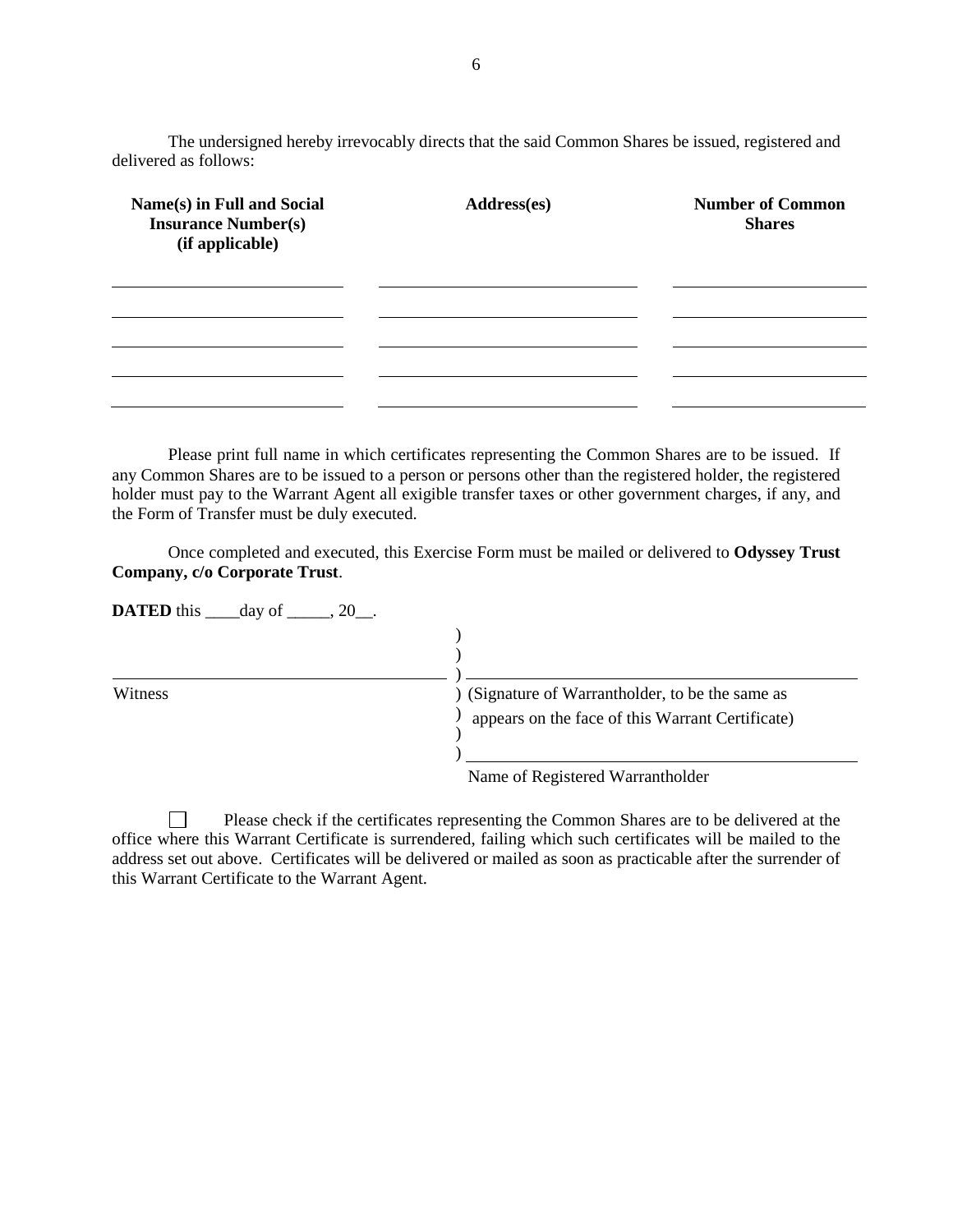# **SCHEDULE "C"**

# **FORM OF DECLARATION FOR REMOVAL OF LEGEND**

TO: ODYSSEY TRUST COMPANY as registrar and transfer agent for the Warrants issuable upon exercise of the Warrants of Avicanna Inc. (the "**Corporation**")

# AND TO: THE CORPORATION

The undersigned (A) acknowledges that the sale of \_\_\_\_\_\_\_\_\_\_\_\_\_\_\_\_\_\_\_\_\_\_\_\_\_ (the "**Securities**") of the Corporation, to which this declaration relates is being made in reliance on Rule 904 of Regulation S under the United States Securities Act of 1933, as amended (the "**U.S. Securities**  Act<sup>\*</sup>), and (B) certifies that (1) the undersigned is not (a) an "affiliate" (as that term is defined in Rule 405 under the U.S. Securities Act) of the Corporation, except solely by virtue of being an officer or director of the Corporation, (b) a "distributor" or (c) an affiliate of a distributor; (2) the offer of such Securities was not made to a person in the United States and either (a) at the time the buy order was originated, the buyer was outside the United States, or the seller and any person acting on its behalf reasonably believed that the buyer was outside the United States, or (b) the transaction was executed on or through the facilities of the Toronto Stock Exchange, the TSX Venture Exchange, the Canadian Securities Exchange or another "designated offshore securities market", and neither the seller nor any person acting on its behalf knows that the transaction has been prearranged with a buyer in the United States; (3) none of the seller, any affiliate of the seller or any person acting on their behalf has engaged or will engage in any "directed selling efforts" in the United States in connection with the offer and sale of such securities; (4) the sale is bona fide and not for the purpose of "washing off" the resale restrictions imposed because the Securities are "restricted securities" (as that term is defined in Rule  $144(a)(3)$  under the U.S. Securities Act); (5) the seller does not intend to replace such Securities with fungible unrestricted securities; and (6) the contemplated sale is not a transaction, or part of a series of transactions, which, although in technical compliance with Regulation S under the U.S. Securities Act, is part of a plan or scheme to evade the registration provisions of the U.S. Securities Act. Terms used herein have the meanings given to them by Regulation S under the U.S. Securities Act.

DATED this  $\_\_\_\_\$  day of  $\_\_\_\_\_\_\_\_$ , 20 $\_\_\_\_\_\$ .

| $\mathbf X$                                                  |
|--------------------------------------------------------------|
| Signature of individual (if Seller is an individual)         |
| $\mathbf x$                                                  |
| Authorized signatory (if Seller is <b>not</b> an individual) |
|                                                              |
| Name of Seller (please print)                                |
|                                                              |
| Name of authorized signatory (please print)                  |
|                                                              |
| Official capacity of authorized signatory (please            |
| print)                                                       |